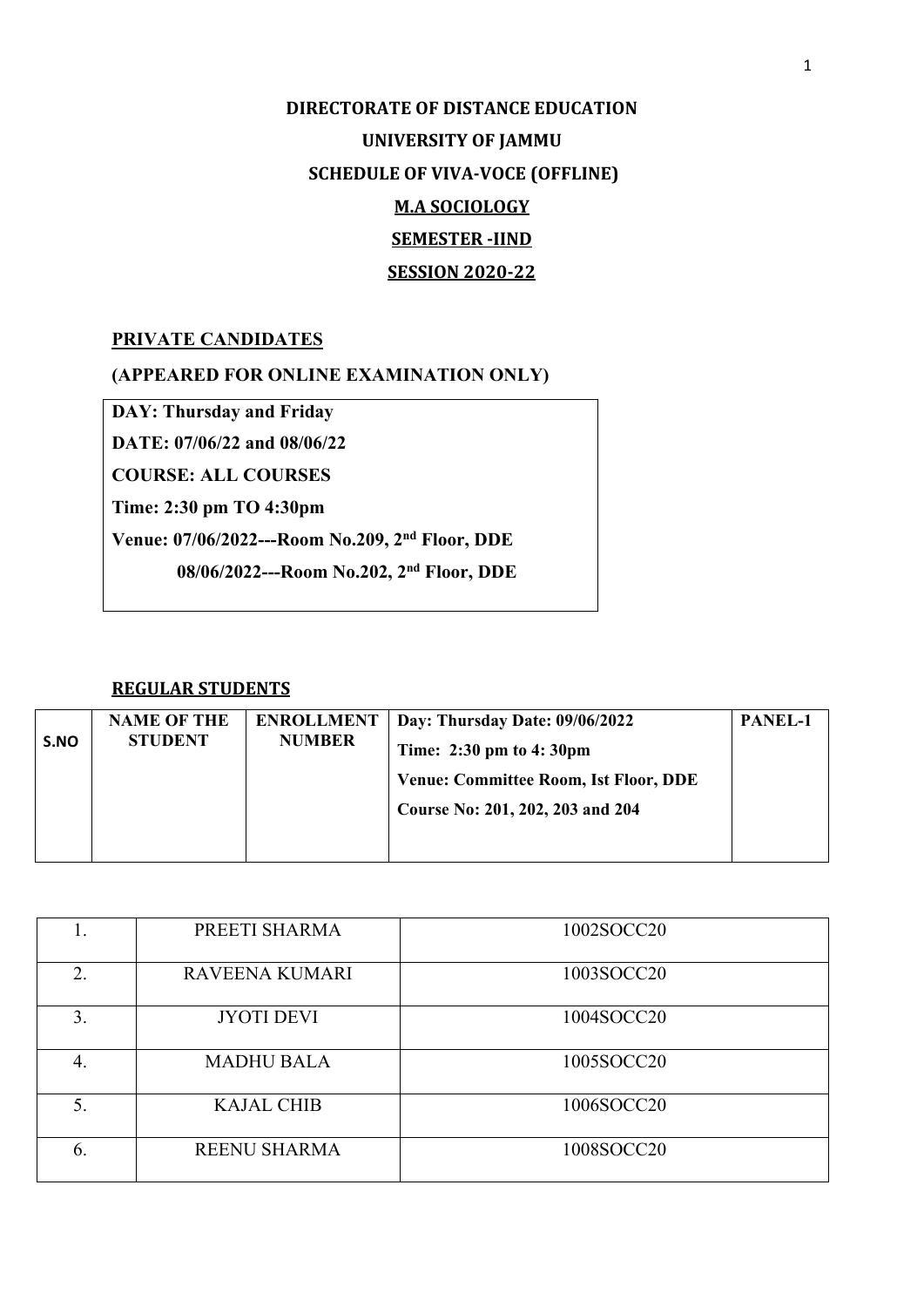| 7.  | <b>SONAM RANI</b>     | 1009SOCC20 |
|-----|-----------------------|------------|
| 8.  | <b>SAIMA KOUSER</b>   | 1010SOCC20 |
| 9.  | NASSEEM CHOUDHARY     | 1011SOCC20 |
| 10. | <b>KAJAL</b>          | 1012SOCC20 |
| 11. | <b>VERSHA DEVI</b>    | 1013SOCC20 |
| 12. | <b>RAVINA KUMARI</b>  | 1015SOCC20 |
| 13. | <b>NISHA DEVI</b>     | 1016SOCC20 |
| 14. | <b>KIRAN DEVI</b>     | 1017SOCC20 |
| 15. | <b>SHIVANI KUMARI</b> | 1018SOCC20 |
| 16. | <b>KUSUM BHAGAT</b>   | 1019SOCC20 |
| 17. | <b>CHANCHLOO DEVI</b> | 1020SOCC20 |
| 18. | <b>SAPNA DEVI</b>     | 1021SOCC20 |
| 19. | <b>BABLI KUMARI</b>   | 1022SOCC20 |
| 20. | <b>DIXSHA KUMARI</b>  | 1023SOCC20 |
| 21. | MINAKASHI SHARMA      | 1024SOCC20 |
| 22. | <b>SHIKHA</b>         | 1026SOCC20 |
| 23. | <b>JASDEEP KOUR</b>   | 1027SOCC20 |
| 24. | NITTU CHOUDHARY       | 1028SOCC20 |
| 25. | <b>SHIVANI KUMARI</b> | 1029SOCC20 |
| 26. | PRIYA SHARMA          | 1030SOCC20 |
| 27. | MEENAKSHI DEVI        | 1031SOCC20 |
| 28. | <b>VISHALI SHARMA</b> | 1032SOCC20 |
| 29. | PRIYANKA KUNDAL       | 1033SOCC20 |
| 30. | <b>SNEH BHAT</b>      | 1035SOCC20 |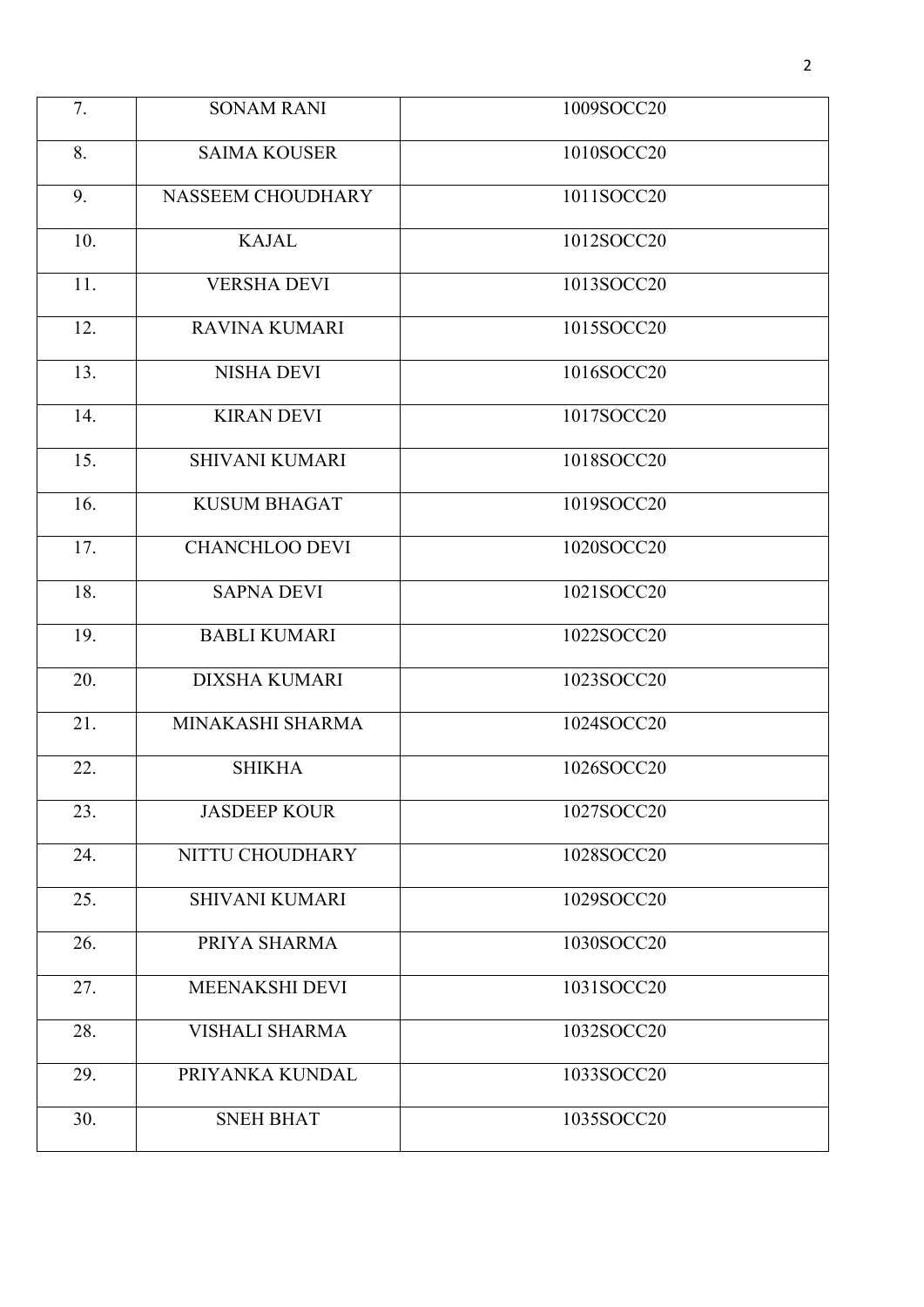| 31. | <b>TANIYA SHARMA</b>   | 1036SOCC20 |
|-----|------------------------|------------|
| 32. | RENUKA SHARMA          | 1037SOCC20 |
| 33. | PALLVI LANGEH          | 1038SOCC20 |
| 34. | <b>MAMTA SHARMA</b>    | 1040SOCC20 |
| 35. | <b>SAMRITI SHARMA</b>  | 1041SOCC20 |
| 36. | POOJA DEVI             | 1043SOCC20 |
| 37. | MINAKSHI SHARMA        | 1044SOCC20 |
| 38. | ANKANSHU SALGOTRA      | 1045SOCC20 |
| 39. | <b>MAMTA DEVI</b>      | 1046SOCC20 |
| 40. | POOJA DEVI             | 1047SOCC20 |
| 41. | <b>KAJAL DEVI</b>      | 1048SOCC20 |
| 42. | <b>SONAM SUDAN</b>     | 1052SOCC20 |
| 43. | <b>MALKIT KOUR</b>     | 1053SOCC20 |
| 44. | NAVNEET KOUSHAL        | 1054SOCC20 |
| 45. | <b>SHIVANI</b>         | 1055SOCC20 |
| 46. | <b>SHAGUFTA YOUNIS</b> | 1056SOCC20 |
| 47. | MEENAKSHI SHARMA       | 1057SOCC20 |
| 48. | <b>SOFIA MIR</b>       | 1059SOCC20 |
| 49. | NISHA CHOUDHARY        | 1060SOCC20 |
| 50. | <b>GURDEEP KOUR</b>    | 1061SOCC20 |
| 51. | ROHANI SHARMA          | 1064SOCC20 |
| 52. | <b>RENU</b>            | 1065SOCC20 |
| 53. | MINAKSHI BHARTI        | 1067SOCC20 |
| 54. | <b>HARJOOT KOUR</b>    | 1068SOCC20 |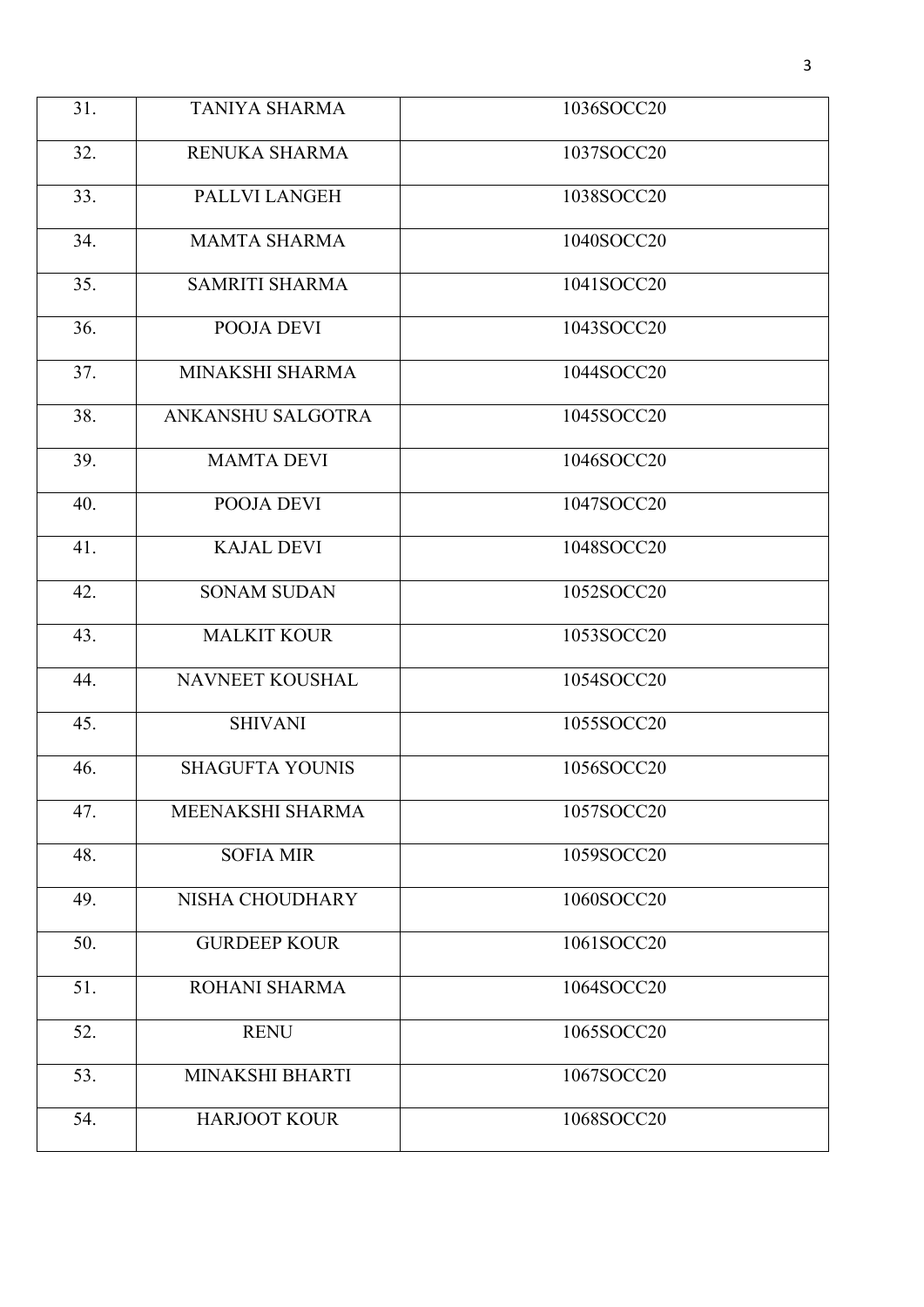| 55. | <b>ANU KUMARI</b>    | 1069SOCC20 |
|-----|----------------------|------------|
| 56. | <b>MAMTA SHARMA</b>  | 1070SOCC20 |
| 57. | <b>MAHER ULNISA</b>  | 1072SOCC20 |
| 58. | <b>NISHA RANI</b>    | 1073SOCC20 |
| 59. | <b>SONIA DEVI</b>    | 1074SOCC20 |
| 60. | <b>MADHU DEVI</b>    | 1075SOCC20 |
| 61. | <b>BHAWANA DEVI</b>  | 1078SOCC20 |
| 62. | POOJA DEVI           | 1079SOCC20 |
| 63. | <b>NEHA</b>          | 1080SOCC20 |
| 64. | <b>MEENU DEVI</b>    | 1081SOCC20 |
| 65. | <b>NEJHA BAGUM</b>   | 1082SOCC20 |
| 66. | <b>ANU BHAU</b>      | 1083SOCC20 |
| 67. | <b>NEHA BHARTI</b>   | 1084SOCC20 |
| 68. | <b>FARHANA FAYAZ</b> | 1085SOCC20 |
| 69. | PRIYA SHARMA         | 1086SOCC20 |
| 70. | PALVI SHARMA         | 1087SOCC20 |
| 71. | <b>KAJAL MANHAS</b>  | 1088SOCC20 |
| 72. | <b>VAISHALI</b>      | 1089SOCC20 |
| 73. | <b>KAJAL SHARMA</b>  | 1091SOCC20 |
| 74. | <b>REEA SHARMA</b>   | 1093SOCC20 |
| 75. | <b>MEHA SHARMA</b>   | 1094SOCC20 |
| 76. | <b>JYOTI BALA</b>    | 1095SOCC20 |
| 77. | <b>MANSI SHARMA</b>  | 1098SOCC20 |
| 78. | NEERAJ KUMARI        | 1099SOCC20 |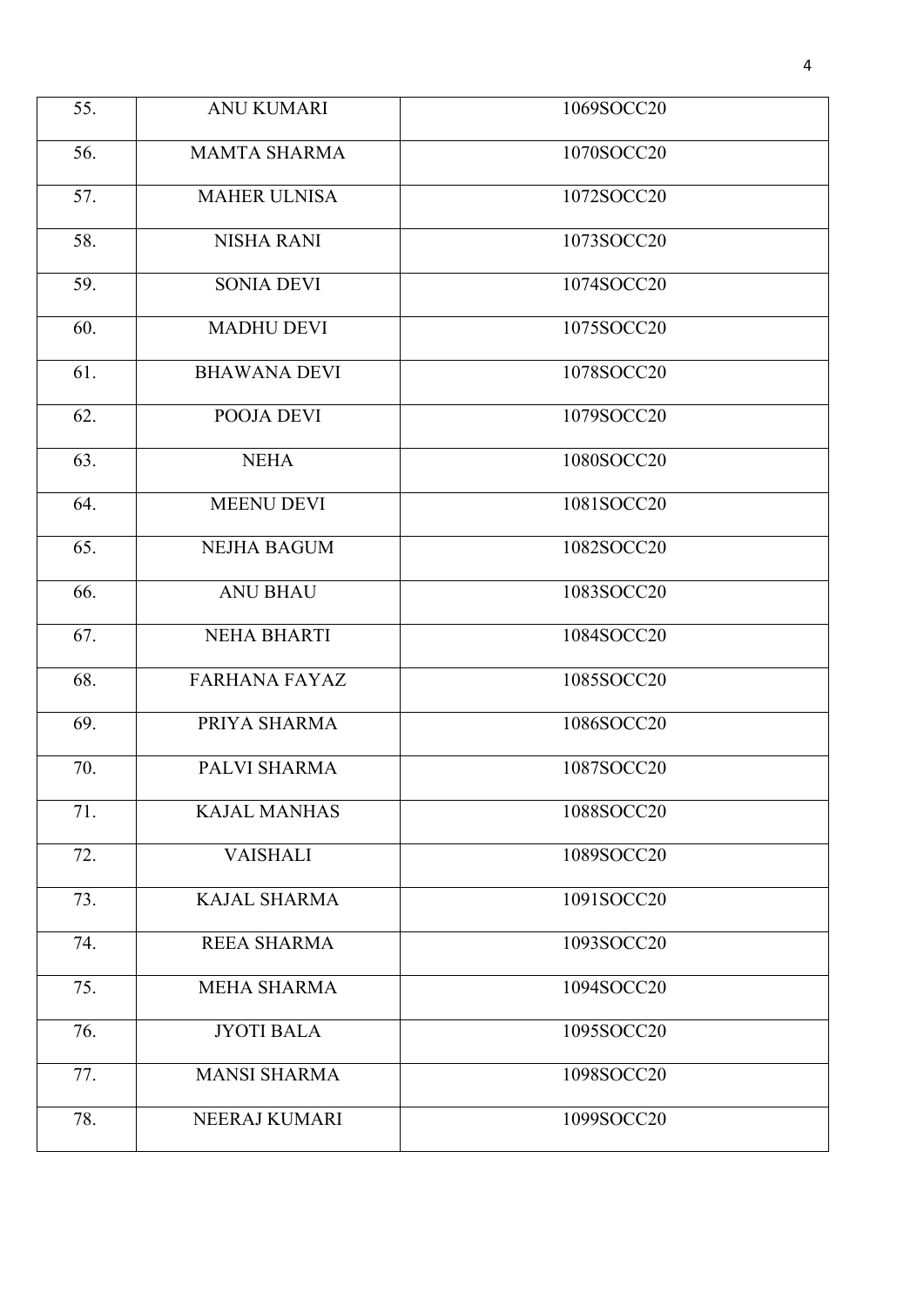| 79.  |                                                | NISHA KUMARI                       |  | 1100SOCC20                                                                                                                                  |         |
|------|------------------------------------------------|------------------------------------|--|---------------------------------------------------------------------------------------------------------------------------------------------|---------|
| 80.  |                                                | <b>SWATI DEVI</b>                  |  | 1101SOCC20                                                                                                                                  |         |
| S.NO | <b>NAME OF</b><br><b>THE</b><br><b>STUDENT</b> | <b>ENROLLMENT</b><br><b>NUMBER</b> |  | Day: Thursday Date: 09/06/2022<br>Time: 2:30pm to 4:30pm<br><b>Venue: Committee Room Ist Floor, DDE</b><br>Course No: 201, 202, 203 and 204 | PANEL-2 |
| 81.  |                                                | <b>NEELAM DEVI</b>                 |  | 1102SOCC20                                                                                                                                  |         |
| 82.  |                                                | <b>SONIA SHARMA</b>                |  | 1104SOCC20                                                                                                                                  |         |
| 83.  |                                                | <b>VISHALI DEVI</b>                |  | 1105SOCC20                                                                                                                                  |         |
| 84.  |                                                | <b>SAKSHI BHARTI</b>               |  | 1106SOCC20                                                                                                                                  |         |
| 85.  |                                                | POONAM SHARMA                      |  | 1107SOCC20                                                                                                                                  |         |
| 86.  |                                                | <b>BARBIE BASOTRA</b>              |  | 1108SOCC20                                                                                                                                  |         |
| 87.  |                                                | PINKI MAJHI                        |  | 1109SOCC20                                                                                                                                  |         |
| 88.  |                                                | <b>SHIVANI SHARMA</b>              |  | 1110SOCC20                                                                                                                                  |         |
| 89.  |                                                | <b>HIMANI JAMWAL</b>               |  | 1111SOCC20                                                                                                                                  |         |
| 90.  |                                                | <b>SONALI</b>                      |  | 1113SOCC20                                                                                                                                  |         |
| 91.  |                                                | <b>SHRUTI KHAJURIA</b>             |  | 1114SOCC20                                                                                                                                  |         |
| 92.  |                                                | PRITIBHA BUTHYAL ROY               |  | 1115SOCC20                                                                                                                                  |         |
| 93.  |                                                | VANDANA SHARMA                     |  | 1116SOCC20                                                                                                                                  |         |
| 94.  |                                                | <b>SHAGUN THAKUR</b>               |  | 1117SOCC20                                                                                                                                  |         |
| 95.  |                                                | <b>DIKSHA</b>                      |  | 1118SOCC20                                                                                                                                  |         |
| 96.  |                                                | <b>MEETALI RAJPUT</b>              |  | 1119SOCC20                                                                                                                                  |         |
| 97.  |                                                | <b>SIMRAN MAHAJAN</b>              |  | 1120SOCC20                                                                                                                                  |         |
| 98.  | <b>JASMEEN AKHTER</b>                          |                                    |  | 1121SOCC20                                                                                                                                  |         |
| 99.  |                                                | <b>MANALI RANI</b>                 |  | 1122SOCC20                                                                                                                                  |         |
|      | 100.<br>PRIYA KUMARI                           |                                    |  | 1123SOCC20                                                                                                                                  |         |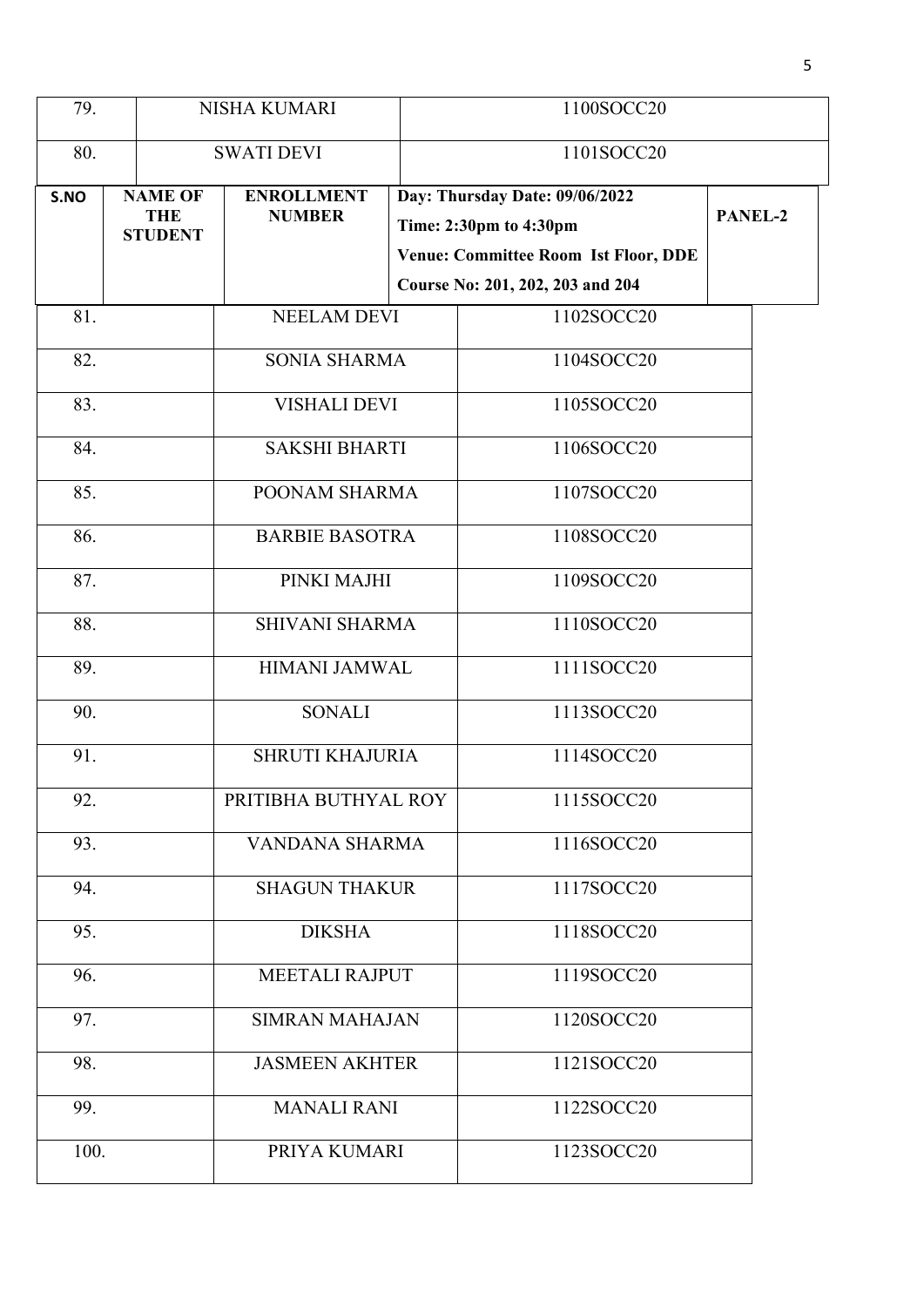| 101. | <b>ANJU SHARMA</b>      | 1124SOCC20 |
|------|-------------------------|------------|
| 102. | <b>VANDANA CHIB</b>     | 1125SOCC20 |
| 103. | <b>KRITIKA PANDOH</b>   | 1127SOCC20 |
| 104. | <b>RAFINA CHOUDHARY</b> | 1128SOCC20 |
| 105. | <b>REEMA DEVI</b>       | 1129SOCC20 |
| 106. | <b>DIKSHA GUPTA</b>     | 1130SOCC20 |
| 107. | SHIFALI SLATHIA         | 1131SOCC20 |
| 108. | <b>BHANU GUPTA</b>      | 1132SOCC20 |
| 109. | NITAKSHI SHARMA         | 1133SOCC20 |
| 110. | <b>MAMTA DEVI</b>       | 1134SOCC20 |
| 111. | POONAM SHARMA           | 1135SOCC20 |
| 112. | <b>SIMRANJEET KOUR</b>  | 1136SOCC20 |
| 113. | <b>NEHA DEVI</b>        | 1137SOCC20 |
| 114. | PRABLEEN KOUR           | 1138SOCC20 |
| 115. | <b>SMILEY VERMA</b>     | 1139SOCC20 |
| 116. | <b>RIYA BHAGAT</b>      | 1141SOCC20 |
| 117. | <b>SHIPVAN SHARMA</b>   | 1142SOCC20 |
| 118. | <b>SAVI</b>             | 1144SOCC20 |
| 119. | PRIYA DEVI              | 1145SOCC20 |
| 120. | <b>MONIKA DEVI</b>      | 1148SOCC20 |
| 121. | PREETI DEVI             | 1150SOCC20 |
| 122. | <b>SHASHI CHOUDHARY</b> | 1151SOCC20 |
| 123. | <b>SUBNAM</b>           | 1152SOCC20 |
| 124. | PRIYA BABORIA           | 1153SOCC20 |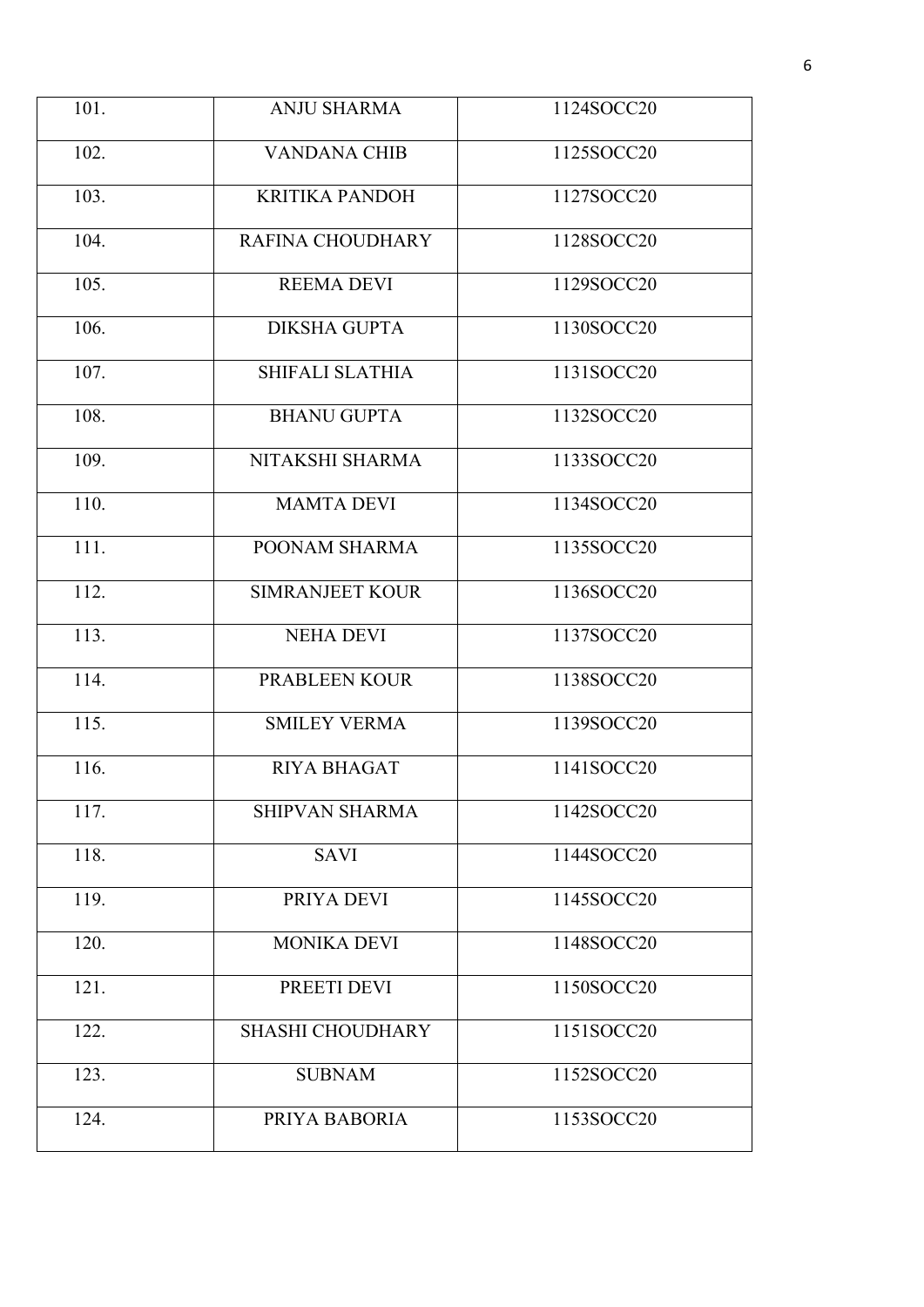| 125. | <b>SAPANA DEVI</b>     | 1154SOCC20 |
|------|------------------------|------------|
| 126. | PRIYA BADGOTRA         | 1155SOCC20 |
| 127. | NEERU SHARMA           | 1156SOCC20 |
| 128. | <b>KOMAL DEVI</b>      | 1159SOCC20 |
| 129. | <b>REKHA KUMARI</b>    | 1160SOCC20 |
| 130. | <b>PARVEEN AKHTER</b>  | 1162SOCC20 |
| 131. | YASHNI CHIB            | 1163SOCC20 |
| 132. | POOJA BHAGAT           | 1166SOCC20 |
| 133. | <b>KAJAL KASHAV</b>    | 1167SOCC20 |
| 134. | <b>POONAM</b>          | 1168SOCC20 |
| 135. | <b>SONALI KHAJURIA</b> | 1169SOCC20 |
| 136. | <b>ATISH CHIB</b>      | 1170SOCC20 |
| 137. | <b>MINAXI SHARMA</b>   | 1171SOCC20 |
| 138. | <b>ALKA DEVI</b>       | 1173SOCC20 |
| 139. | <b>SONALI CHIB</b>     | 1174SOCC20 |
| 140. | NISHA CHOUDHARY        | 1175SOCC20 |
| 141. | <b>SHAWETA KUMARI</b>  | 1176SOCC20 |
| 142. | <b>MONIKA SAINI</b>    | 1178SOCC20 |
| 143. | <b>SAMRITI SHARMA</b>  | 1180SOCC20 |
| 144. | <b>RAMA SHARMA</b>     | 1181SOCC20 |
| 145. | <b>MAMTA SAINI</b>     | 1182SOCC20 |
| 146. | <b>KAVLEEN KOUR</b>    | 1183SOCC20 |
| 147. | <b>DEEPIKA LANGEH</b>  | 1184SOCC20 |
| 148. | <b>MANSI LANGEH</b>    | 1185SOCC20 |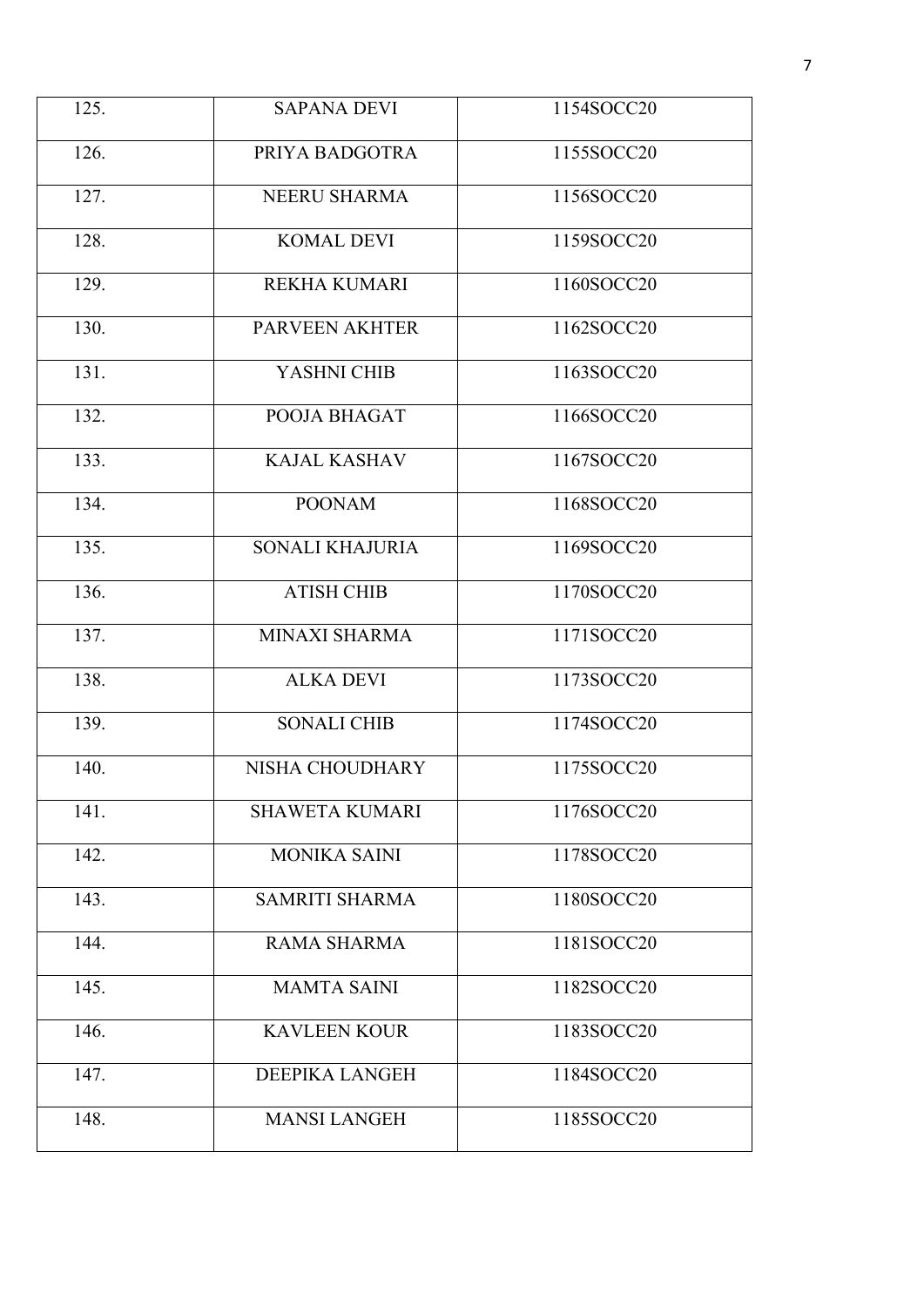|      | 149.                  |                    |                     | <b>AYANA SHARMA</b>     |            | 1186SOCC20                                   |         |
|------|-----------------------|--------------------|---------------------|-------------------------|------------|----------------------------------------------|---------|
|      | 150.<br>PRIYA SAINI   |                    | 1187SOCC20          |                         |            |                                              |         |
|      | 151.<br><b>BHAWNA</b> |                    | 1188SOCC20          |                         |            |                                              |         |
| 152. |                       |                    | <b>TRIPTA SAINI</b> |                         | 1189SOCC20 |                                              |         |
|      |                       |                    |                     |                         |            |                                              |         |
|      | 153.                  |                    |                     | <b>SHRIYA SHARMA</b>    |            | 1190SOCC20                                   |         |
|      | 154.                  |                    |                     | <b>KASHISH PAWAR</b>    |            | 1191SOCC20                                   |         |
|      | 155.                  |                    |                     | <b>ABISHA KHOKHAR</b>   |            | 1193SOCC20                                   |         |
|      | 156.                  |                    |                     | POONAM DEVI             |            | 1194SOCC20                                   |         |
|      | 157.                  |                    |                     | PALVI MANHAS            |            | 1195SOCC20                                   |         |
|      | 158.                  |                    |                     | <b>SHIKHA CHOUDHARY</b> |            | 1196SOCC20                                   |         |
|      | 159.                  |                    |                     | <b>MANDEEP KOUR</b>     |            | 1197SOCC20                                   |         |
|      | 160.                  |                    |                     | <b>ROSHNI PADWAL</b>    |            | 1198SOCC20                                   |         |
| S.NO |                       | <b>NAME OF THE</b> | <b>ENROLLMENT</b>   |                         |            | Day: Friday Date: 10/06/2022                 |         |
|      |                       |                    |                     |                         |            |                                              |         |
|      |                       | <b>STUDENT</b>     |                     | <b>NUMBER</b>           |            | Time: 2:30pm to 4:30pm                       | PANEL-1 |
|      |                       |                    |                     |                         |            | <b>Venue: Committee Room, Ist Floor, DDE</b> |         |
|      |                       |                    |                     |                         |            | Course No: 201, 202, 203 and 204             |         |
|      |                       | 161.               |                     | PREETIKA CHOUDHARY      |            | 1200SOCC20                                   |         |
|      |                       | 162.               |                     | <b>SHILPA DEVI</b>      |            | 1204SOCC20                                   |         |
|      |                       | 163.               |                     | <b>TANSHU MEHRA</b>     |            | 1205SOCC20                                   |         |
|      |                       | 164.               |                     | <b>NEELAM KUMARI</b>    |            | 1206SOCC20                                   |         |
|      |                       | 165.               |                     | <b>SHAHEEN KOUSSAR</b>  |            | 1207SOCC20                                   |         |
|      |                       | 166.               |                     | PALLAVI SHARMA          |            | 1208SOCC20                                   |         |
|      |                       | 167.               |                     | <b>RIYA SHARMA</b>      |            | 1209SOCC20                                   |         |
|      |                       | 168.               |                     | <b>KRITIKA</b>          |            | 1210SOCC20                                   |         |
|      |                       | 169.               |                     | <b>SUNALI SAINI</b>     |            | 1213SOCC20                                   |         |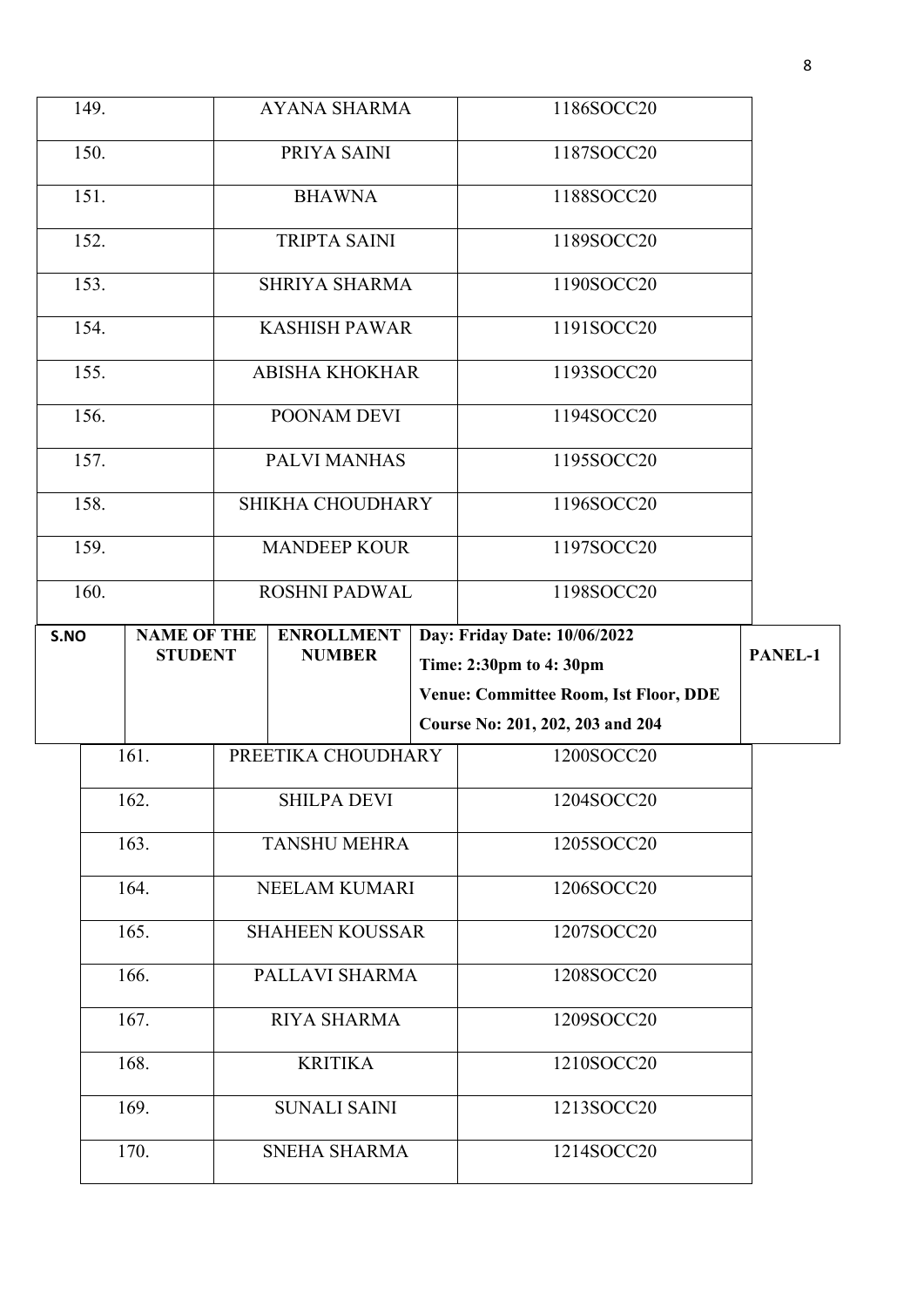| 171. | <b>REETIKA</b>           | 1215SOCC20 |
|------|--------------------------|------------|
| 172. | PALLAVI SHARMA           | 1216SOCC20 |
| 173. | <b>RIDHAM TALWAR</b>     | 1217SOCC20 |
| 174. | PRIYA CHOUDHARY          | 1218SOCC20 |
| 175. | <b>DISHA BHAGAT</b>      | 1219SOCC20 |
| 176. | <b>AKRITI SHARMA</b>     | 1220SOCC20 |
| 177. | <b>SUREKHA CHOUDHARY</b> | 1221SOCC20 |
| 178. | PRIYA CHIB               | 1222SOCC20 |
| 179. | <b>SHAKTI DEVI</b>       | 1223SOCC20 |
| 180. | POOJA DEVI               | 1224SOCC20 |
| 181. | <b>MAMTA DEVI</b>        | 1225SOCC20 |
| 182. | <b>SHABEEN FATIMA</b>    | 1226SOCC20 |
| 183. | <b>SHAPALI</b>           | 1227SOCC20 |
| 184. | PARVEEN AKTHER           | 1228SOCC20 |
| 185. | <b>SHILPY DEVI</b>       | 1230SOCC20 |
| 186. | PRIYANKA RAJPUT          | 1231SOCC20 |
| 187. | DEEPIKA GUPTA            | 1232SOCC20 |
| 188. | <b>MEENAKSHI DEVI</b>    | 1233SOCC20 |
| 189. | SHIVALI SHARMA           | 1235SOCC20 |
| 190. | <b>RITA SHARMA</b>       | 1236SOCC20 |
| 191. | <b>SUMAN BALA</b>        | 1237SOCC20 |
| 192. | PRIYA SHARMA             | 1238SOCC20 |
| 193. | PREETI DEVI              | 1239SOCC20 |
| 194. | <b>MANISHA CHOUDHARY</b> | 1240SOCC20 |
|      |                          |            |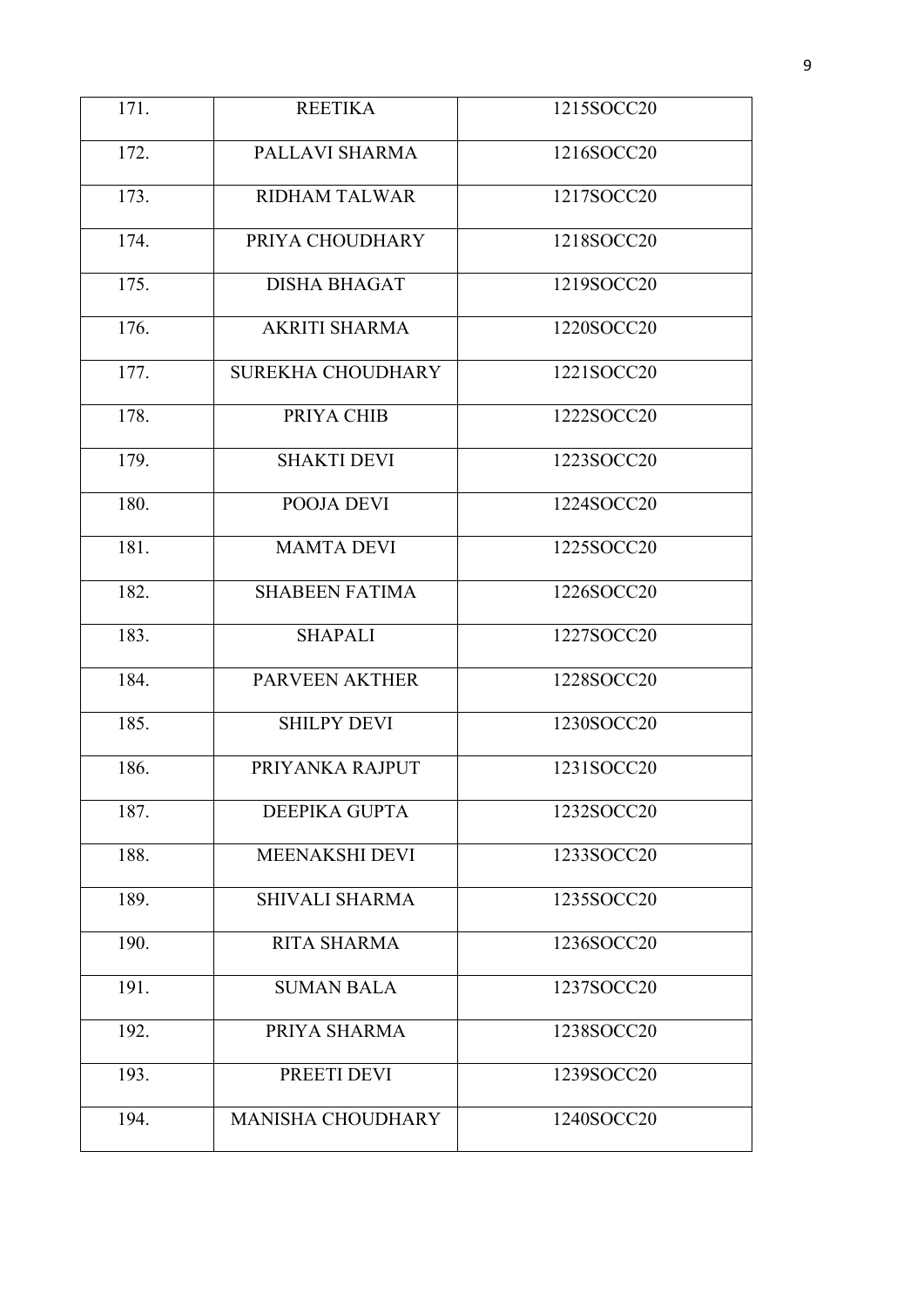| 195. | <b>SIKHA KUMARI</b>   | 1241SOCC20 |
|------|-----------------------|------------|
| 196. | <b>TANIYA</b>         | 1242SOCC20 |
| 197. | <b>VISHALI RAJPUT</b> | 1243SOCC20 |
| 198. | <b>RITU DEVI</b>      | 1244SOCC20 |
| 199. | <b>ANJALI THAKUR</b>  | 1245SOCC20 |
| 200. | <b>SHALLU DEVI</b>    | 1246SOCC20 |
| 201. | <b>ANU CHARGOTRA</b>  | 1247SOCC20 |
| 202. | PREETI DEVI           | 1248SOCC20 |
| 203. | <b>SONALI RAJPUT</b>  | 1249SOCC20 |
| 204. | <b>VARSHA SAHANI</b>  | 1250SOCC20 |
| 205. | <b>SHIVANI SHARMA</b> | 1251SOCC20 |
| 206. | <b>DALLU DEVI</b>     | 1252SOCC20 |
| 207. | <b>JYOTI BALA</b>     | 1253SOCC20 |
| 208. | PRIYANKA SHARMA       | 1254SOCC20 |
| 209. | <b>SHIVANI DEVI</b>   | 1255SOCC20 |
| 210. | <b>DAMINI KASHYAP</b> | 1256SOCC20 |
| 211. | <b>GOLDI VERMA</b>    | 1257SOCC20 |
| 212. | <b>SHIVANI DEVI</b>   | 1258SOCC20 |
| 213. | <b>SUMAN BALA</b>     | 1259SOCC20 |
| 214. | <b>RANJEET KOUR</b>   | 1260SOCC20 |
| 215. | <b>REKHA RANI</b>     | 1261SOCC20 |
| 216. | <b>PALVI DEVI</b>     | 1262SOCC20 |
| 217. | <b>MADHU VERMA</b>    | 1263SOCC20 |
| 218. | <b>HIMANI BARNA</b>   | 1265SOCC20 |
|      |                       |            |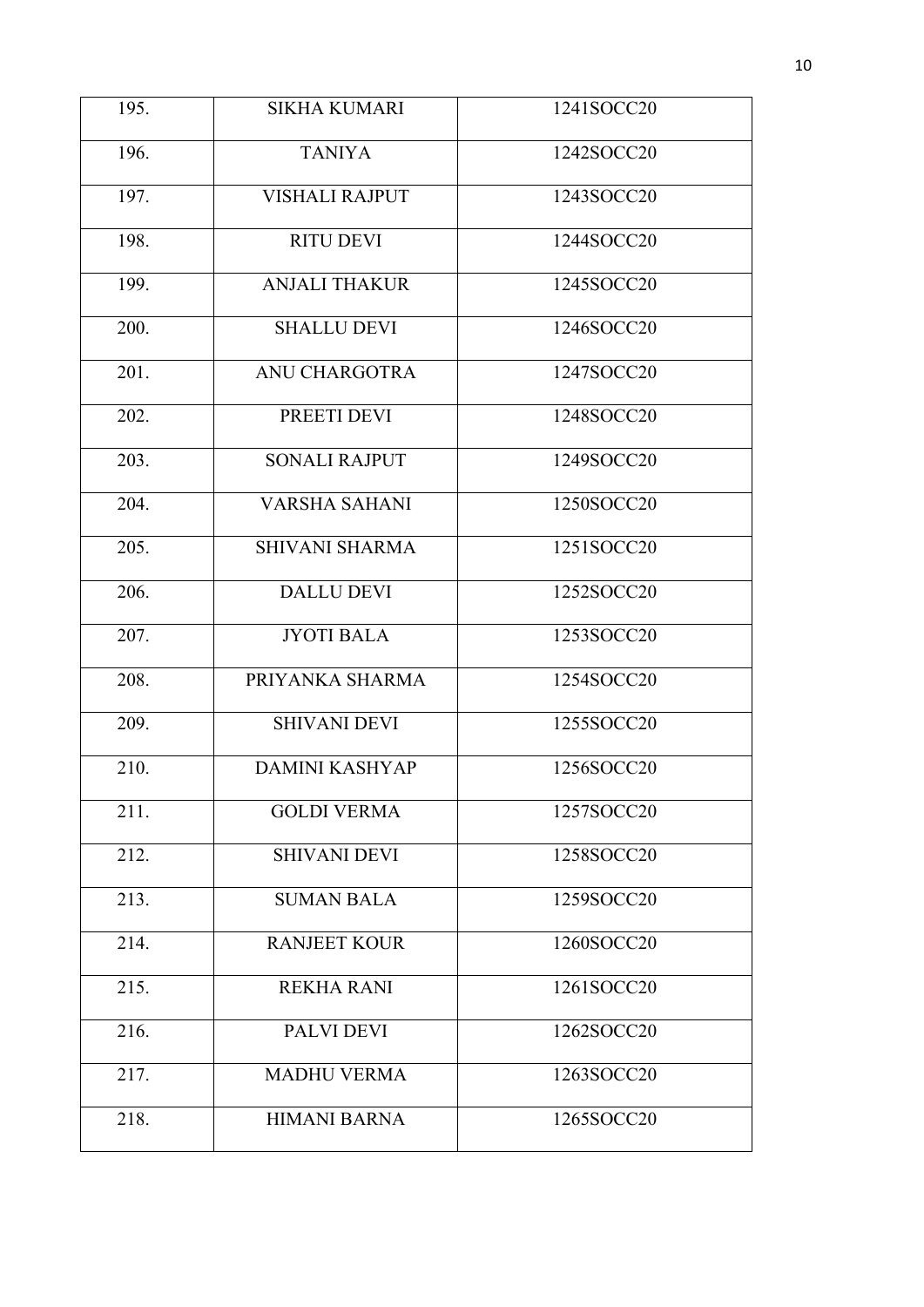|      |                            |                                          | Course No: 201, 202, 203 and 204             |                |
|------|----------------------------|------------------------------------------|----------------------------------------------|----------------|
|      |                            |                                          | <b>Venue: Committee Room, Ist Floor, DDE</b> |                |
| S.NO | <b>STUDENT</b>             | <b>NUMBER</b>                            | Time: 2:30am to 4:30pm                       | <b>PANEL-2</b> |
|      | 240.<br><b>NAME OF THE</b> | <b>MANSI SHARMA</b><br><b>ENROLLMENT</b> | 1295SOCC20<br>Day: Friday Date: 10/06/2022   |                |
|      | 239.                       | <b>VANSHIKA</b>                          | 1294SOCC20                                   |                |
|      | 238.                       | SHEETAL SHARMA                           | 1293SOCC20                                   |                |
|      | 237.                       | <b>DEEPIKA MEHRA</b>                     | 1292SOCC20                                   |                |
|      | 236.                       | <b>SHAKSHI VERMA</b>                     | 1290SOCC20                                   |                |
|      | 235.                       | <b>BHARTI VERMA</b>                      | 1289SOCC20                                   |                |
|      | 234.                       | <b>BHARTI</b>                            | 1288SOCC20                                   |                |
|      | 233.                       | <b>JYOTI SHARMA</b>                      | 1286SOCC20                                   |                |
|      | 232.                       | <b>ANJU BALA</b>                         | 1285SOCC20                                   |                |
|      | 231.                       | <b>NEHA DEVI</b>                         | 1284SOCC20                                   |                |
|      | 230.                       | <b>PARAMJIT KOUR</b>                     | 1282SOCC20                                   |                |
|      | 229.                       | <b>KAZAL KUMARI</b>                      | 1281SOCC20                                   |                |
|      | 228.                       | <b>VISHALI SHARMA</b>                    | 1280SOCC20                                   |                |
|      | 227.                       | <b>SAPNA DEVI</b>                        | 1279SOCC20                                   |                |
|      | 226.                       | <b>ANU RADHA</b>                         | 1277SOCC20                                   |                |
|      | 225.                       | <b>TANIA RAINA</b>                       | 1275SOCC20                                   |                |
|      | 224.                       | POOJA DEVI                               | 1274SOCC20                                   |                |
|      | 223.                       | <b>MANISHA DEVI</b>                      | 1272SOCC20                                   |                |
|      | 222.                       | <b>BANDNA DEVI</b>                       | 1270SOCC20                                   |                |
|      | 221.                       | <b>USHA DEVI</b>                         | 1269SOCC20                                   |                |
|      | 220.                       | <b>BABY SHARMA</b>                       | 1267SOCC20                                   |                |
|      | 219.                       | <b>LAXMI DEVI</b>                        | 1266SOCC20                                   |                |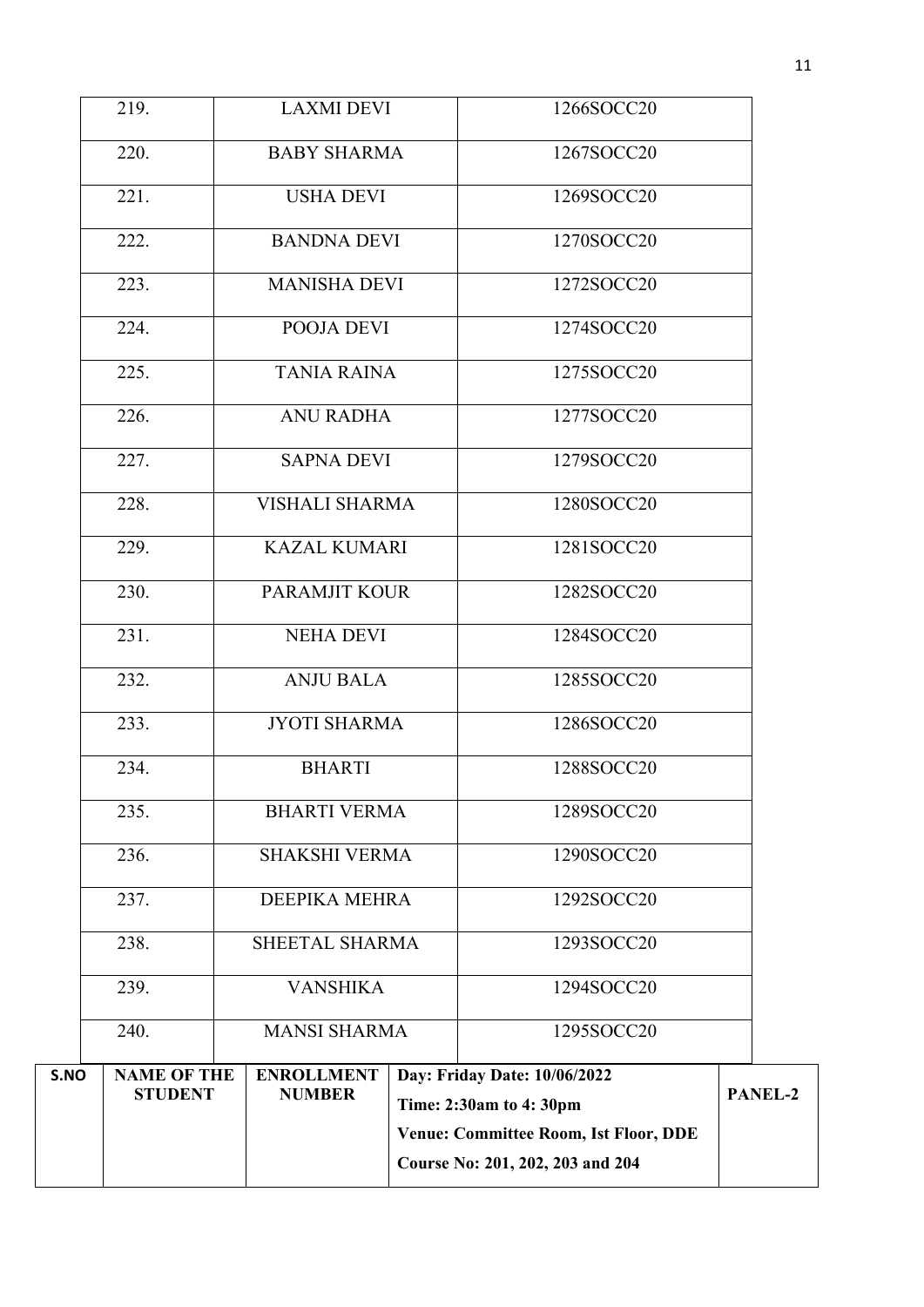| 241. | <b>NANCY KUMARI</b>    | 1297SOCC20 |
|------|------------------------|------------|
| 242. | <b>KOMAL KUMARI</b>    | 1298SOCC20 |
| 243. | <b>NEHA SHARMA</b>     | 1301SOCC20 |
| 244. | <b>ALKA KUMARI</b>     | 1302SOCC20 |
| 245. | PALVI BAJOTRA          | 1303SOCC20 |
| 246. | <b>AARTI CHOUDHARY</b> | 1304SOCC20 |
| 247. | <b>RANJANA KUMARI</b>  | 1305SOCC20 |
| 248. | <b>SHIVALI SHARMA</b>  | 1306SOCC20 |
| 249. | <b>MAMTA DEVI</b>      | 1307SOCC20 |
| 250. | PRIYA JASROTIA         | 1308SOCC20 |
| 251. | <b>MADHU BALA</b>      | 1309SOCC20 |
| 252. | <b>SAKSHI MANHAS</b>   | 1310SOCC20 |
| 253. | <b>SHABNAM</b>         | 1311SOCC20 |
| 254. | <b>ARTI</b>            | 1312SOCC20 |
| 255. | <b>SURBHI SHARMA</b>   | 1313SOCC20 |
| 256. | AISHWARIYA SHARMA      | 1314SOCC20 |
| 257. | PRITI DEVI             | 1315SOCC20 |
| 258. | <b>SHERIEN SALARIA</b> | 1316SOCC20 |
| 259. | <b>NEHA DEVI</b>       | 1318SOCC20 |
| 260. | <b>SHARISH SHAMIM</b>  | 1319SOCC20 |
| 261. | PREETI CHIB            | 1321SOCC20 |
| 262. | MEHMOODA BUKHARI       | 1322SOCC20 |
| 263. | <b>DIXSHA BHARTI</b>   | 1323SOCC20 |
| 264. | <b>FARHANA JABEEN</b>  | 1324SOCC20 |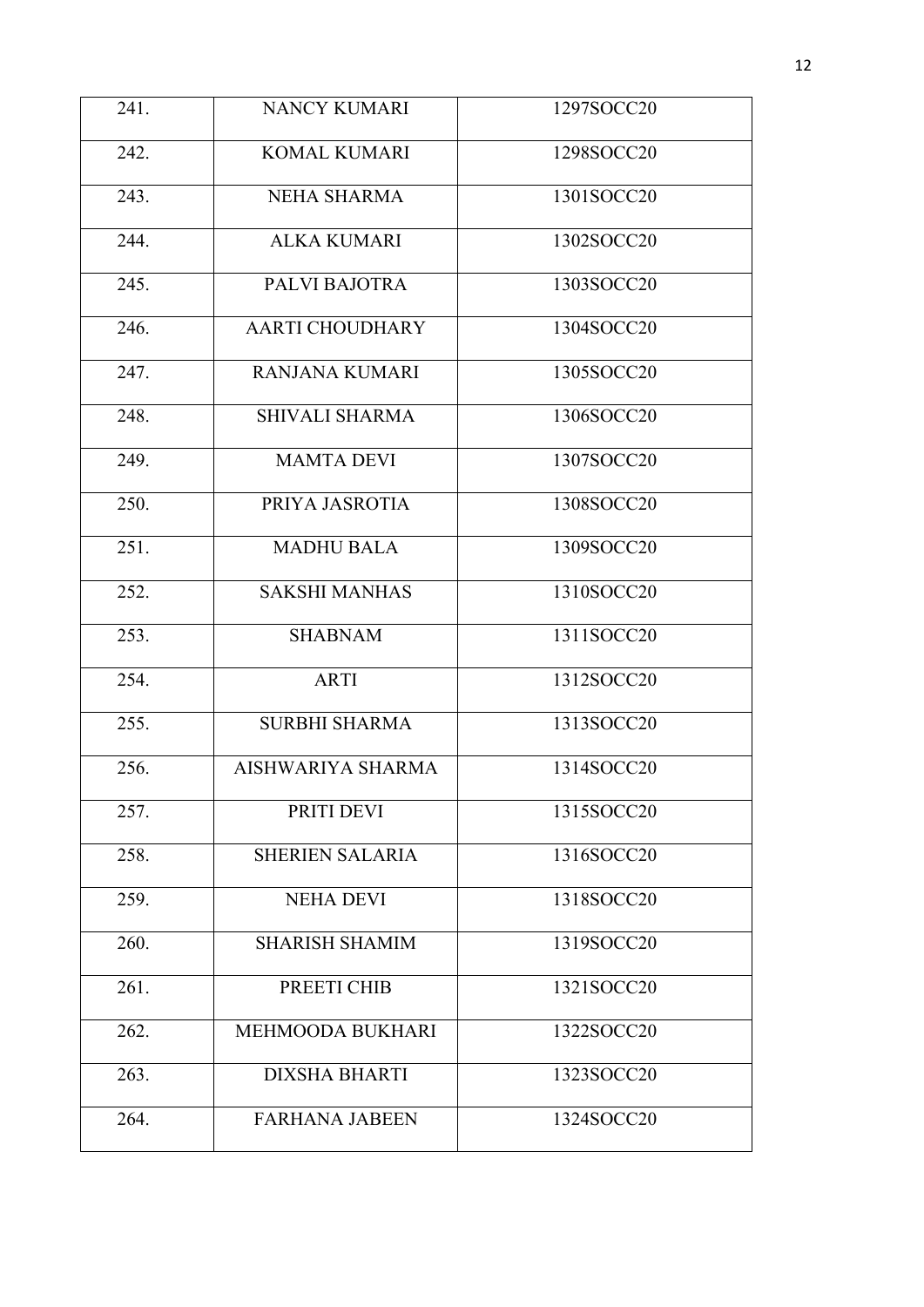| 265. | POONAM SAMBYAL         | 1325SOCC20 |
|------|------------------------|------------|
| 266. | <b>ARZOO ANDOTRA</b>   | 1326SOCC20 |
| 267. | <b>JYOTI SHARMA</b>    | 1327SOCC20 |
| 268. | <b>CHEENA GUPTA</b>    | 1328SOCC20 |
| 269. | <b>SAKSHI SHARMA</b>   | 1329SOCC20 |
| 270. | DEEKSHA KUMARI         | 1330SOCC20 |
| 271. | <b>RAFIA ANJUM</b>     | 1331SOCC20 |
| 272. | <b>RADHIKA DEVI</b>    | 1333SOCC20 |
| 273. | NIDHI GUPTA            | 1334SOCC20 |
| 274. | <b>ANTIMA CHIB</b>     | 1338SOCC20 |
| 275. | <b>ANJNI DEVI</b>      | 1339SOCC20 |
| 276. | <b>GURPINDER KOUR</b>  | 1340SOCC20 |
| 277. | <b>MANEESHA KUMARI</b> | 1341SOCC20 |
| 278. | <b>ANJU SHARMA</b>     | 1343SOCC20 |
| 279. | <b>MONIKA KOUL</b>     | 1344SOCC20 |
| 280. | <b>NANCY BHARTI</b>    | 1346SOCC20 |
| 281. | SAKSHI RAJPUT          | 1348SOCC20 |
| 282. | <b>MANISHA DEVI</b>    | 1349SOCC20 |
| 283. | <b>ARTI DEVI</b>       | 1351SOCC20 |
| 284. | <b>KAJAL CHOUDHARY</b> | 1352SOCC20 |
| 285. | <b>AKATA KUMARI</b>    | 1354SOCC20 |
| 286. | <b>AKETA SHARMA</b>    | 1355SOCC20 |
| 287. | <b>MEGHA DOGRA</b>     | 1357SOCC20 |
| 288. | DIKSHA CHOUDHARY       | 1358SOCC20 |
|      |                        |            |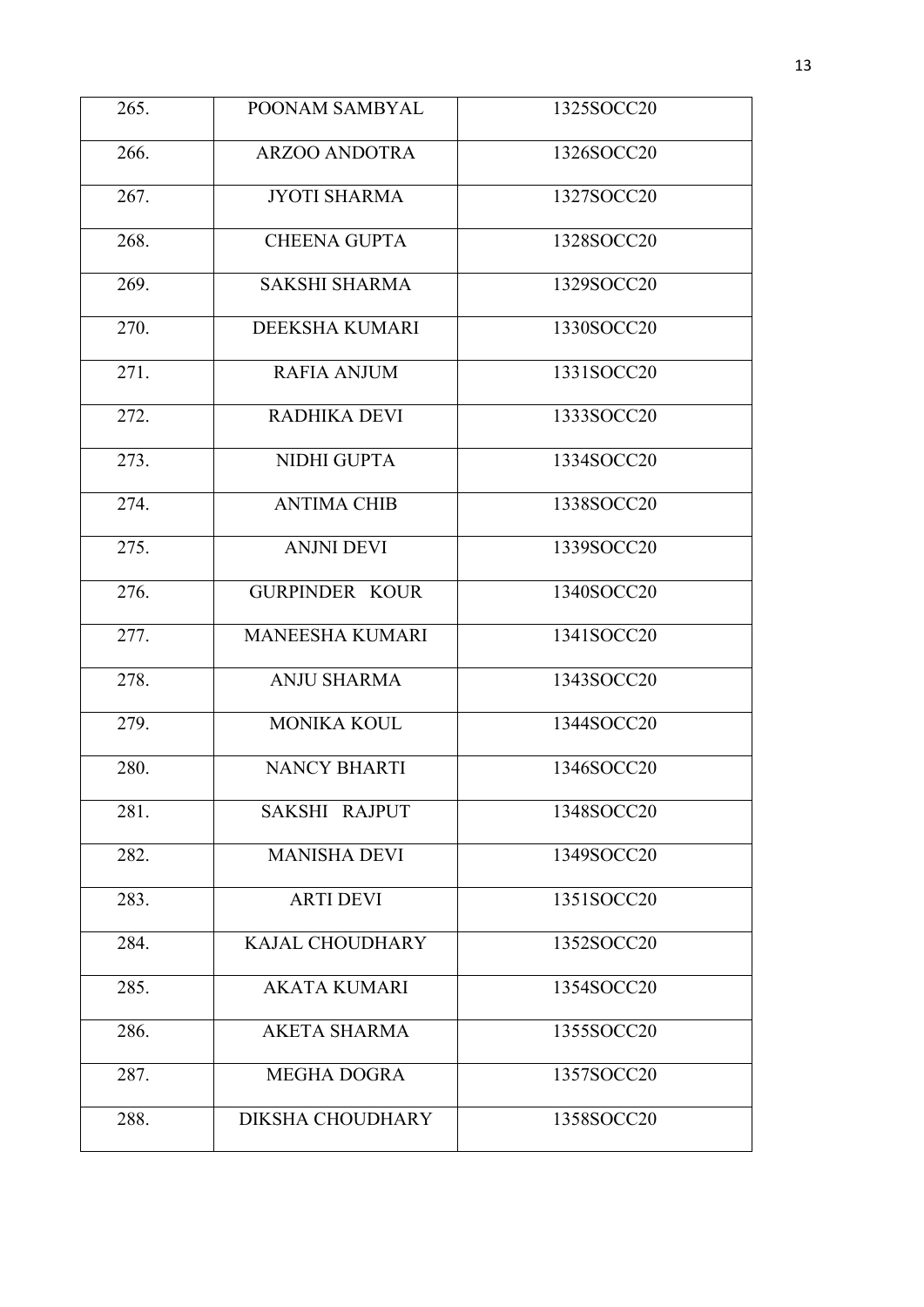| 289. | <b>DIKSHA CHIB</b>      | 1359SOCC20 |
|------|-------------------------|------------|
| 290. | KOMAL LATA              | 1360SOCC20 |
| 291. | <b>ANJALI SHARMA</b>    | 1361SOCC20 |
| 292. | <b>BALJINDER KOUR</b>   | 1363SOCC20 |
| 293. | <b>BABITA DEVI</b>      | 1364SOCC20 |
| 294. | <b>SIMRANJEET KOUR</b>  | 1366SOCC20 |
| 295. | <b>NISHA KUMARI</b>     | 1368SOCC20 |
| 296. | <b>SUMAN SHARMA</b>     | 1369SOCC20 |
| 297. | <b>JYOTI MEHERA</b>     | 1370SOCC20 |
| 298. | <b>SHABNAM PAWAR</b>    | 1371SOCC20 |
| 299. | <b>KIRAN GUPTA</b>      | 1372SOCC20 |
| 300. | <b>KANCHAN BALA</b>     | 1374SOCC20 |
| 301. | <b>SARITA CHOUDHARY</b> | 1376SOCC20 |
| 302. | PARBEENA ATTRI          | 1377SOCC20 |
| 303. | <b>PALLAVI</b>          | 1379SOCC20 |
| 304. | <b>NANCY BHAGAT</b>     | 1380SOCC20 |
| 305. | MUSKAN SHARMA           | 1381SOCC20 |
| 306. | <b>SHOBITA SHARMA</b>   | 1382SOCC20 |
| 307. | <b>SUNALI DEVI</b>      | 1383SOCC20 |
| 308. | <b>ANJU BALA</b>        | 1384SOCC20 |
| 309. | <b>GARO DEVI</b>        | 1386SOCC20 |
| 310. | <b>SHRIYA GUPTA</b>     | 1387SOCC20 |
| 311. | <b>JYOTI BALA</b>       | 1389SOCC20 |
| 312. | DEEKSHA THAKUR          | 1390SOCC20 |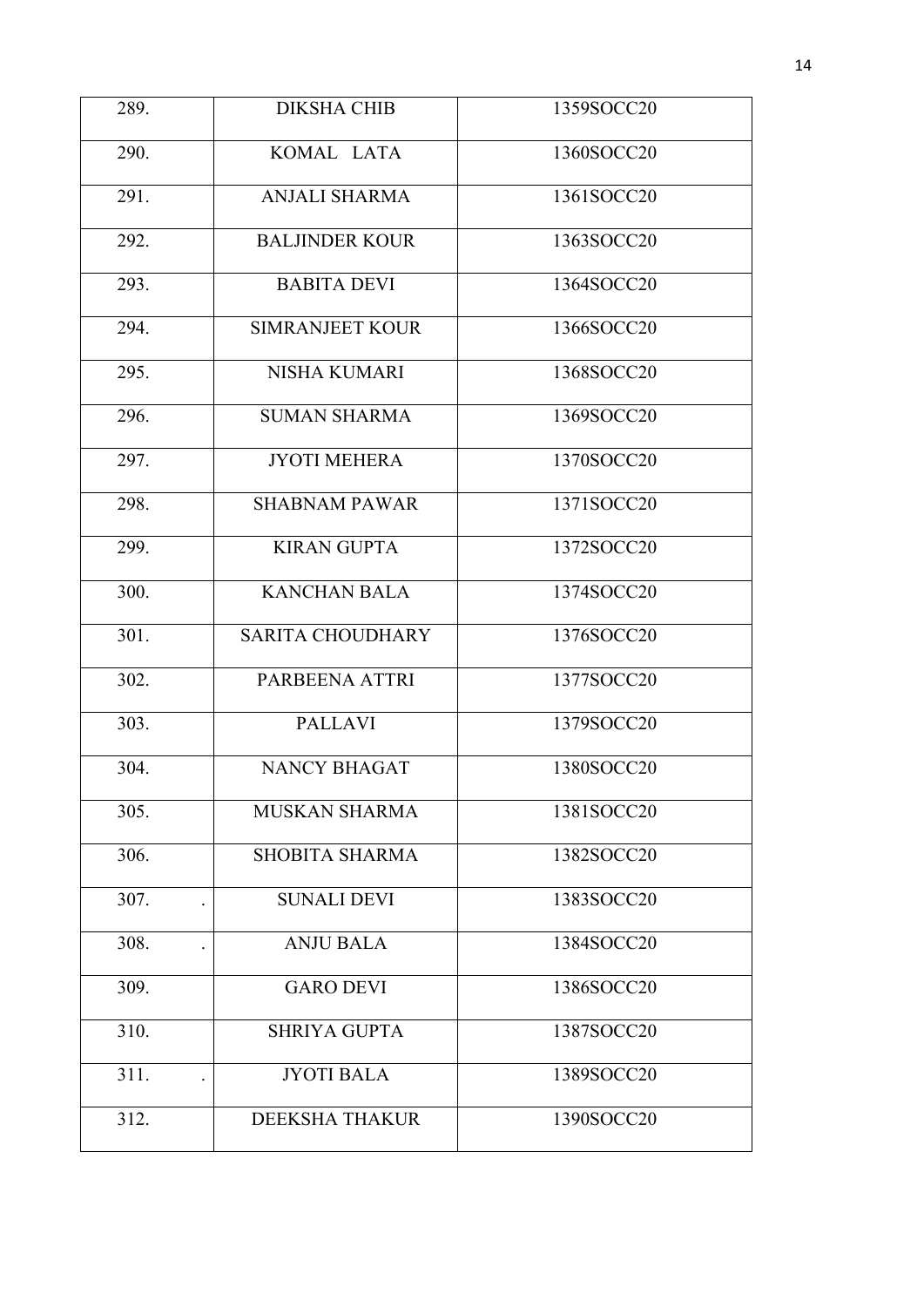|      | 313.               |                      | <b>NISHA BHARTI</b>    | 1391SOCC20                                   |         |
|------|--------------------|----------------------|------------------------|----------------------------------------------|---------|
|      | 314.               | <b>MINAKSHI DEVI</b> |                        | 1392SOCC20                                   |         |
|      | 315.               |                      | <b>RISHU BALA</b>      | 1393SOCC20                                   |         |
|      | 316.               |                      | SAPNA DEVI             | 1394SOCC20                                   |         |
|      | 317.               |                      | <b>MADHU SHARMA</b>    | 1395SOCC20                                   |         |
|      | 318.               |                      | <b>SURAKSHA</b>        | 1396SOCC20                                   |         |
|      | 319.               |                      | <b>RAMNIK KOUR</b>     | 1397SOCC20                                   |         |
|      | 320.               |                      | <b>RAMNIK KOUR</b>     | 1397SOCC20                                   |         |
|      | <b>NAME OF THE</b> |                      | <b>ENROLLMENT</b>      | Day: Saturday Date: 11/06/2022               |         |
| S.NO | <b>STUDENT</b>     |                      | <b>NUMBER</b>          | Time: 10:30am to 12: 30pm                    | PANEL-1 |
|      |                    |                      |                        | <b>Venue: Committee Room, Ist Floor, DDE</b> |         |
|      |                    |                      |                        | Course No: 201, 202, 203 and 204             |         |
|      | 321.               |                      | PRIYANKA CHOUDHARY     | 1398SOCC20                                   |         |
|      | 322.               |                      | <b>KAVITA MANHAS</b>   | 1399SOCC20                                   |         |
|      | 323.               |                      | <b>NEHA DEVI</b>       | 1400SOCC20                                   |         |
|      | 324.               |                      | <b>JASMEET KOUR</b>    | 1401SOCC20                                   |         |
|      | 325.               |                      | <b>JASMEET KOUR</b>    | 1401SOCC20                                   |         |
|      | 326.               |                      | SHIVANI BASSAN         | 1402SOCC20                                   |         |
|      | 327.               |                      | SHIVANI MANHOTRA       | 1403SOCC20                                   |         |
|      | 328.               |                      | <b>SONALI DOGRA</b>    | 1404SOCC20                                   |         |
|      | 329.               |                      | <b>RUBINA AKHTER</b>   | 1406SOCC20                                   |         |
|      | 330.               |                      | <b>KAVITA SHARMA</b>   | 1408SOCC20                                   |         |
|      | 331.               |                      | <b>DIKSHA KATAL</b>    | 1409SOCC20                                   |         |
|      | 332.               |                      | <b>SHIVANI DEVI</b>    | 1411SOCC20                                   |         |
|      | 333.               |                      | <b>SHIVANI CHOUHAN</b> | 1412SOCC20                                   |         |
|      | 334.               |                      | PREETI BANDRAL         | 1413SOCC20                                   |         |
|      |                    |                      |                        |                                              |         |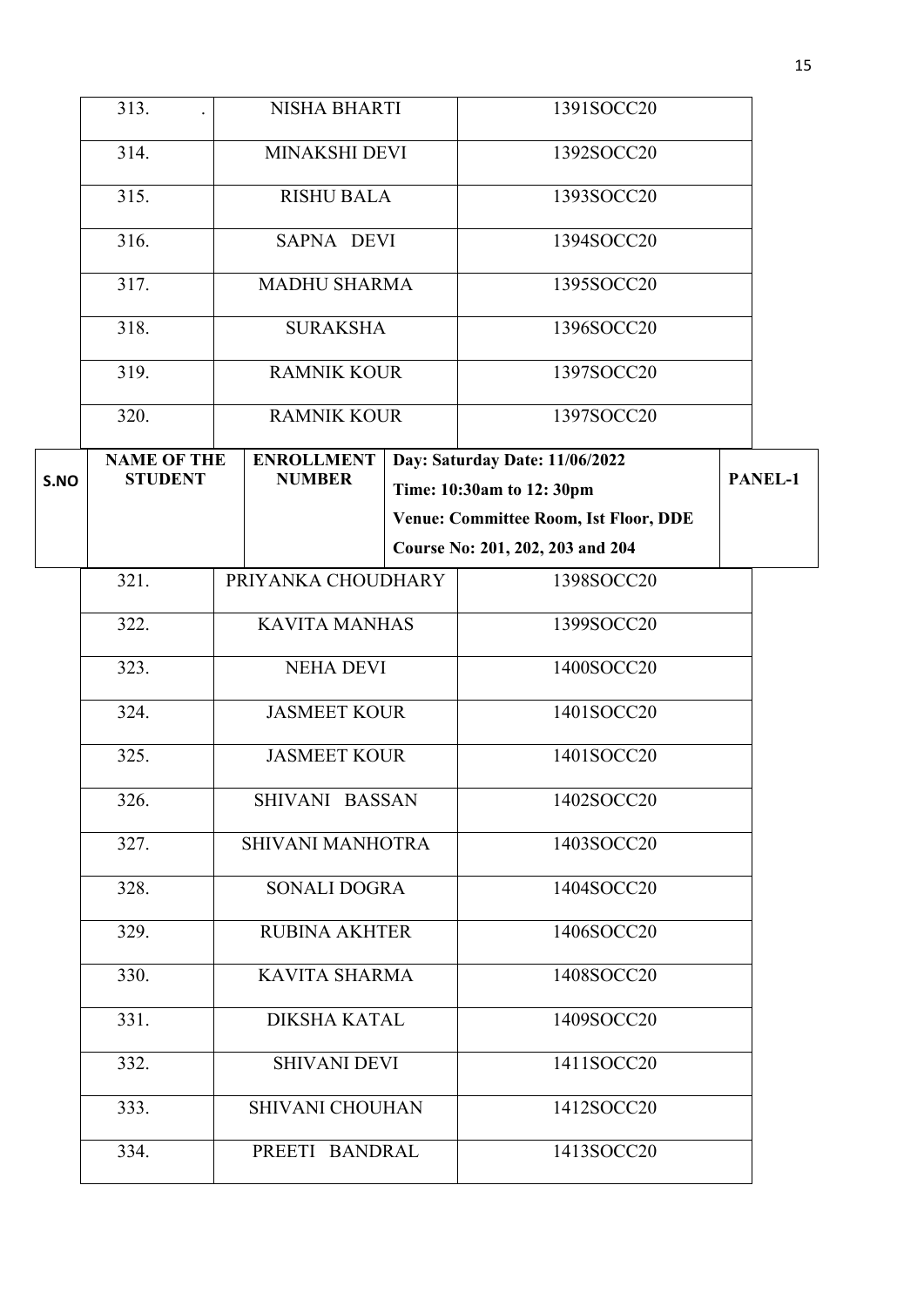| 335. | <b>TANIA SHARMA</b>     | 1414SOCC20 |
|------|-------------------------|------------|
| 336. | <b>MALANIUM SHARMA</b>  | 1415SOCC20 |
| 337. | MONIKA CHOUDHARY        | 1416SOCC20 |
| 338. | <b>MANISHA DEVI</b>     | 1417SOCC20 |
| 339. | <b>VISHALI VERMA</b>    | 1418SOCC20 |
| 340. | <b>VINDU DEVI</b>       | 1419SOCC20 |
| 341. | NIRMAL DEVI             | 1420SOCC20 |
| 342. | RASHMI DEVI             | 1421SOCC20 |
| 343. | <b>DIKSHA KUMARI</b>    | 1422SOCC20 |
| 344. | PALLVI JASROTIA         | 1424SOCC20 |
| 345. | MINAKSHI DEVI           | 1425SOCC20 |
| 346. | <b>SALONI KHALMOTRA</b> | 1426SOCC20 |
| 347. | PAYAL SHARMA            | 1427SOCC20 |
| 348. | <b>SHALU DEVI</b>       | 1428SOCC20 |
| 349. | <b>SAPNA DEVI</b>       | 1429SOCC20 |
| 350. | <b>NISHI</b>            | 1430SOCC20 |
| 351. | <b>NEHA DEVI</b>        | 1431SOCC20 |
| 352. | <b>NASREEN BIBI</b>     | 1432SOCC20 |
| 353. | SHABANA CHOWDHARY       | 1433SOCC20 |
| 354. | <b>BHARTI MATHUR</b>    | 1434SOCC20 |
| 355. | <b>SHITAL DEVI</b>      | 1435SOCC20 |
| 356. | <b>KALMESH DEVI</b>     | 1436SOCC20 |
| 357. | <b>KAJAL SHARMA</b>     | 1437SOCC20 |
| 358. | <b>AISHNA THAKUR</b>    | 1438SOCC20 |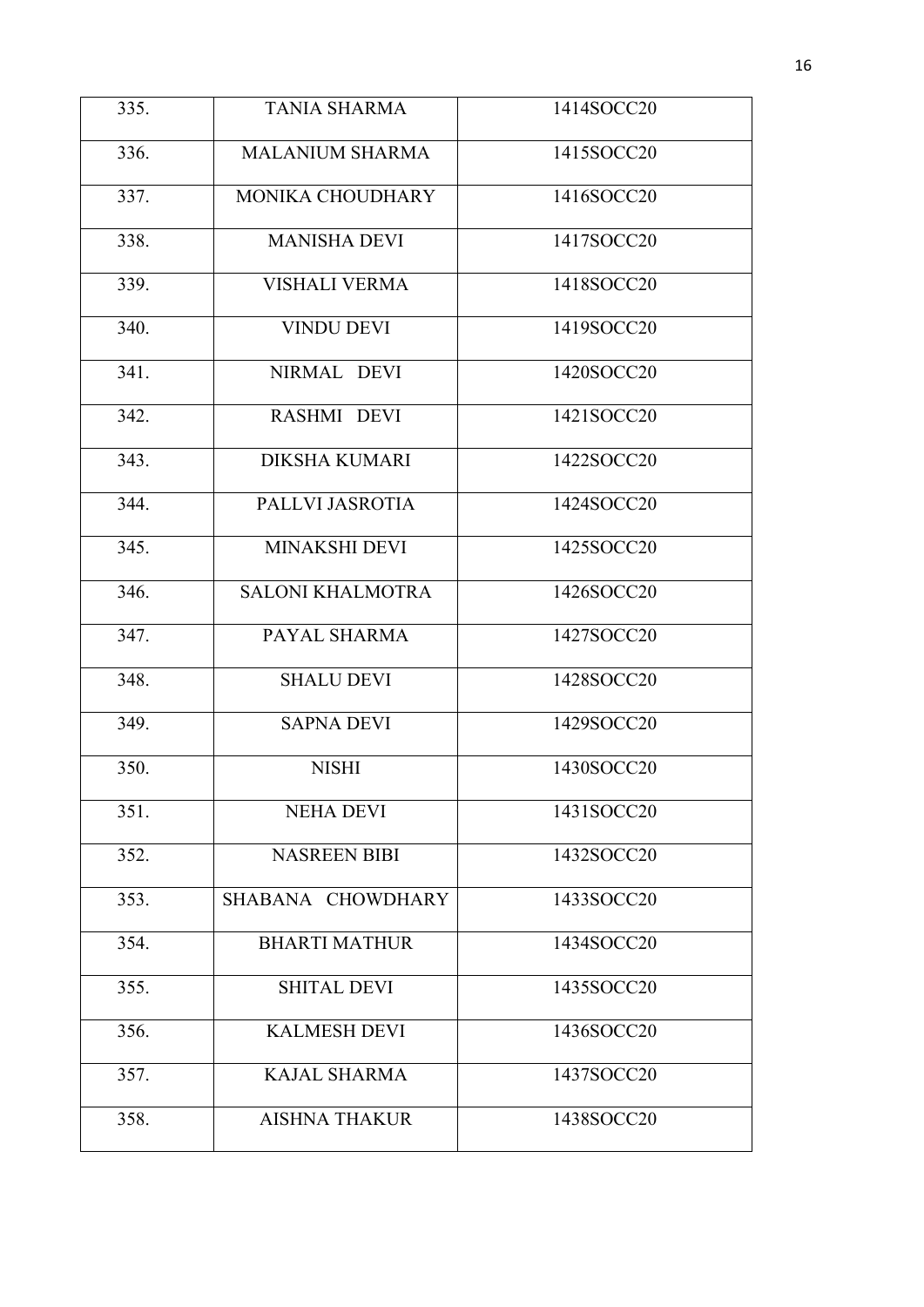| 359. | AAKRITI PARBHAKAR     | 1439SOCC20 |
|------|-----------------------|------------|
| 360. | <b>VIJAY BHARTI</b>   | 1440SOCC20 |
| 361. | <b>VISHALI RAJPUT</b> | 1441SOCC20 |
| 362. | PRIYANKA DEVI         | 1442SOCC20 |
| 363. | <b>BANDANA SHARMA</b> | 1443SOCC20 |
| 364. | <b>SUNAINA SHARMA</b> | 1444SOCC20 |
| 365. | <b>ARPNA DEVI</b>     | 1445SOCC20 |
| 366. | RADHA RANI            | 1446SOCC20 |
| 367. | <b>VARSHA LANGEH</b>  | 1447SOCC20 |
| 368. | <b>VISHA DEVI</b>     | 1448SOCC20 |
| 369. | <b>RIFFAT AKHTER</b>  | 1449SOCC20 |
| 370. | <b>IFRA KOUSAR</b>    | 1450SOCC20 |
| 371. | <b>MOVINA KOSAR</b>   | 1451SOCC20 |
| 372. | <b>RITAMBRA</b>       | 1452SOCC20 |
| 373. | <b>GEETU DEVI</b>     | 1453SOCC20 |
| 374. | <b>RAKHYA DEVI</b>    | 1454SOCC20 |
| 375. | <b>JYOTI RANI</b>     | 1455SOCC20 |
| 376. | POOJA DEVI            | 1456SOCC20 |
| 377. | REEMA SHARMA          | 1457SOCC20 |
| 378. | <b>BANDANA SHARMA</b> | 1458SOCC20 |
| 379. | <b>MADHU BALA</b>     | 1459SOCC20 |
| 380. | <b>RUBY CHOPRA</b>    | 1460SOCC20 |
| 381. | <b>SUNITA DEVI</b>    | 1463SOCC20 |
| 382. | <b>SUMAN LATTA</b>    | 1464SOCC20 |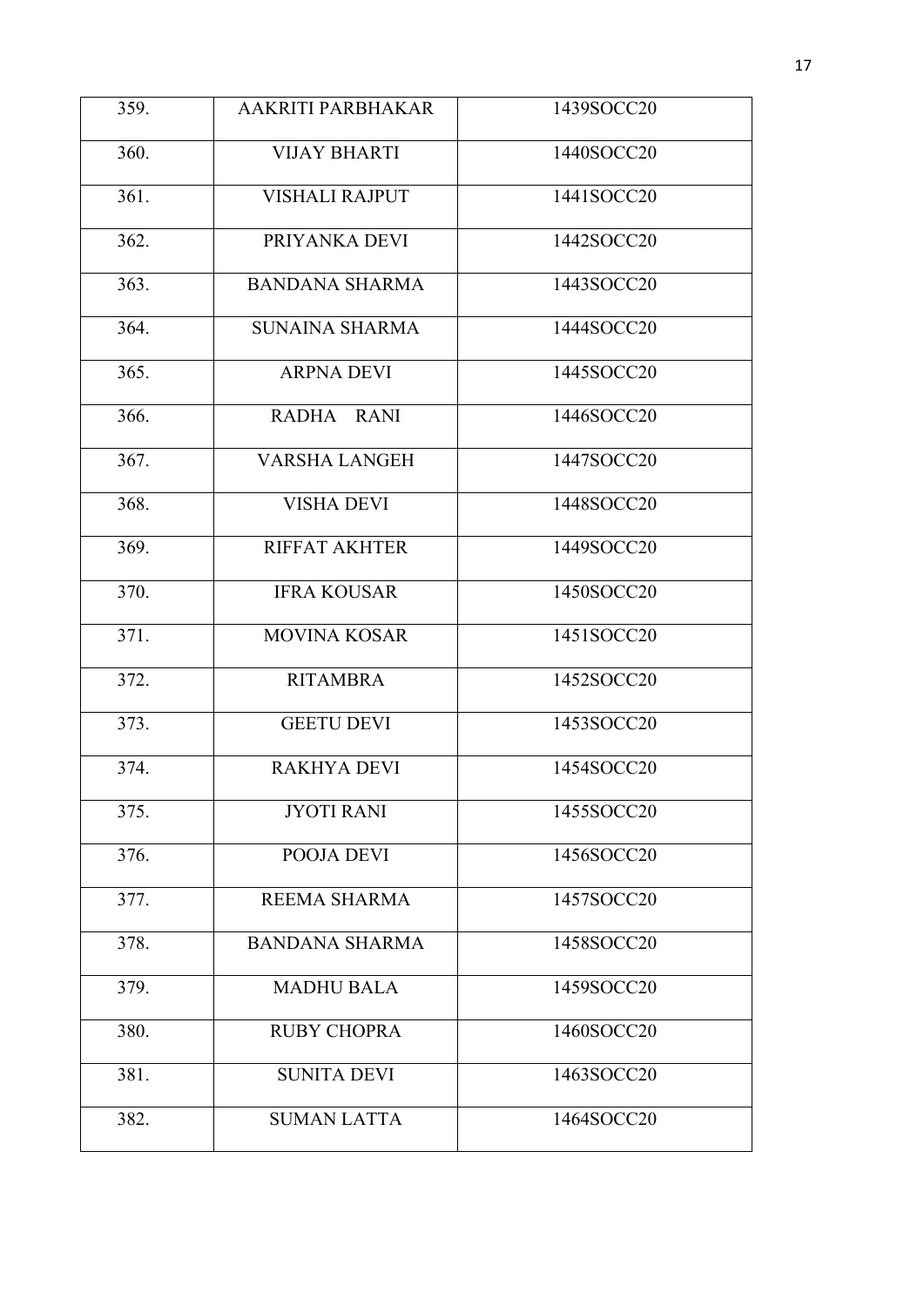|      | 401.               | REKHA KUMARI          | 1489SOCC20                                   |         |
|------|--------------------|-----------------------|----------------------------------------------|---------|
|      |                    |                       | Course No: 201, 202, 203 and 204             |         |
|      |                    |                       | <b>Venue: Committee Room, Ist Floor, DDE</b> |         |
| S.NO | <b>STUDENT</b>     | <b>NUMBER</b>         | Time: 10:30am to 12: 30pm                    | PANEL-2 |
|      | <b>NAME OF THE</b> | <b>ENROLLMENT</b>     | Day: Saturday Date: 11/06/2022               |         |
|      | 400.               | <b>SONALI RAJPUT</b>  | 1488SOCC20                                   |         |
|      | 399.               | <b>JAGRITI BHARTI</b> | 1487SOCC20                                   |         |
|      | 398.               | <b>RAJANI SHARMA</b>  | 1486SOCC20                                   |         |
|      | 397.               | PRIYA KUMARI          | 1485SOCC20                                   |         |
|      | 396.               | <b>KAJAL SHARMA</b>   | 1482SOCC20                                   |         |
|      | 395.               | <b>JYOTI DEVI</b>     | 1481SOCC20                                   |         |
|      | 394.               | NISHA MOTTON          | 1480SOCC20                                   |         |
|      | 393.               | VAISHALI JAMWAL       | 1479SOCC20                                   |         |
|      | 392.               | DEEKSHA MAHAJAN       | 1478SOCC20                                   |         |
|      | 391.               | <b>ASHA SHARMA</b>    | 1474SOCC20                                   |         |
|      | 390.               | <b>SONI SHARMA</b>    | 1473SOCC20                                   |         |
|      | 389.               | <b>KRITEE DEVI</b>    | 1471SOCC20                                   |         |
|      | 388.               | ANKITA SHARMA         | 1470SOCC20                                   |         |
|      | 387.               | <b>SHIFFALI</b>       | 1469SOCC20                                   |         |
|      | 386.               | VISHALI KUMARI        | 1468SOCC20                                   |         |
|      |                    |                       |                                              |         |
|      | 385.               | MONIKA SHARMA         | 1467SOCC20                                   |         |
|      | 384.               | <b>REETA DEVI</b>     | 1466SOCC20                                   |         |
|      | 383.               | <b>RANJANA DEVI</b>   | 1465SOCC20                                   |         |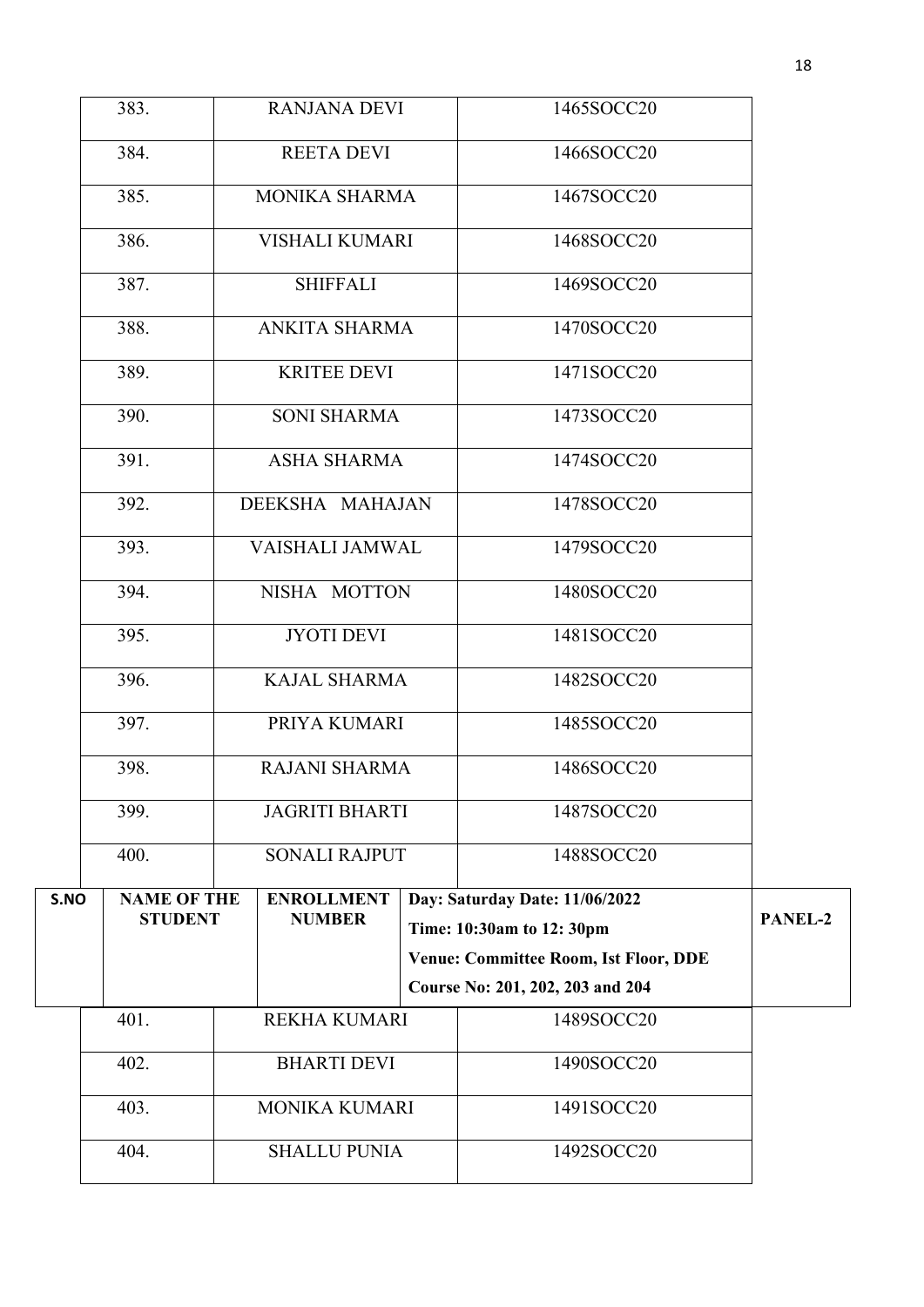| 405. | <b>KIRNA DEVI</b>        | 1493SOCC20 |
|------|--------------------------|------------|
| 406. | POONAM JYOTI             | 1495SOCC20 |
| 407. | ROOPALI VERMA            | 1496SOCC20 |
| 408. | <b>SANTOSH KUMARI</b>    | 1497SOCC20 |
| 409. | <b>MONIKA KUMARI</b>     | 1498SOCC20 |
| 410. | <b>ARUSHI DEVI</b>       | 1499SOCC20 |
| 411. | <b>BABLI DEVI</b>        | 1500SOCC20 |
| 412. | NIRMAL KESAR             | 1501SOCC20 |
| 413. | <b>NIKHIL MANHAS</b>     | 1502SOCC20 |
| 414. | <b>MOHSIN HUSSAIN</b>    | 1504SOCC20 |
| 415. | <b>AKASH SINGH RAINA</b> | 1505SOCC20 |
| 416. | <b>AMIT KUMAR</b>        | 1507SOCC20 |
| 417. | <b>KHALID MEHMOOD</b>    | 1508SOCC20 |
| 418. | PARVEEN KUMAR            | 1509SOCC20 |
| 419. | <b>SUNIL SHARMA</b>      | 1510SOCC20 |
| 420. | <b>SHAFAQAT HUSSAIN</b>  | 1511SOCC20 |
| 421. | <b>GAURAV KHAJURIA</b>   | 1512SOCC20 |
| 422. | <b>BALVINDER SINGH</b>   | 1513SOCC20 |
| 423. | NITIN GANDOTRA           | 1514SOCC20 |
| 424. | <b>ARUN SINGH</b>        | 1516SOCC20 |
| 425. | <b>KARANVEER SINGH</b>   | 1518SOCC20 |
| 426. | <b>MOHD NAFIS</b>        | 1519SOCC20 |
| 427. | <b>GULSHAN KUMAR</b>     | 1521SOCC20 |
| 428. | <b>SUMIT KUMAR VERMA</b> | 1522SOCC20 |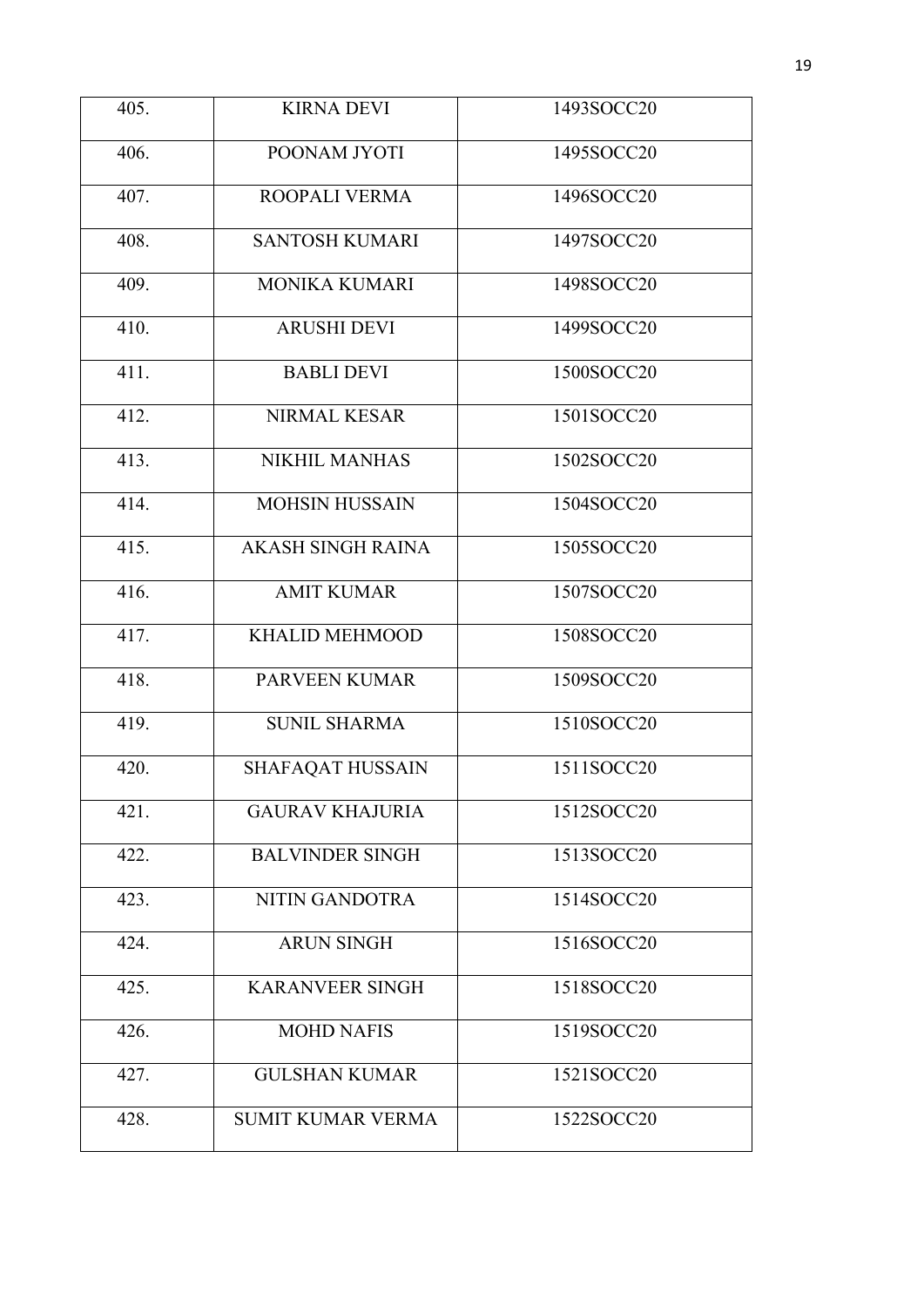| 429. | <b>RAYAZ AHMED</b>        | 1524SOCC20 |
|------|---------------------------|------------|
| 430. | PYOUSH GUPTA              | 1525SOCC20 |
| 431. | <b>JUNAID IQBAL</b>       | 1526SOCC20 |
| 432. | <b>SARAJ DIN</b>          | 1527SOCC20 |
| 433. | <b>AJAY SINGH</b>         | 1528SOCC20 |
| 434. | PANKAJ SHARMA             | 1529SOCC20 |
| 435. | <b>RUCHIT SINGH</b>       | 1530SOCC20 |
| 436. | <b>SHARAZ AHMED</b>       | 1531SOCC20 |
| 437. | <b>RAKESH KUMAR</b>       | 1532SOCC20 |
| 438. | <b>JIWAN KUMAR</b>        | 1533SOCC20 |
| 439. | <b>VINOD KUMAR SHARMA</b> | 1534SOCC20 |
| 440. | <b>MOHIT SHARMA</b>       | 1535SOCC20 |
| 441. | <b>JOGINDER SINGH</b>     | 1537SOCC20 |
| 442. | <b>ISHANT SHARMA</b>      | 1538SOCC20 |
| 443. | <b>SHUBHAM BHAGAT</b>     | 1540SOCC20 |
| 444. | <b>ARUN SHARMA</b>        | 1541SOCC20 |
| 445. | <b>ASHWANI KUMAR</b>      | 1542SOCC20 |
| 446. | <b>SOURABH SHARMA</b>     | 1543SOCC20 |
| 447. | <b>AQUIB SARFRAZ</b>      | 1544SOCC20 |
| 448. | <b>GULZAR AHMED</b>       | 1546SOCC20 |
| 449. | <b>AMAN ABROL</b>         | 1549SOCC20 |
| 450. | <b>JUNAID ASHRAF</b>      | 1550SOCC20 |
| 451. | <b>ADARSH MANGOTRA</b>    | 1551SOCC20 |
| 452. | <b>MANJEET KUMAR</b>      | 1553SOCC20 |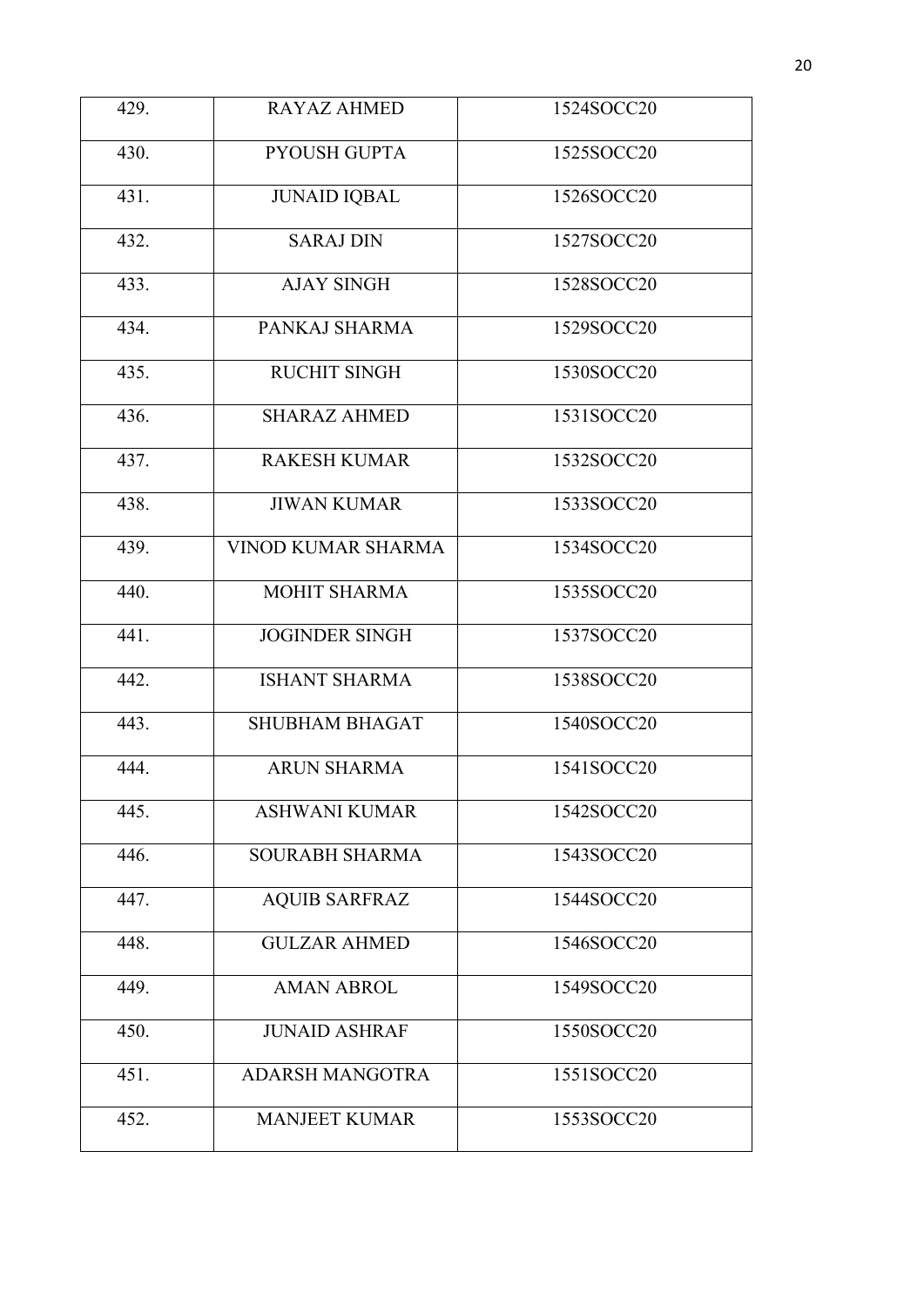| 453. | <b>SUNIL SINGH</b>      | 1554SOCC20 |
|------|-------------------------|------------|
| 454. | <b>RAJAT SHARMA</b>     | 1555SOCC20 |
| 455. | <b>RAMAN KUMAR</b>      | 1556SOCC20 |
| 456. | <b>AJAZ AHMED</b>       | 1558SOCC20 |
| 457. | <b>KEWAL KUMAR</b>      | 1561SOCC20 |
| 458. | <b>VISHAL KUMAR</b>     | 1563SOCC20 |
| 459. | <b>GURVINDER SINGH</b>  | 1564SOCC20 |
| 460. | <b>ROSHAN LAL</b>       | 1565SOCC20 |
| 461. | <b>JATINDER KUMAR</b>   | 1566SOCC20 |
| 462. | RAGHUL BAGAL            | 1567SOCC20 |
| 463. | <b>SHEHBAAZ AKHTER</b>  | 1568SOCC20 |
| 464. | <b>AJAY KUMAR</b>       | 1569SOCC20 |
| 465. | <b>SANJAY MANHAS</b>    | 1570SOCC20 |
| 466. | <b>AJAY SINGH</b>       | 1572SOCC20 |
| 467. | <b>SAMUEL SOTRA</b>     | 1573SOCC20 |
| 468. | <b>RAJAT SHARMA</b>     | 1574SOCC20 |
| 469. | <b>ANKU KUMAR</b>       | 1575SOCC20 |
| 470. | <b>GANESH KUMAR</b>     | 1577SOCC20 |
| 471. | <b>VIKRAM SINGH</b>     | 1578SOCC20 |
| 472. | <b>SUNIL KUMAR</b>      | 1579SOCC20 |
| 473. | <b>DALER SINGH</b>      | 1580SOCC20 |
| 474. | RAKSHAT SHRAMA          | 1582SOCC20 |
| 475. | <b>BILAL QAYOOM TAK</b> | 1583SOCC20 |
| 476. | <b>SACHIN KUMAR</b>     | 1584SOCC20 |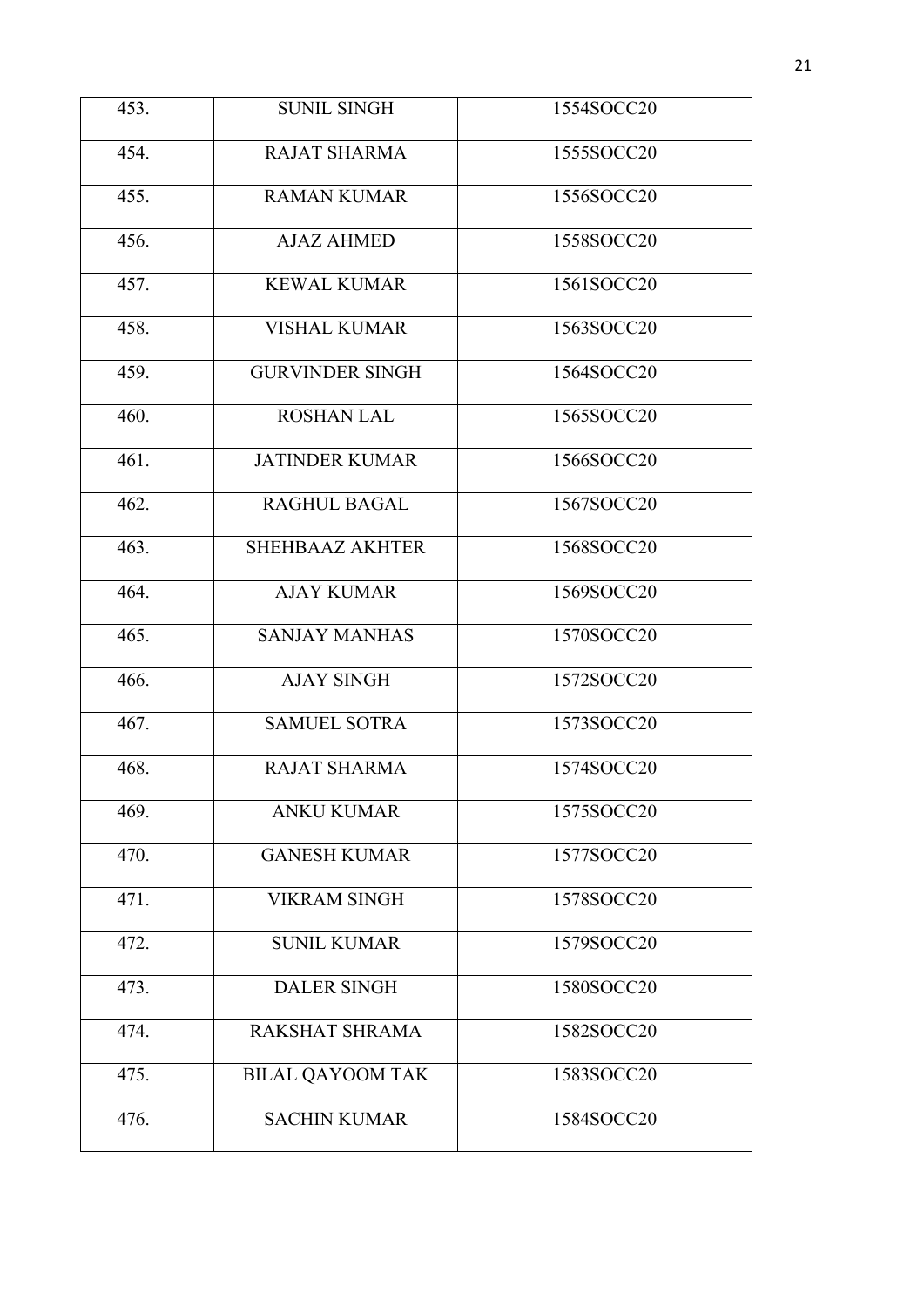|      | 477.               | <b>RAJESH SHARMA</b>    |                                      |  | 1585SOCC20                              |                |
|------|--------------------|-------------------------|--------------------------------------|--|-----------------------------------------|----------------|
|      |                    |                         |                                      |  |                                         |                |
|      | 478.               | <b>AJAY KUMAR</b>       |                                      |  | 1586SOCC20                              |                |
|      | 479.               |                         | <b>MOHD ABRAR KHAN</b>               |  | 1587SOCC20                              |                |
|      | 480.               |                         | <b>RAHIL AHMED</b>                   |  | 1588SOCC20                              |                |
| S.NO | <b>NAME OF THE</b> |                         | <b>ENROLLMENT</b>                    |  | Day: Saturday Date:11/06/2022           |                |
|      | <b>STUDENT</b>     |                         | <b>NUMBER</b>                        |  | Time: 2:30pm to 4:30pm                  | <b>PANEL-1</b> |
|      |                    |                         |                                      |  | <b>Venue: Committee, Ist Floor, DDE</b> |                |
|      |                    |                         |                                      |  | Course No: 201, 202, 203 and 204        |                |
|      | 481.               |                         | <b>SHESH NARAYAN</b>                 |  | 1589SOCC20                              |                |
|      | 482.               |                         | <b>SANJAY KUMAR</b>                  |  | 1590SOCC20                              |                |
|      | 483.               |                         | RINCHAN NAMGYAL                      |  | 1592SOCC20                              |                |
|      | 484.               |                         | <b>SAFIR MUSHTAQ</b>                 |  | 1594SOCC20                              |                |
|      | 485.               |                         | <b>VIVEK SHARMA</b>                  |  | 1596SOCC20                              |                |
|      | 486.               | <b>SHAHID CHOUDHARY</b> |                                      |  | 1597SOCC20                              |                |
|      | 487.               | <b>AVINASH THACKYAL</b> |                                      |  | 1598SOCC20                              |                |
|      | 488.               |                         | <b>MOHD ASLAM</b>                    |  | 1599SOCC20                              |                |
|      | 489.               |                         | <b>GOVIND KUMAR</b><br><b>THAKUR</b> |  | 1600SOCC20                              |                |
|      | 490.               |                         | <b>URUSA KOUSAR</b>                  |  | 1601SOCC20                              |                |
|      | 491.               |                         | <b>SEEMA</b>                         |  | 1603SOCC20                              |                |
|      | 492.               | <b>SUNEHA MANHAS</b>    |                                      |  | 1604SOCC20                              |                |
|      | 493.               | <b>NAHID KHAN</b>       |                                      |  | 1605SOCC20                              |                |
|      | 494.               | PALAK KHAJURIA          |                                      |  | 1606SOCC20                              |                |
|      | 495.               | <b>SONIKA</b>           |                                      |  | 1608SOCC20                              |                |
|      | 496.               |                         | <b>SHAVETA KASHYAP</b>               |  | 1609SOCC20                              |                |
|      | 497.               |                         | <b>RISHI TAMOTRA</b>                 |  | 1611SOCC20                              |                |
|      | 498.               |                         | PALVI DEVI                           |  | 1612SOCC20                              |                |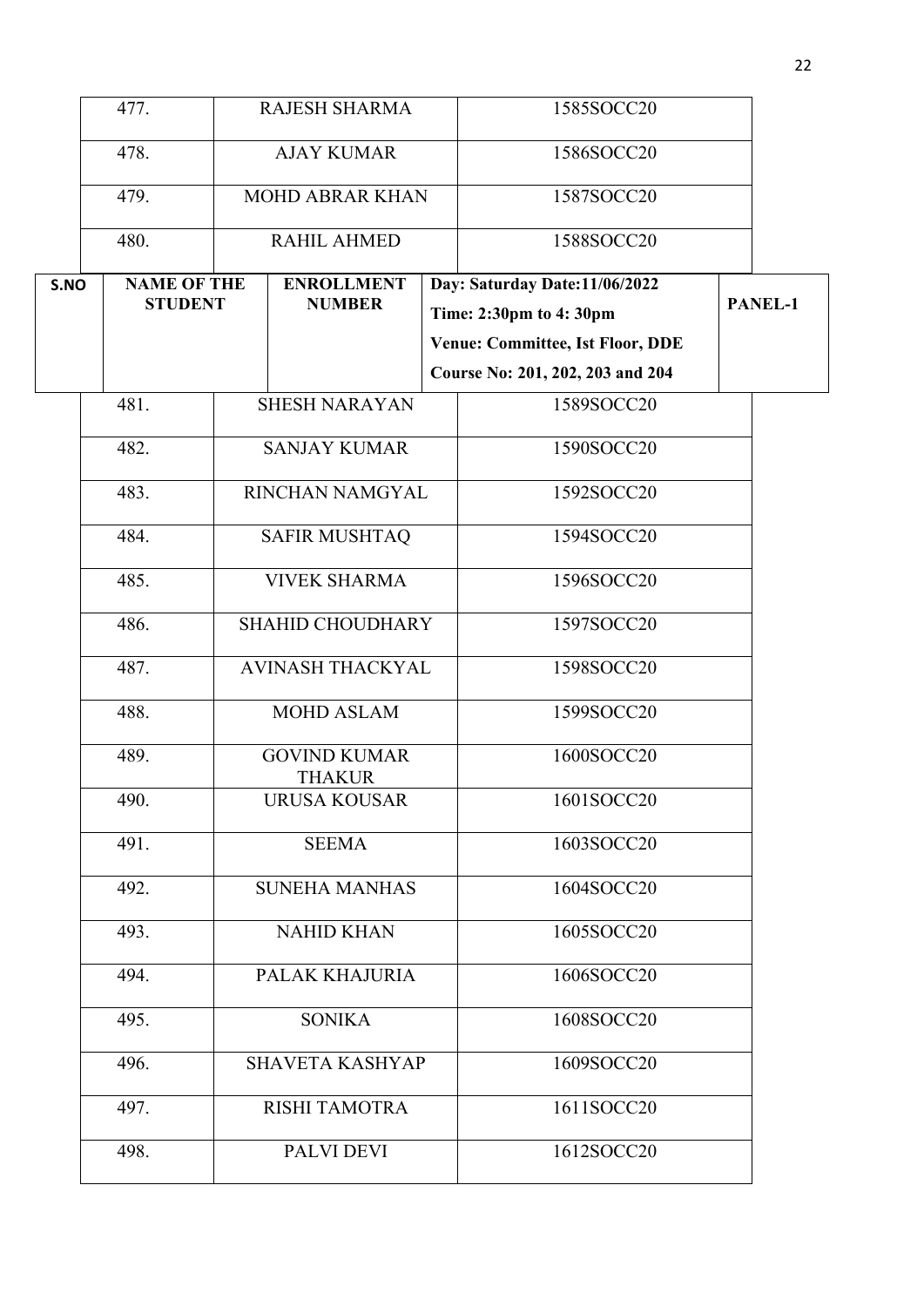| 499. | <b>ARZOO SHABIR</b>     | 1613SOCC20 |  |  |
|------|-------------------------|------------|--|--|
|      |                         |            |  |  |
| 500. | <b>RENU BALA</b>        | 1616SOCC20 |  |  |
| 501. | <b>DIKSHA SHAN</b>      | 1617SOCC20 |  |  |
| 502. | <b>KAJAL BHAGAT</b>     | 1618SOCC20 |  |  |
| 503. | <b>ARPANA CHOUDHARY</b> | 1620SOCC20 |  |  |
| 504. | <b>DIKSHA SAINI</b>     | 1621SOCC20 |  |  |
| 505. | <b>MAMTA PARIHAR</b>    | 1622SOCC20 |  |  |
| 506. | <b>PRIYA</b>            | 1623SOCC20 |  |  |
| 507. | <b>VAISHALI DEVI</b>    | 1624SOCC20 |  |  |
| 508. | ANAMIKA BHADWAL         | 1625SOCC20 |  |  |
| 509. | PRIYA SHARMA            | 1626SOCC20 |  |  |
| 510. | <b>RAKASHA DEVI</b>     | 1627SOCC20 |  |  |
| 511. | <b>SHASHI MEHRA</b>     | 1631SOCC20 |  |  |
| 512. | <b>VISHALI BALGOTRA</b> | 1632SOCC20 |  |  |
| 513. | <b>REETI MANHAS</b>     | 1633SOCC20 |  |  |
| 514. | <b>SWATI SHARMA</b>     | 1634SOCC20 |  |  |
| 515. | SONIA SHARMA            | 1635SOCC20 |  |  |
| 516. | <b>SHIVALI DOGRA</b>    | 1636SOCC20 |  |  |
| 517. | <b>LUXMI DEVI</b>       | 1637SOCC20 |  |  |
| 518. | NIDHYA CHIB             | 1638SOCC20 |  |  |
| 519. | <b>ANJANA DEVI</b>      | 1639SOCC20 |  |  |
| 520. | <b>NISHA DEVI</b>       | 1640SOCC20 |  |  |
| 521. | <b>NIKITA MAHAJAN</b>   | 1641SOCC20 |  |  |
| 522. | <b>JYOTI CHOUDHARY</b>  | 1642SOCC20 |  |  |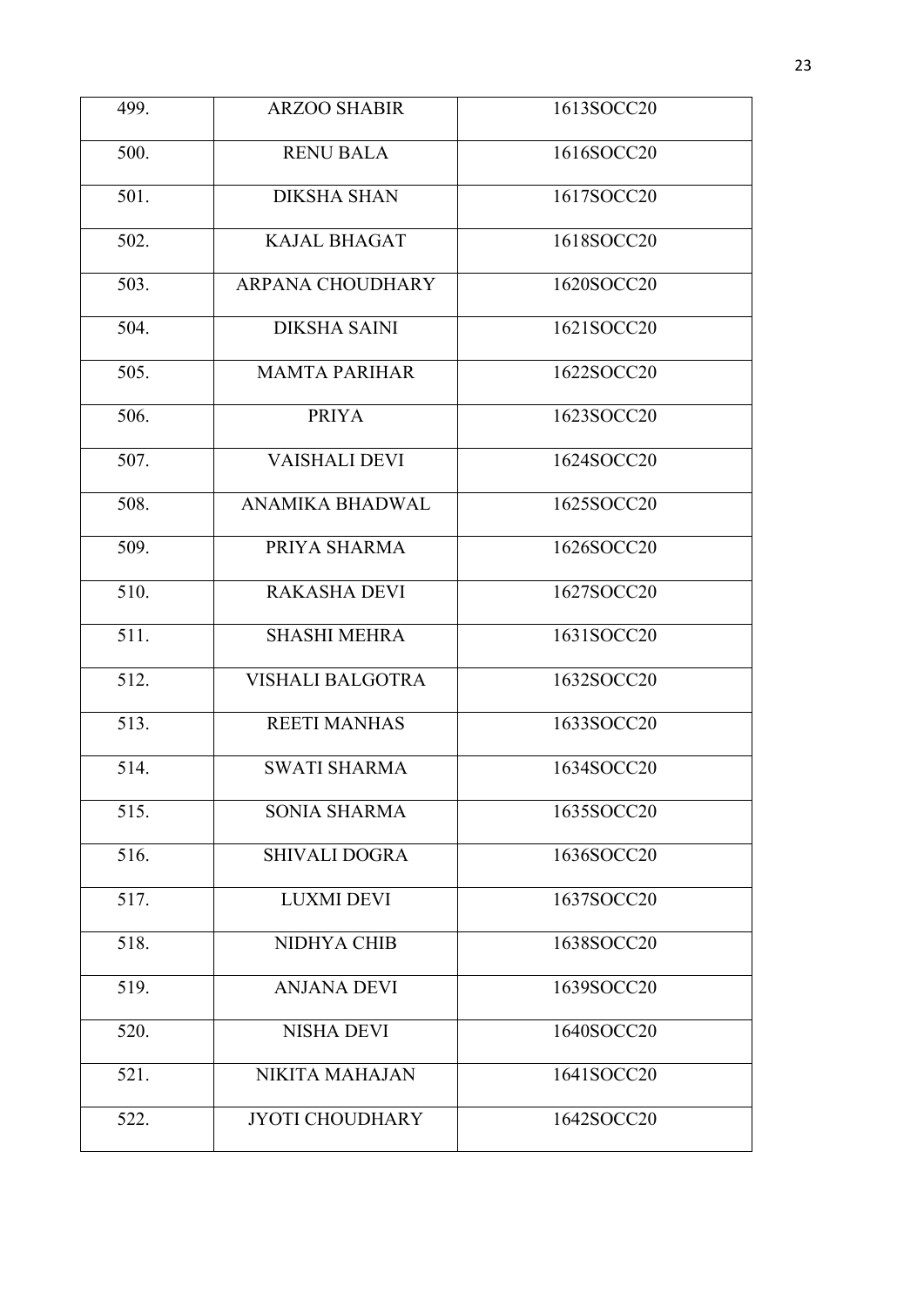| 523. | <b>SANIYA TABASSUM</b>  | 1643SOCC20 |
|------|-------------------------|------------|
| 524. | <b>ASHYANA MAJID</b>    | 1644SOCC20 |
| 525. | <b>ANJALI DEVI SHAN</b> | 1645SOCC20 |
| 526. | <b>IFRA MUSHTAQ</b>     | 1646SOCC20 |
| 527. | <b>RIFTA ARA</b>        | 1647SOCC20 |
| 528. | PRINKA SHARMA           | 1648SOCC20 |
| 529. | PREETI SHARMA           | 1649SOCC20 |
| 530. | <b>REEMA KUMARI</b>     | 1650SOCC20 |
| 531. | <b>SONAM GUPTA</b>      | 1651SOCC20 |
| 532. | <b>NAZIA CHOWDHARY</b>  | 1652SOCC20 |
| 533. | <b>SHIVANI RAJPUT</b>   | 1654SOCC20 |
| 534. | <b>ASHA DEVI</b>        | 1655SOCC20 |
| 535. | PRIYA CHOUDHARY         | 1657SOCC20 |
| 536. | <b>RINU DEVI</b>        | 1658SOCC20 |
| 537. | <b>SUPRIYA SHARMA</b>   | 1659SOCC20 |
| 538. | <b>NIDHI SHARMA</b>     | 1660SOCC20 |
| 539. | <b>AKANSHA SONIA</b>    | 1661SOCC20 |
| 540. | <b>BABLI DEVI</b>       | 1662SOCC20 |
| 541. | PALLAVI CHOUDHARY       | 1663SOCC20 |
| 542. | <b>NEHA RAJPUT</b>      | 1664SOCC20 |
| 543. | <b>ASHIMA SHARMA</b>    | 1665SOCC20 |
| 544. | <b>MARYAM CHOUDHARY</b> | 1666SOCC20 |
| 545. | <b>SAKSHI CHOUDHARY</b> | 1667SOCC20 |
| 546. | <b>ADITI VERMA</b>      | 1668SOCC20 |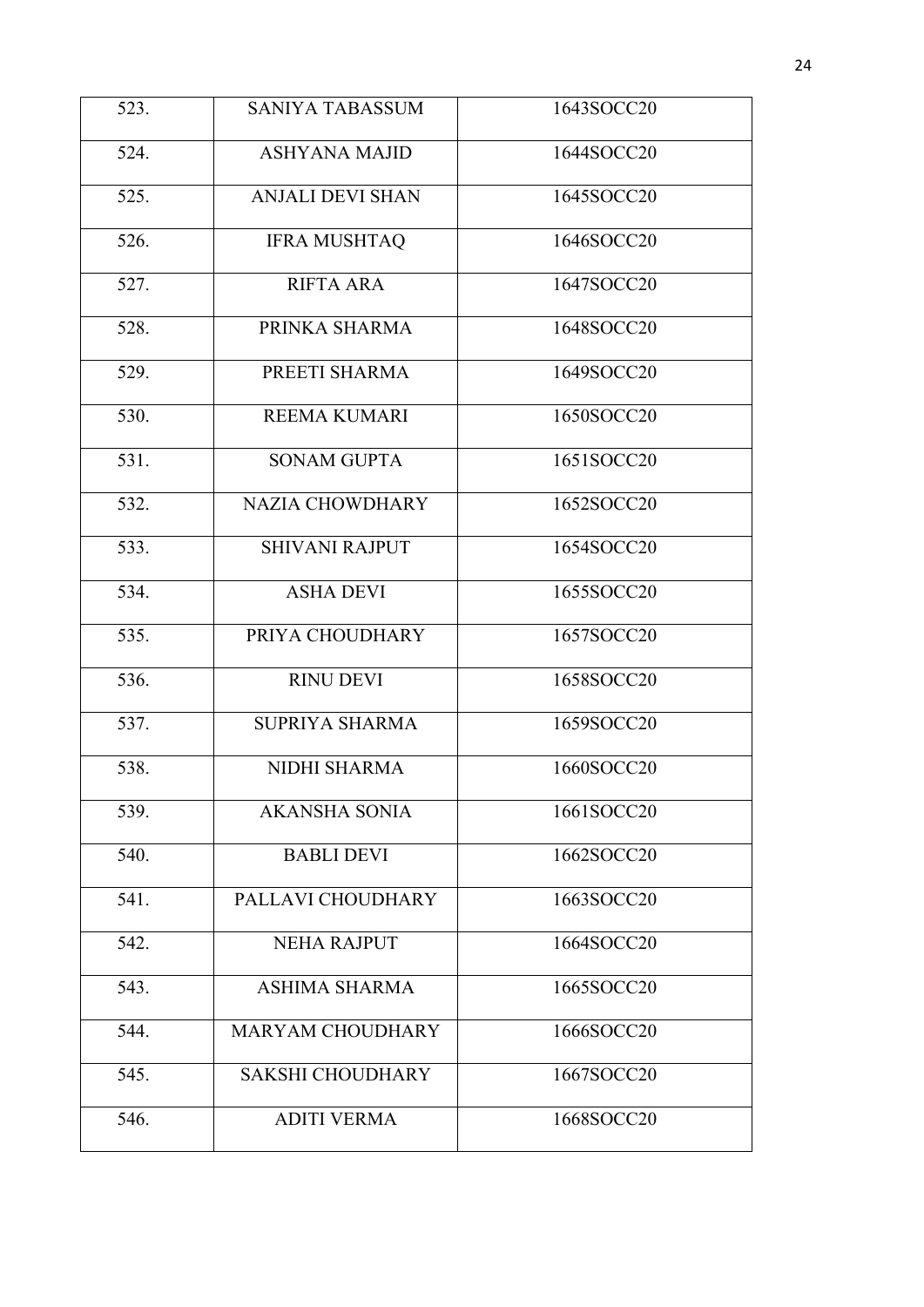|      | 547.                                 | <b>NEHA SHARMA</b>                 | 1669SOCC20                                              |                |
|------|--------------------------------------|------------------------------------|---------------------------------------------------------|----------------|
|      | 548.                                 | <b>SEEMA DEVI</b>                  | 1670SOCC20                                              |                |
|      | 549.                                 | RITIKA SHARMA                      | 1671SOCC20                                              |                |
|      | 550.                                 | <b>KOMAL PARIHAR</b>               | 1672SOCC20                                              |                |
|      | 551.                                 | <b>HEENA TABASSAM</b>              | 1673SOCC20                                              |                |
|      | 552.                                 | <b>JYOTI DEVI</b>                  | 1674SOCC20                                              |                |
|      | 553.                                 | <b>DIVYA BASOTRA</b>               | 1675SOCC20                                              |                |
|      | 554.                                 | <b>ANUSHA SADMAL</b>               | 1676SOCC20                                              |                |
|      | 555.                                 | <b>ROBINA KOSSER</b>               | 1677SOCC20                                              |                |
|      | 556.                                 | <b>BANDHANA SHARMA</b>             | 1678SOCC20                                              |                |
|      | 557.                                 | PRIYA SHARMA                       | 1679SOCC20                                              |                |
|      | 558.                                 | <b>MANU SHARMA</b>                 | 1680SOCC20                                              |                |
|      | 559.                                 | <b>SONIA SHARMA</b>                | 1681SOCC20                                              |                |
|      | 560.                                 | <b>RABIA BANOO</b>                 | 1682SOCC20                                              |                |
|      |                                      |                                    |                                                         |                |
|      |                                      |                                    |                                                         |                |
| S.NO | <b>NAME OF THE</b><br><b>STUDENT</b> | <b>ENROLLMENT</b><br><b>NUMBER</b> | Day: Saturday Date:11/06/2022<br>Time: 2:30pm to 4:30pm | <b>PANEL-2</b> |
|      |                                      |                                    | <b>Venue: Committee Room, Ist Floor, DDE</b>            |                |
|      |                                      |                                    | Course No: 201, 202, 203 and 204                        |                |
|      | 561.                                 | <b>KIRAN BALA</b>                  | 1683SOCC20                                              |                |
|      | 562.                                 | PRIYA DEVI                         | 1684SOCC20                                              |                |
|      | 563.                                 | PRIYA DEVI                         | 1685SOCC20                                              |                |
|      | 564.                                 | <b>BANDANA SHARMA</b>              | 1687SOCC20                                              |                |
|      | 565.                                 | DEEP MALA RATHORE                  | 1688SOCC20                                              |                |
|      | 566.                                 | <b>NEESHA THAKUR</b>               | 1689SOCC20                                              |                |
|      | 567.                                 | PRIYA MANHAS                       | 1690SOCC20                                              |                |
|      | 568.                                 | URVIKA SABARWAL                    | 1691SOCC20                                              |                |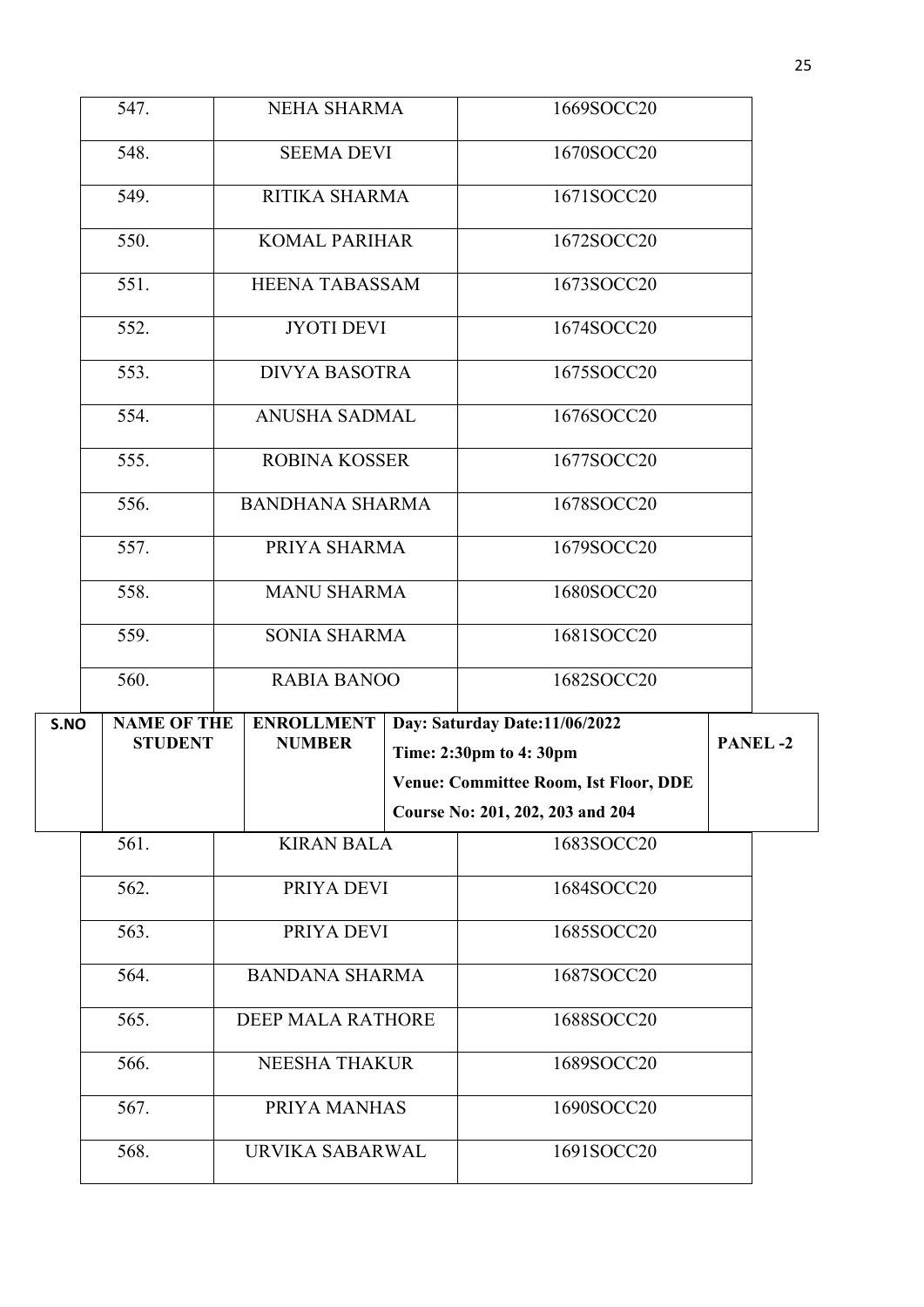| 569. | <b>MADHU DEVI</b>        | 1692SOCC20 |
|------|--------------------------|------------|
| 570. | <b>VISHALI SHARMA</b>    | 1693SOCC20 |
| 571. | PALAK SHARMA             | 1694SOCC20 |
| 572. | PAYAL SALKOTIA           | 1697SOCC20 |
| 573. | HONEY SHARMA             | 1698SOCC20 |
| 574. | <b>VISHALI DEVI</b>      | 1699SOCC20 |
| 575. | <b>JAPLEEN KOUR REEN</b> | 1700SOCC20 |
| 576. | <b>SHIVALI SHARMA</b>    | 1701SOCC20 |
| 577. | <b>KAJAL KUMARI</b>      | 1702SOCC20 |
| 578. | <b>SHALINI SAGOCH</b>    | 1703SOCC20 |
| 579. | <b>DHAMINI GOUR</b>      | 1704SOCC20 |
| 580. | MEENAKSHI SHARMA         | 1705SOCC20 |
| 581. | <b>TANIA SHARMA</b>      | 1707SOCC20 |
| 582. | <b>MEGHA</b>             | 1708SOCC20 |
| 583. | <b>SONAM CHIB</b>        | 1709SOCC20 |
| 584. | <b>JEEVAN JYOTI</b>      | 1710SOCC20 |
| 585. | <b>MANDEEP KUMARI</b>    | 1711SOCC20 |
| 586. | <b>SHEETAL DEVI</b>      | 1712SOCC20 |
| 587. | <b>VARSHA KHAN</b>       | 1713SOCC20 |
| 588. | <b>SHALU RANI</b>        | 1714SOCC20 |
| 589. | <b>ANU RADHA</b>         | 1715SOCC20 |
| 590. | <b>EKTA SONI</b>         | 1716SOCC20 |
| 591. | <b>KAJAL</b>             | 1717SOCC20 |
| 592. | <b>SONALI</b>            | 1718SOCC20 |
|      |                          |            |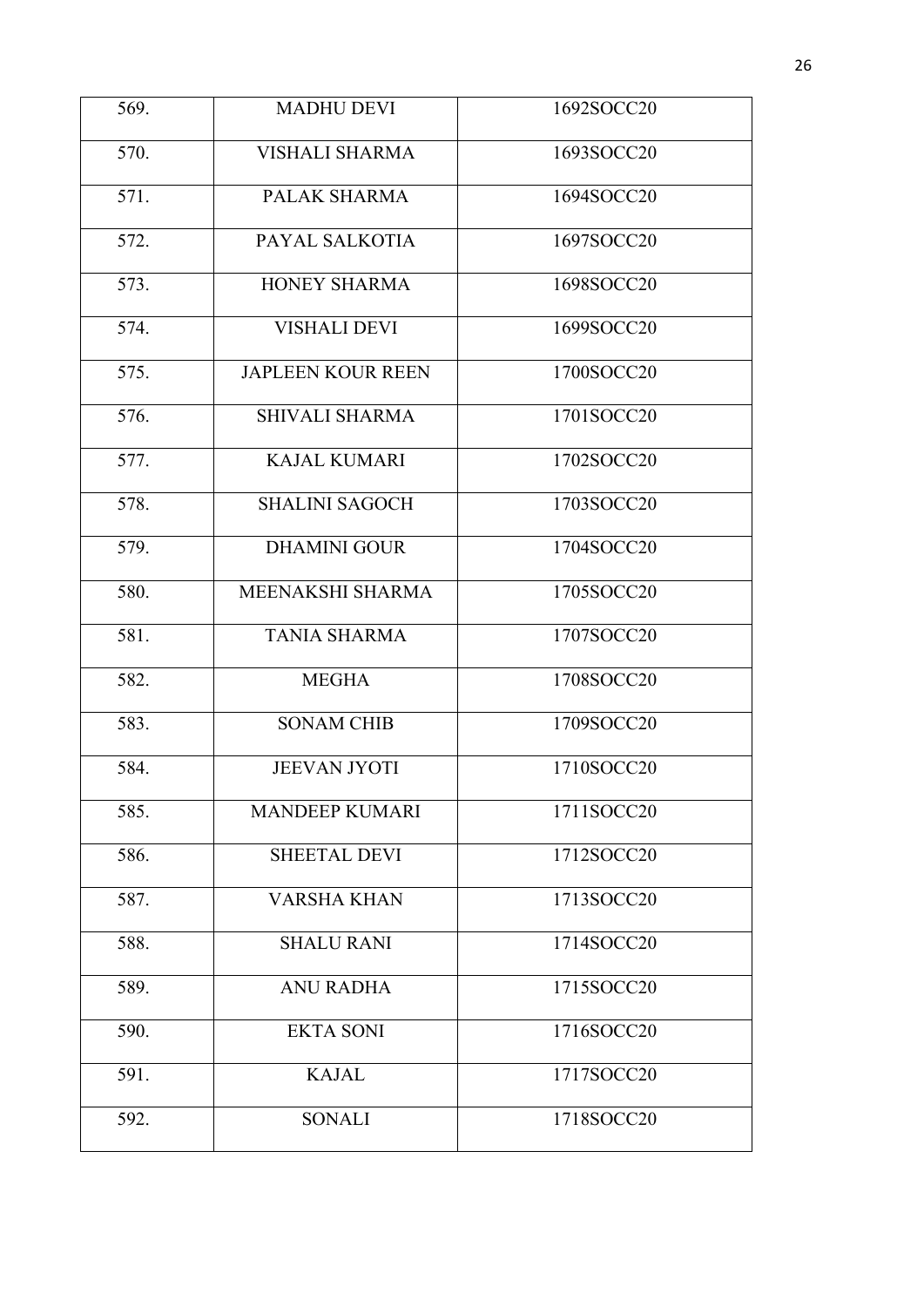| 593. | <b>RASHMI BHAGAT</b>    | 1719SOCC20 |
|------|-------------------------|------------|
| 594. | MEENAKSHI SHARMA        | 1720SOCC20 |
| 595. | <b>SHAZIA HAMID</b>     | 1721SOCC20 |
| 596. | <b>BHAWNA DUBEY</b>     | 1722SOCC20 |
| 597. | <b>NEENA KUMARI</b>     | 1723SOCC20 |
| 598. | <b>KIRAN KUMARI</b>     | 1724SOCC20 |
| 599. | <b>SAKSHI CHOUDHARY</b> | 1725SOCC20 |
| 600. | PALVI RAJPUT            | 1726SOCC20 |
| 601. | <b>UJWAL GUPTA</b>      | 1728SOCC20 |
| 602. | <b>SHIVANI BALA</b>     | 1729SOCC20 |
| 603. | <b>VARSHA SHARMA</b>    | 1731SOCC20 |
| 604. | <b>ARTI KUMARI</b>      | 1732SOCC20 |
| 605. | <b>SANAM KUMARI</b>     | 1734SOCC20 |
| 606. | RUDRAKSHI MAHAJAN       | 1735SOCC20 |
| 607. | RADHA CHOUDHARY         | 1736SOCC20 |
| 608. | <b>ISHA KATAL</b>       | 1738SOCC20 |
| 609. | <b>TANYA DEVI</b>       | 1739SOCC20 |
| 610. | PRIYA DOGRA             | 1740SOCC20 |
| 611. | <b>ANAMIKA CHIB</b>     | 1741SOCC20 |
| 612. | <b>KOMAL THAPPA</b>     | 1742SOCC20 |
| 613. | AMBIKA SHARMA           | 1743SOCC20 |
| 614. | <b>TANIA RAJPUT</b>     | 1744SOCC20 |
| 615. | <b>SHIVANI SHARMA</b>   | 1745SOCC20 |
| 616. | <b>RAHINA RAFIQ</b>     | 1747SOCC20 |
|      |                         |            |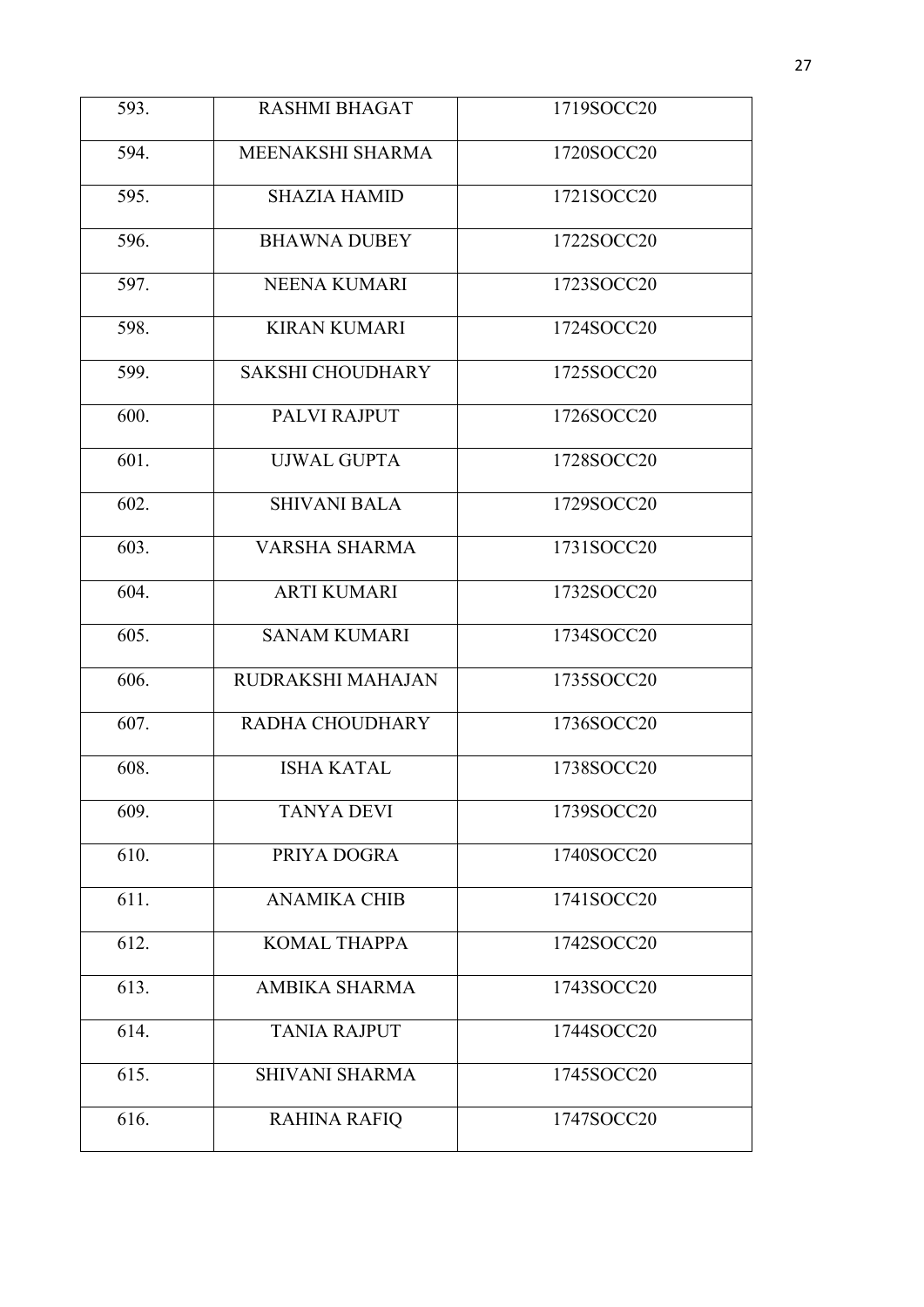| 617. | NISHTHA BHARDWAJ      | 1748SOCC20 |
|------|-----------------------|------------|
| 618. | PARVAL RAKWAL         | 1749SOCC20 |
| 619. | <b>KAJAL DEVI</b>     | 1750SOCC20 |
| 620. | <b>RAKHI DEVI</b>     | 1751SOCC20 |
| 621. | <b>SUJATA CHARAK</b>  | 1752SOCC20 |
| 622. | <b>NAMITA TROGIA</b>  | 1753SOCC20 |
| 623. | <b>NEHA SHAN</b>      | 1754SOCC20 |
| 624. | <b>AZIA KOUSAR</b>    | 1755SOCC20 |
| 625. | <b>SHIVANI BHAGAT</b> | 1757SOCC20 |
| 626. | <b>RABINA BIBI</b>    | 1758SOCC20 |
| 627. | PRIYA SAINI           | 1759SOCC20 |
| 628. | <b>REKHA KUMARI</b>   | 1760SOCC20 |
| 629. | <b>SANA BASHIR</b>    | 1761SOCC20 |
| 630. | <b>SHIVANI BHAGAT</b> | 1762SOCC20 |
| 631. | <b>MONA GONDHI</b>    | 1763SOCC20 |
| 632. | <b>SUMMITI SHARMA</b> | 1764SOCC20 |
| 633. | <b>SONA GONDHI</b>    | 1765SOCC20 |
| 634. | <b>BHARTI DEVI</b>    | 1767SOCC20 |
| 635. | SHIVANI CHOUDHARY     | 1769SOCC20 |
| 636. | <b>ANKITA</b>         | 1770SOCC20 |
| 637. | <b>SHEETAL VERMA</b>  | 1771SOCC20 |
| 638. | <b>NEELAM RANI</b>    | 1774SOCC20 |
| 639. | <b>TANIYA BHARTI</b>  | 1776SOCC20 |
| 640. | <b>SHIVANI KUMARI</b> | 1777SOCC20 |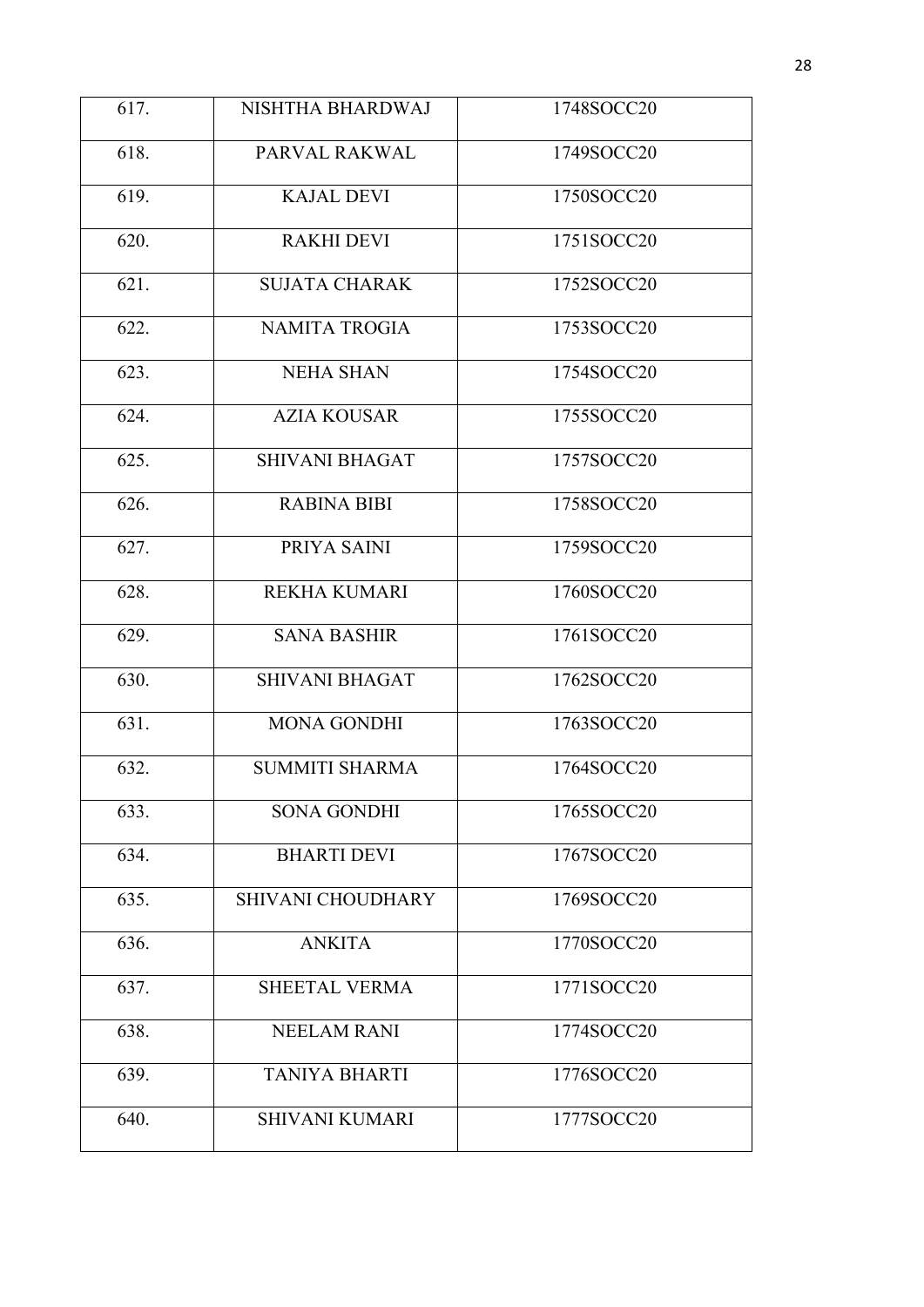| S.NO | <b>NAME OF</b>               | <b>ENROLLMENT</b>      | Day: Monday Date: 13/06/2022                 |         |
|------|------------------------------|------------------------|----------------------------------------------|---------|
|      | <b>THE</b><br><b>STUDENT</b> | <b>NUMBER</b>          | Time: 2:30am to 4:30pm                       | PANEL-1 |
|      |                              |                        | <b>Venue: Committee Room, Ist Floor, DDE</b> |         |
|      |                              |                        | Course No: 201, 202, 203 and 204             |         |
|      | 641.                         | <b>SWEEZI ERA</b>      | 1778SOCC20                                   |         |
|      | 642.                         | <b>SAPNA DEVI</b>      | 1779SOCC20                                   |         |
|      | 643.                         | <b>SONALI SHARMA</b>   | 1780SOCC20                                   |         |
|      | 644.                         | MONIKA RANDHAWA        | 1781SOCC20                                   |         |
|      | 645.                         | <b>SHIVANI RAJPUT</b>  | 1782SOCC20                                   |         |
|      | 646.                         | <b>ROBINA AKHTER</b>   | 1783SOCC20                                   |         |
|      | 647.                         | <b>ANJALI KUMARI</b>   | 1784SOCC20                                   |         |
|      | 648.                         | ANANDITA KHAJURIA      | 1786SOCC20                                   |         |
|      | 649.                         | PRIYANKA ARYAN         | 1787SOCC20                                   |         |
|      | 650.                         | SONIYA SHARMA          | 1789SOCC20                                   |         |
|      | 651.                         | SHILPA BHARTI          | 1791SOCC20                                   |         |
|      | 652.                         | <b>SUKLA RANI</b>      | 1792SOCC20                                   |         |
|      | 653.                         | <b>MADHU DEVI</b>      | 1793SOCC20                                   |         |
|      | 654.                         | <b>MANAKSHI SHARMA</b> | 1794SOCC20                                   |         |
|      | 655.                         | <b>KAJAL MEHRA</b>     | 1797SOCC20                                   |         |
|      | 656.                         | <b>ROONAM MANHAS</b>   | 1798SOCC20                                   |         |
|      | 657.                         | <b>NEHA DEVI</b>       | 1799SOCC20                                   |         |
|      | 658.                         | <b>REETA KUMARI</b>    | 1800SOCC20                                   |         |
|      | 659.                         | <b>BARKHA SHARMA</b>   | 1802SOCC20                                   |         |
|      | 660.                         | <b>RIDHIMA SURI</b>    | 1803SOCC20                                   |         |
|      | 661.                         | PRIYA DEVI             | 1804SOCC20                                   |         |
|      | 662.                         | <b>LUXMI DEVI</b>      | 1806SOCC20                                   |         |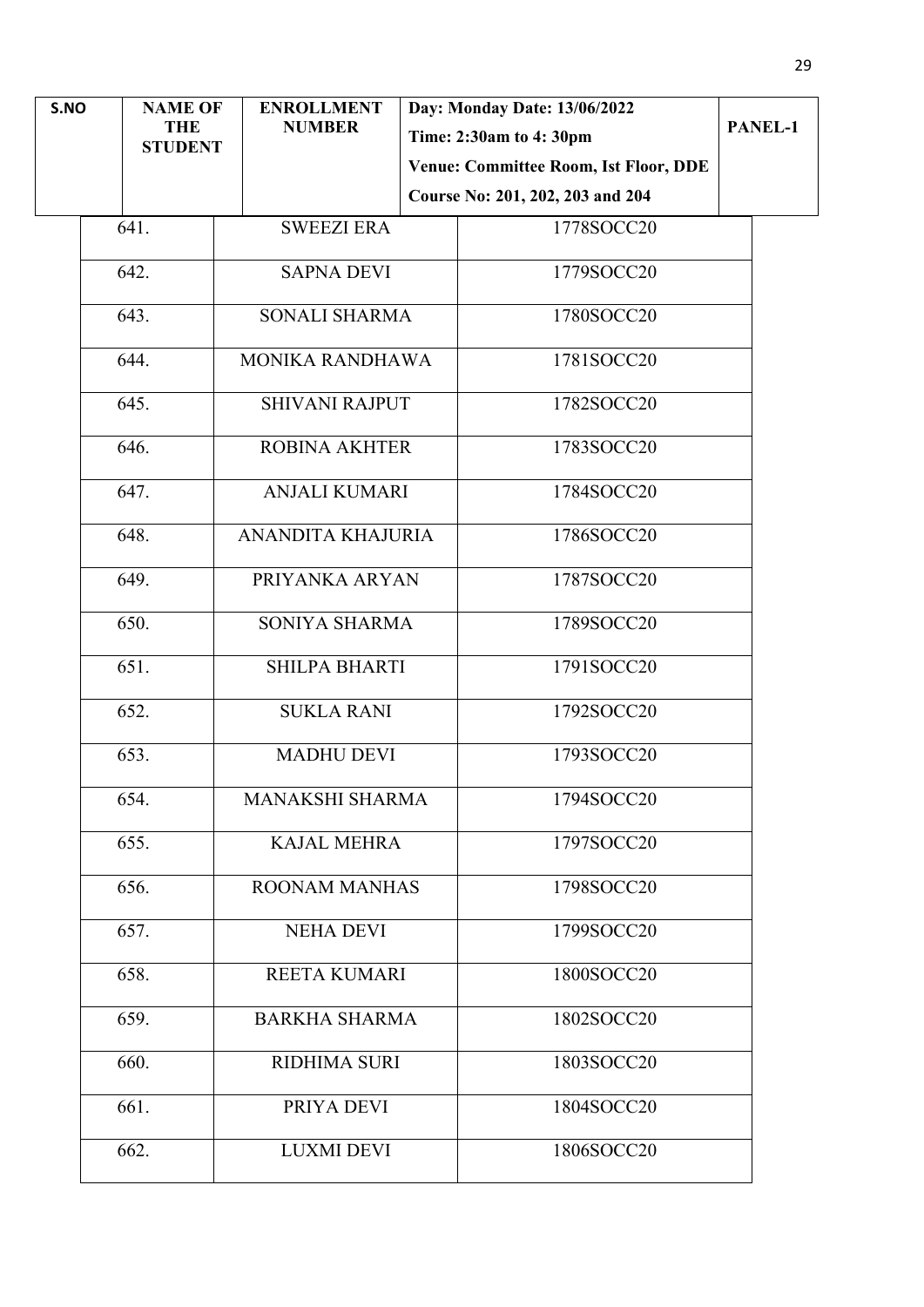| 663. | <b>HEENA KHURSHID</b>  | 1807SOCC20 |
|------|------------------------|------------|
| 664. | <b>SAKSHI SHARMA</b>   | 1808SOCC20 |
| 665. | <b>SUDHA BHAGAT</b>    | 1809SOCC20 |
| 666. | NEHA CHOUDHARY         | 1810SOCC20 |
| 667. | <b>INDU SAMBYAL</b>    | 1811SOCC20 |
| 668. | <b>ISHA DEVI</b>       | 1812SOCC20 |
| 669. | <b>ADITI SAMBYAL</b>   | 1813SOCC20 |
| 670. | <b>NEHA KUMARI</b>     | 1814SOCC20 |
| 671. | <b>SONALI CHIB</b>     | 1815SOCC20 |
| 672. | <b>SUMAN GUPTA</b>     | 1816SOCC20 |
| 673. | <b>SHALLY SHARMA</b>   | 1817SOCC20 |
| 674. | <b>ANKITA BHALLA</b>   | 1818SOCC20 |
| 675. | <b>SIBTAIN ZAHRA</b>   | 1819SOCC20 |
| 676. | <b>DHAMNI DEVI</b>     | 1820SOCC20 |
| 677. | <b>MONIKA VERMA</b>    | 1821SOCC20 |
| 678. | <b>SAKSHI MEHRA</b>    | 1822SOCC20 |
| 679. | <b>NOOR JAHAN</b>      | 1823SOCC20 |
| 680. | <b>RACHAL KHONJA</b>   | 1827SOCC20 |
| 681. | <b>SHIMPU LALOTRA</b>  | 1830SOCC20 |
| 682. | PRINKA DEVI            | 1831SOCC20 |
| 683. | <b>TANIA CHOUDHARY</b> | 1832SOCC20 |
| 684. | <b>GUNJAN SONI</b>     | 1833SOCC20 |
| 685. | <b>HEMLATA</b>         | 1834SOCC20 |
| 686. | <b>BINDU SHARMA</b>    | 1835SOCC20 |
|      |                        |            |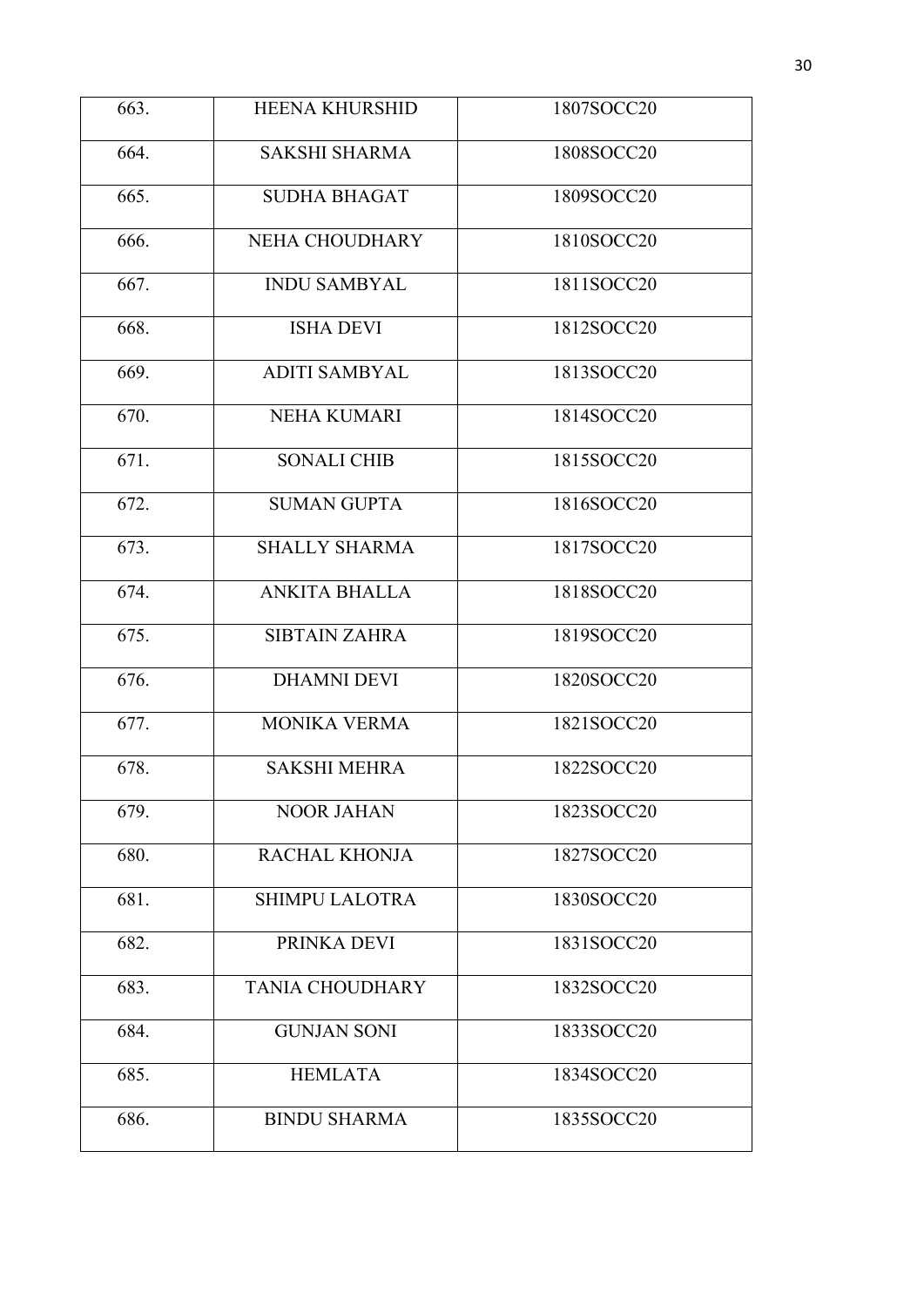| 687. | <b>AFSANA KOSAR</b>      | 1836SOCC20 |
|------|--------------------------|------------|
| 688. | <b>ASHA DEVI</b>         | 1837SOCC20 |
| 689. | <b>VISHALI MANHAS</b>    | 1838SOCC20 |
| 690. | <b>VASUDHA</b>           | 1839SOCC20 |
| 691. | SONIKA LAKHOTRA          | 1840SOCC20 |
| 692. | PALVI RANI               | 1842SOCC20 |
| 693. | <b>TASHI DOLKER</b>      | 1844SOCC20 |
| 694. | <b>REEDHI</b>            | 1845SOCC20 |
| 695. | <b>LAKSHMI DEVI</b>      | 1846SOCC20 |
| 696. | <b>SHRIYA MEHRA</b>      | 1847SOCC20 |
| 697. | <b>VISHALI VERMA</b>     | 1848SOCC20 |
| 698. | <b>SUNITA</b>            | 1849SOCC20 |
| 699. | <b>RUBY KUMARI</b>       | 1850SOCC20 |
| 700. | <b>VISHALI CHOUDHARY</b> | 1852SOCC20 |
| 701. | <b>NISHA KUMARI</b>      | 1853SOCC20 |
| 702. | <b>SAKSHI RAYAAN</b>     | 1854SOCC20 |
| 703. | <b>NANCY THAKUR</b>      | 1856SOCC20 |
| 704. | <b>AMITA DEVI</b>        | 1858SOCC20 |
| 705. | PRIYA CHIB               | 1859SOCC20 |
| 706. | <b>SWAVANI BHAGAT</b>    | 1861SOCC20 |
| 707. | <b>NEHA NAGAR</b>        | 1862SOCC20 |
| 708. | <b>TANIA DEVI</b>        | 1863SOCC20 |
| 709. | <b>SHIVANI DEVI</b>      | 1864SOCC20 |
| 710. | <b>SHIVANI SHARMA</b>    | 1865SOCC20 |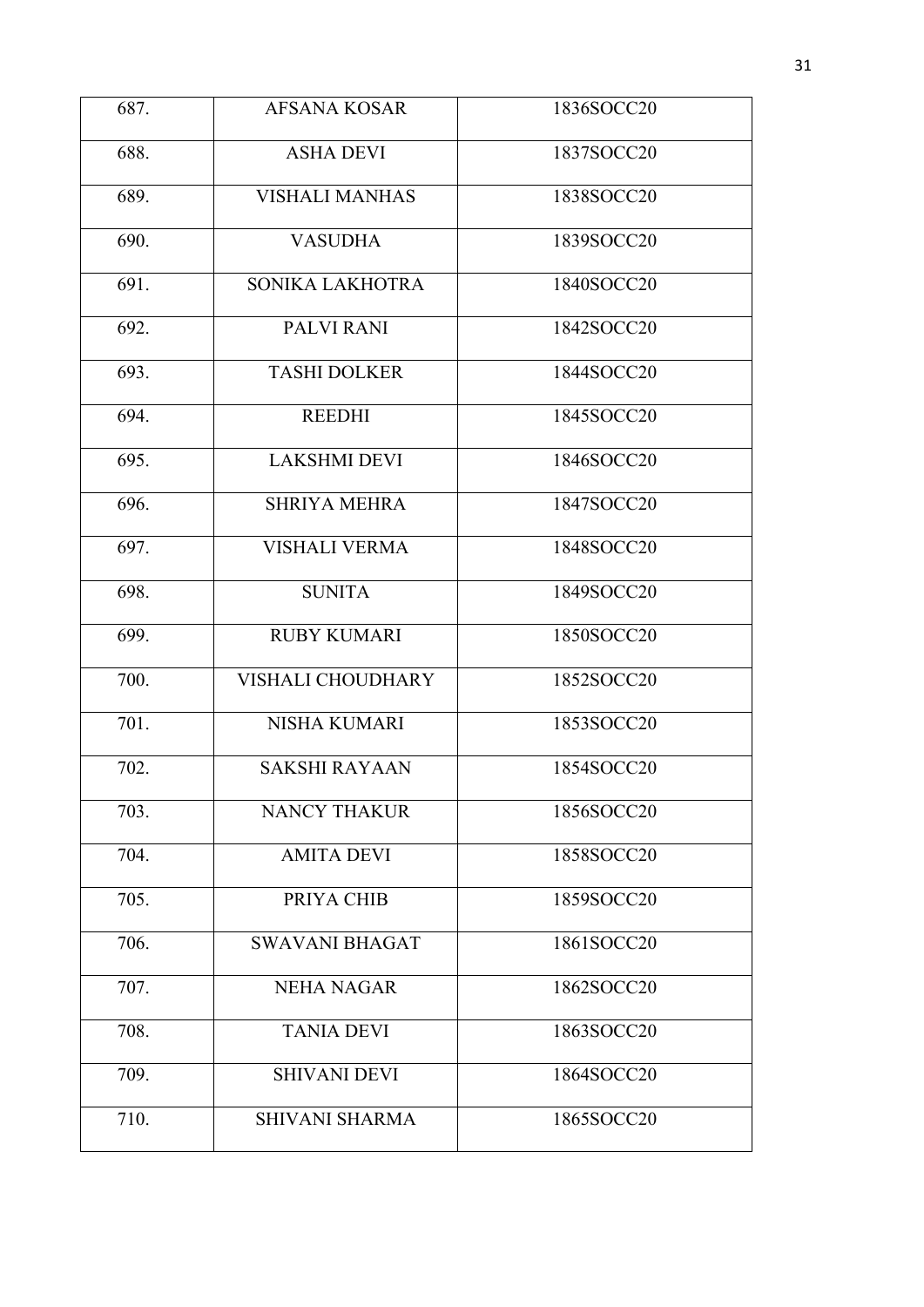|                            | 711.                         | <b>RIYA</b>                        |            | 1866SOCC20                                                  |         |
|----------------------------|------------------------------|------------------------------------|------------|-------------------------------------------------------------|---------|
|                            | 712.                         | <b>SHIVANGI BHASIN</b>             |            | 1867SOCC20                                                  |         |
| 713.<br><b>NISHA VERMA</b> |                              | 1868SOCC20                         |            |                                                             |         |
|                            | 714.                         | <b>SHAHIDA AKHTER</b>              |            | 1869SOCC20                                                  |         |
|                            | 715.                         | <b>HARPREET KOUR</b>               |            | 1871SOCC20                                                  |         |
|                            | 716.                         | PRIYA SANGRA                       |            | 1872SOCC20                                                  |         |
|                            | 717.                         | <b>ARTI KUMARI</b>                 |            | 1873SOCC20                                                  |         |
|                            | 718.                         | <b>RUKSHANA AKHTER</b>             |            | 1874SOCC20                                                  |         |
|                            | 719.                         | SHIVANI CHOUDHARY                  |            | 1875SOCC20                                                  |         |
|                            | 720.                         | <b>MADHU DEVI</b>                  |            | 1876SOCC20                                                  |         |
| S.NO                       | <b>NAME OF</b><br><b>THE</b> | <b>ENROLLMENT</b><br><b>NUMBER</b> |            | Day: Monday Date: 13/06/2022                                | PANEL-2 |
|                            | <b>STUDENT</b>               |                                    |            | Time: 2:30am to 4:30pm<br>Venue: Committee Room, Ist Floor, |         |
|                            |                              |                                    | <b>DDE</b> |                                                             |         |
|                            |                              |                                    |            | Course No: 201, 202, 203 and 204                            |         |
|                            | 721.                         | <b>RANDEEP KOUR</b>                |            | 1877SOCC20                                                  |         |
|                            | 722.                         | <b>VISHALI DEVI</b>                |            | 1878SOCC20                                                  |         |
|                            | 723.                         | <b>JYOTI SHARMA</b>                |            | 1879SOCC20                                                  |         |
|                            | 724.                         | <b>HARSHISH KOUR</b>               |            | 1880SOCC20                                                  |         |
|                            | 725.                         | DEEPIKA BHAGAT                     |            | 1882SOCC20                                                  |         |
|                            | 726.                         | EISHA SAMBYAL                      |            | 1883SOCC20                                                  |         |
|                            | 727.                         | RADHIKA SHARMA                     |            | 1884SOCC20                                                  |         |
|                            |                              |                                    |            |                                                             |         |
|                            | 728.                         | <b>KAJAL SHARMA</b>                |            | 1886SOCC20                                                  |         |
|                            | 729.                         | RUCHIKA MANHAS                     |            | 1887SOCC20                                                  |         |
|                            | 730.                         | <b>REENU DEVI</b>                  |            | 1888SOCC20                                                  |         |
|                            | 731.                         | <b>ABIDA PARVEEN</b>               |            | 1889SOCC20                                                  |         |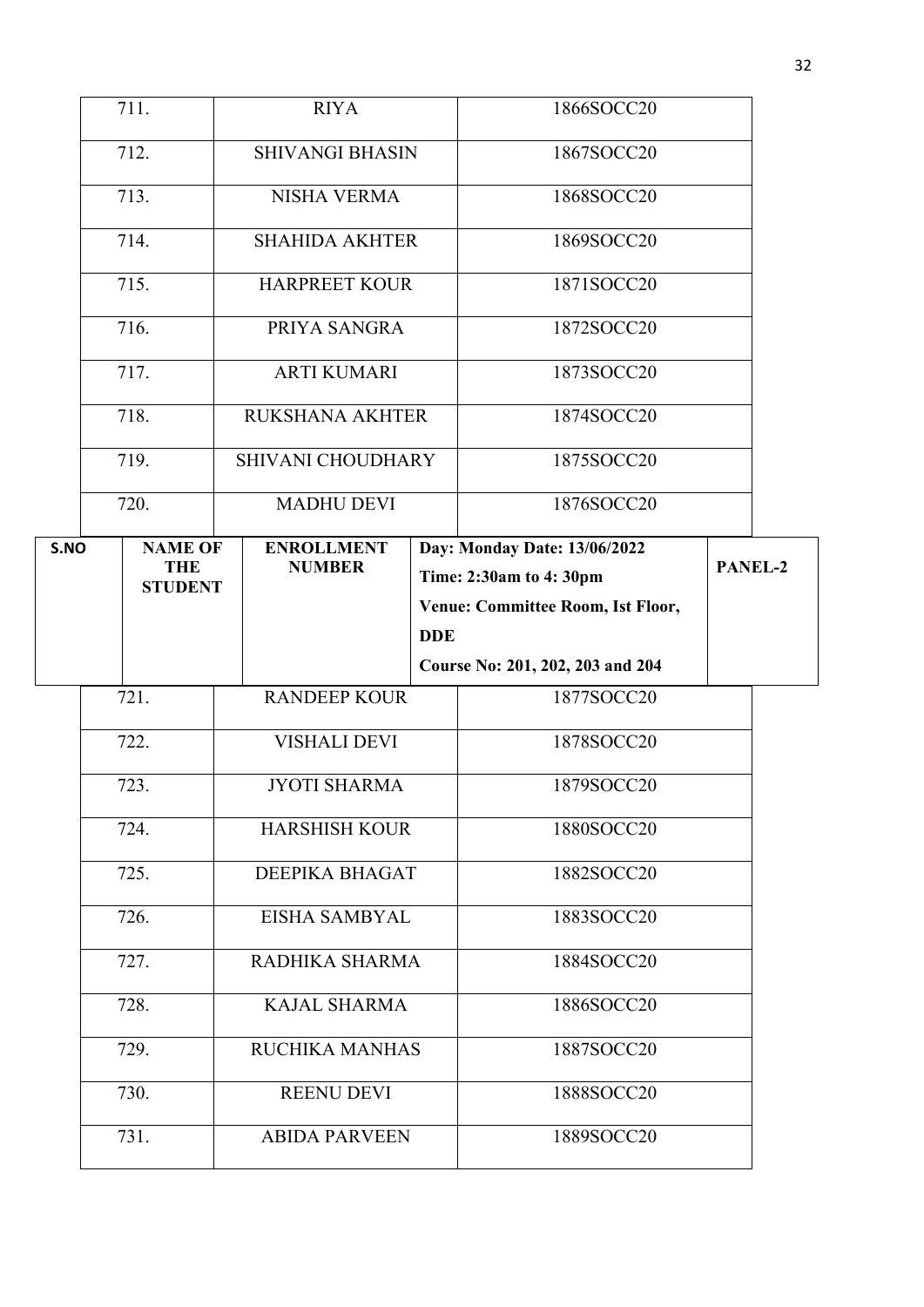| 732. | <b>SHAKEELA TABSUM</b>                   | 1890SOCC20 |
|------|------------------------------------------|------------|
| 733. | <b>SUMEYAH BALI</b>                      | 1891SOCC20 |
| 734. | <b>FOZIA KOSSER</b>                      | 1894SOCC20 |
| 735. | <b>NEHA MULTANI</b>                      | 1895SOCC20 |
| 736. | <b>SAVITA RANI</b>                       | 1896SOCC20 |
| 737. | <b>KAJAL SHARMA</b>                      | 1897SOCC20 |
| 738. | <b>DIKSHA RANI</b>                       | 1898SOCC20 |
| 739. | <b>VISHALY BALA</b>                      | 1899SOCC20 |
| 740. | PREETI KUMARI                            | 1900SOCC20 |
| 741. | PRIYA DARSHANI INDRA<br><b>ALAKNANDA</b> | 1901SOCC20 |
| 742. | <b>SHIVALI SHARMA</b>                    | 1902SOCC20 |
| 743. | <b>SAKSHI ANTAL</b>                      | 1903SOCC20 |
| 744. | PRINKA DEVI                              | 1904SOCC20 |
| 745. | <b>SHALLU JAMWAL</b>                     | 1905SOCC20 |
| 746. | <b>NEHA</b>                              | 1906SOCC20 |
| 747. | <b>RUBINA KOUSER</b>                     | 1907SOCC20 |
| 748. | <b>ALKA DEVI</b>                         | 1908SOCC20 |
| 749. | <b>RABEENA DEVI</b>                      | 1909SOCC20 |
| 750. | <b>HIMANI SHARMA</b>                     | 1910SOCC20 |
| 751. | <b>ANJU BALA</b>                         | 1911SOCC20 |
| 752. | <b>LUXMI DEVI</b>                        | 1913SOCC20 |
| 753. | PRIYANKA SHARMA                          | 1914SOCC20 |
| 754. | <b>RASHMI DEVI</b>                       | 1915SOCC20 |
| 755. | <b>RUPALI</b>                            | 1916SOCC20 |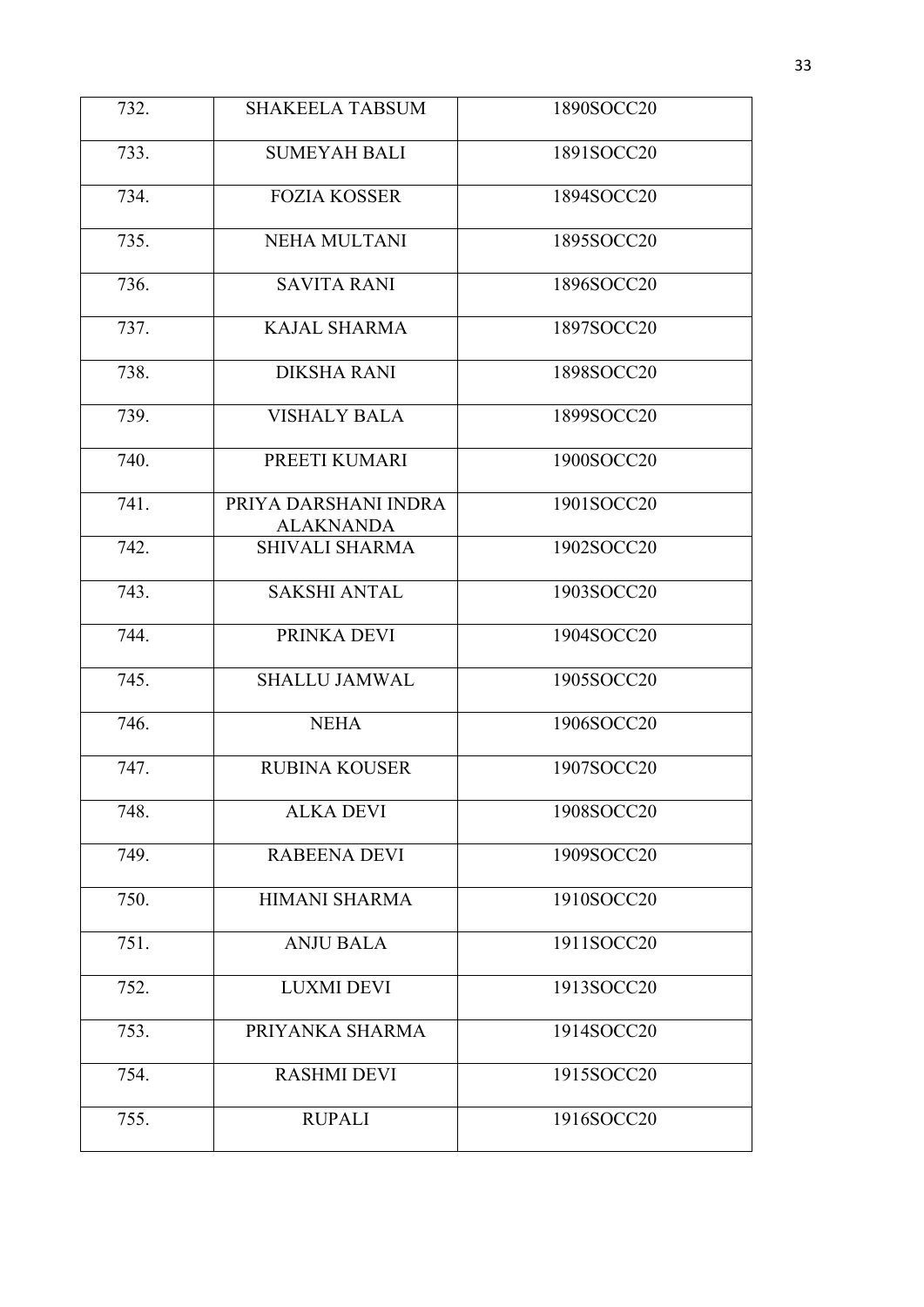| 756. | <b>KAMALJEET KOUR</b>    | 1917SOCC20 |
|------|--------------------------|------------|
|      |                          |            |
| 757. | <b>MEGHA KALSI</b>       | 1918SOCC20 |
| 758. | <b>SAPNA DEVI</b>        | 1919SOCC20 |
| 759. | <b>SONI DEVI</b>         | 1920SOCC20 |
| 760. | <b>KRITIKA SHARMA</b>    | 1921SOCC20 |
| 761. | <b>TANIA DEVI</b>        | 1922SOCC20 |
| 762. | <b>SHIVALI DEVI</b>      | 1923SOCC20 |
| 763. | <b>SHIKHA DEVI</b>       | 1924SOCC20 |
| 764. | <b>SONIA DEVI</b>        | 1925SOCC20 |
| 765. | <b>MONIKA VERMA</b>      | 1927SOCC20 |
| 766. | <b>AARTI SHARMA</b>      | 1928SOCC20 |
| 767. | <b>HALEEMA BUKHARI</b>   | 1929SOCC20 |
| 768. | <b>ABIDA BEGUM</b>       | 1930SOCC20 |
| 769. | <b>KAJAL</b>             | 1931SOCC20 |
| 770. | <b>HEENA CHADHA</b>      | 1932SOCC20 |
| 771. | <b>SHIVANI CHOUDHARY</b> | 1933SOCC20 |
| 772. | <b>NEHA BANDRAL</b>      | 1934SOCC20 |
| 773. | <b>SHIVANI</b>           | 1935SOCC20 |
| 774. | <b>MONIKA</b>            | 1937SOCC20 |
| 775. | <b>RAJNEE DEVI</b>       | 1940SOCC20 |
| 776. | <b>DEEPIKA RANI</b>      | 1941SOCC20 |
| 777. | <b>RANJANA DEVI</b>      | 1942SOCC20 |
| 778. | <b>MUSKAN KOUSER</b>     | 1943SOCC20 |
| 779. | <b>VAISHALI CHARAK</b>   | 1944SOCC20 |
|      |                          |            |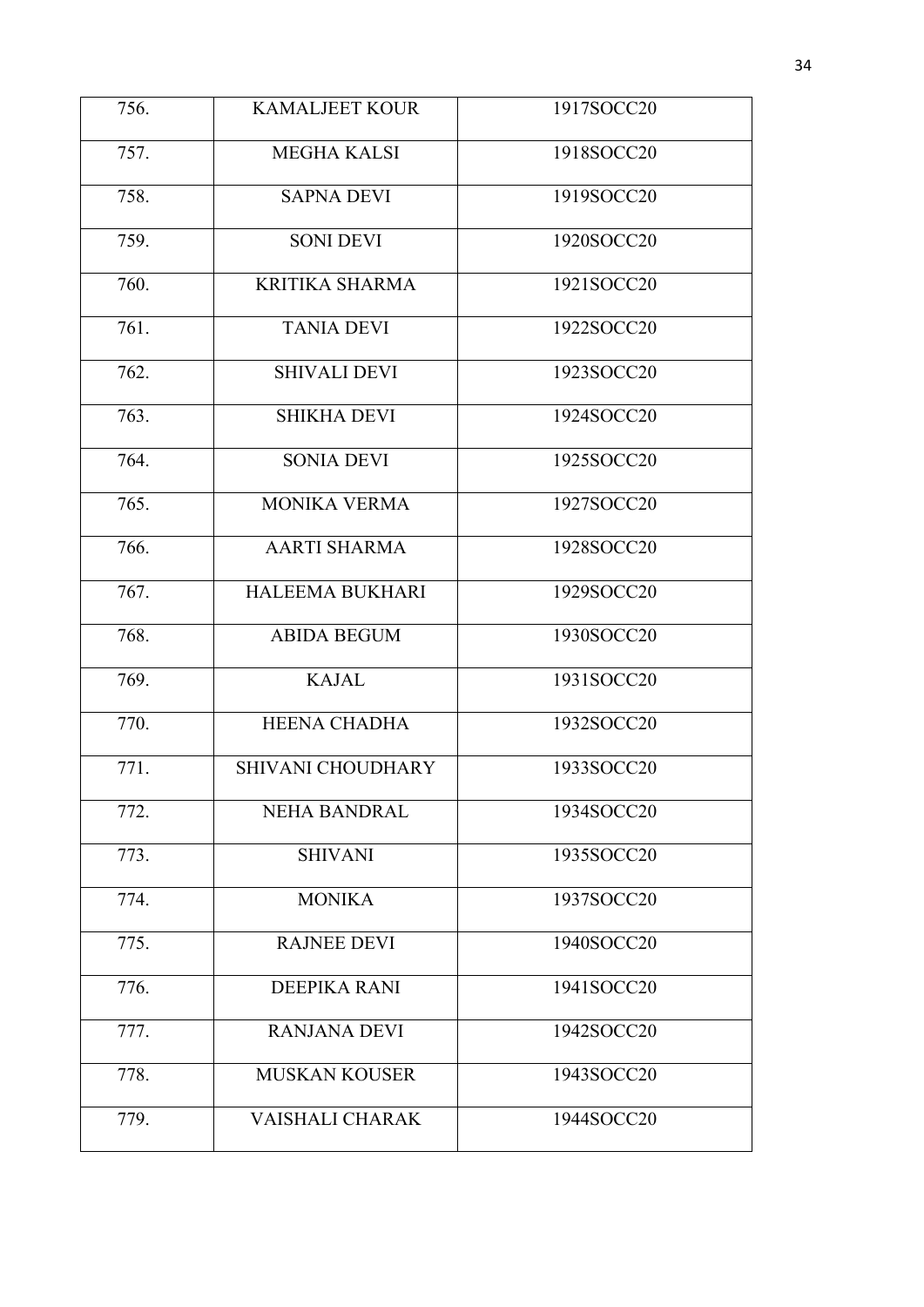|      |                                                |                                    | <b>DDE</b> | Course No: 201, 202, 203 and 204                                                              |         |
|------|------------------------------------------------|------------------------------------|------------|-----------------------------------------------------------------------------------------------|---------|
| S.NO | <b>NAME OF</b><br><b>THE</b><br><b>STUDENT</b> | <b>ENROLLMENT</b><br><b>NUMBER</b> |            | Day: Thursday Date: 16/06/2022<br>Time: 2:30am to 4:30pm<br>Venue: Committee Room, Ist Floor, | PANEL-1 |
|      | 800.                                           | <b>NEHA HANS</b>                   |            | 1968SOCC20                                                                                    |         |
|      | 799.                                           | PRINCY LAKHNOTRA                   |            | 1967SOCC20                                                                                    |         |
|      | 798.                                           | <b>LALITA CHIB</b>                 |            | 1966SOCC20                                                                                    |         |
|      | 797.                                           | <b>RAKHMAT BEGUM</b>               |            | 1965SOCC20                                                                                    |         |
|      | 796.                                           | <b>KOMAL MEHRA</b>                 |            | 1964SOCC20                                                                                    |         |
|      | 795.                                           | <b>STEPHY NADEEM</b>               |            | 1963SOCC20                                                                                    |         |
|      | 794.                                           | <b>AKSHU KHAJURIA</b>              |            | 1961SOCC20                                                                                    |         |
|      | 793.                                           | <b>KAJAL</b>                       |            | 1960SOCC20                                                                                    |         |
|      | 792.                                           | SONIKA VERMA                       |            | 1959SOCC20                                                                                    |         |
|      | 791.                                           | <b>MANYA GUPTA</b>                 |            | 1958SOCC20                                                                                    |         |
|      | 790.                                           | POOJA DEVI                         |            | 1957SOCC20                                                                                    |         |
|      | 789.                                           | <b>VARSHA KUMARI</b>               |            | 1956SOCC20                                                                                    |         |
|      | 788.                                           | <b>PREETI</b>                      |            | 1955SOCC20                                                                                    |         |
|      | 787.                                           | <b>FARWAH</b>                      |            | 1954SOCC20                                                                                    |         |
|      | 786.                                           | <b>RASHI DEVI</b>                  |            | 1953SOCC20                                                                                    |         |
|      | 785.                                           | <b>JABA DASS</b>                   |            | 1952SOCC20                                                                                    |         |
|      | 784.                                           | <b>RUHI SHARMA</b>                 |            | 1950SOCC20                                                                                    |         |
|      | 783.                                           | RADHIKA DADWAL                     |            | 1949SOCC20                                                                                    |         |
|      | 782.                                           | HEEMANSHI JASROTIA                 |            | 1948SOCC20                                                                                    |         |
|      | 781.                                           | <b>SAPNA NAZ</b>                   |            | 1947SOCC20                                                                                    |         |
|      | 780.                                           | <b>HASINA BEGUM</b>                |            | 1945SOCC20                                                                                    |         |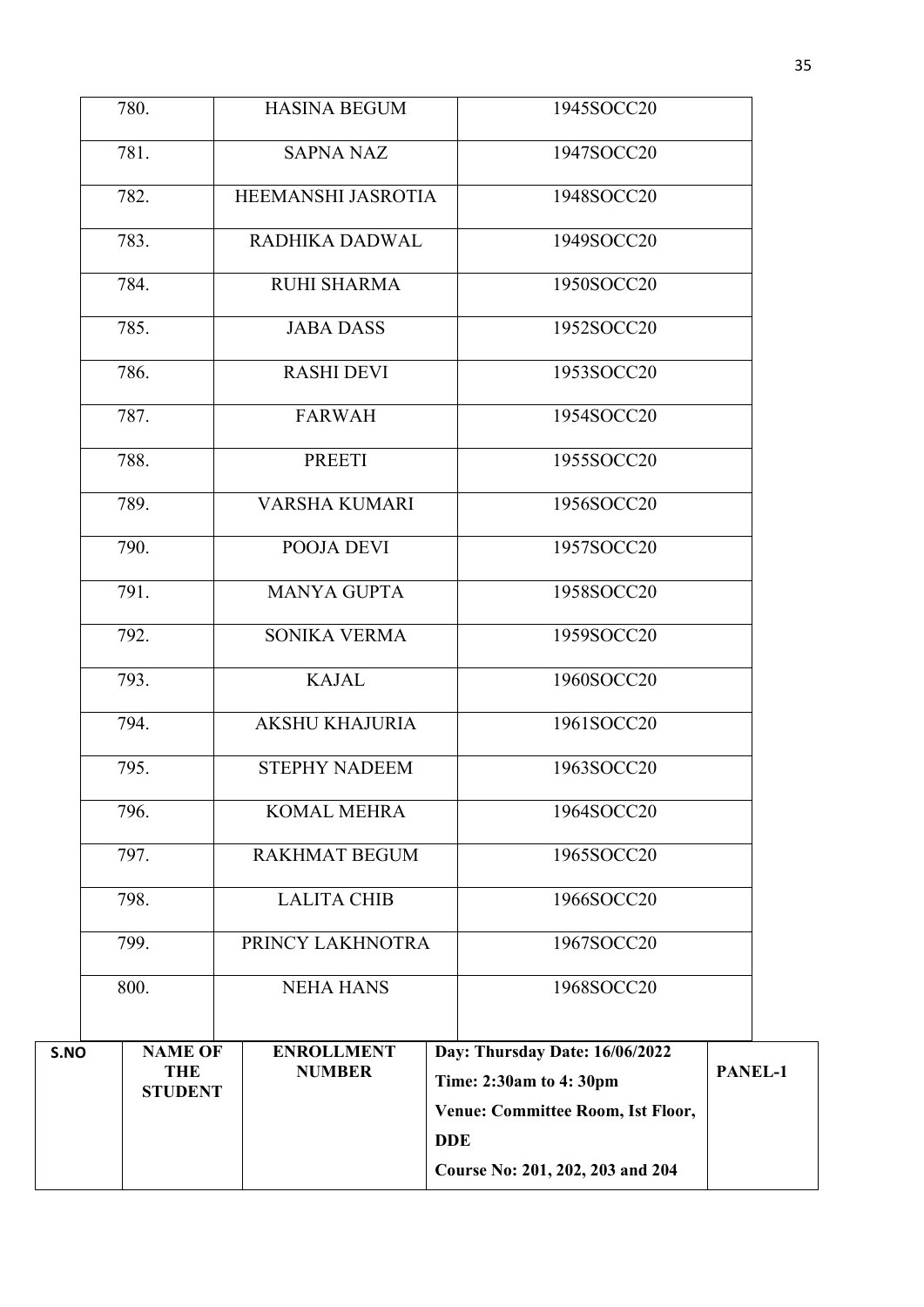| 801. | <b>VRIKSHA DEVI</b>   | 1969SOCC20 |
|------|-----------------------|------------|
| 802. | <b>KAJAL VERMA</b>    | 1970SOCC20 |
| 803. | <b>TANPREET KOUR</b>  | 1972SOCC20 |
| 804. | <b>SHIVANI DEVI</b>   | 1973SOCC20 |
| 805. | <b>TASMEEN BANO</b>   | 1974SOCC20 |
| 806. | <b>ASIYA PARVEEN</b>  | 1975SOCC20 |
| 807. | PRIYANSHI SHARMA      | 1976SOCC20 |
| 808. | <b>ANU GUPTA</b>      | 1977SOCC20 |
| 809. | <b>ALKA SAINI</b>     | 1978SOCC20 |
| 810. | <b>FIRDOUS KOUSER</b> | 1979SOCC20 |
| 811. | <b>MASARAT FATIMA</b> | 1980SOCC20 |
| 812. | <b>JEEVAN JYOTI</b>   | 1981SOCC20 |
| 813. | NIKITA SHARMA         | 1982SOCC20 |
| 814. | <b>BHARTI DEVI</b>    | 1983SOCC20 |
| 815. | <b>ARADHANA DEVI</b>  | 1984SOCC20 |
| 816. | PRIYA RANI            | 1985SOCC20 |
| 817. | POOJA SHARMA          | 1986SOCC20 |
| 818. | <b>NEERU DEVI</b>     | 1987SOCC20 |
| 819. | <b>SAKSHI MAGOTRA</b> | 1988SOCC20 |
| 820. | <b>MANPREET KOUR</b>  | 1989SOCC20 |
| 821. | <b>BHARTI CHARAK</b>  | 1990SOCC20 |
| 822. | <b>RENU BALA</b>      | 1991SOCC20 |
| 823. | <b>SAKSHI DEVI</b>    | 1992SOCC20 |
| 824. | <b>CHINTA DEVI</b>    | 1993SOCC20 |
|      |                       |            |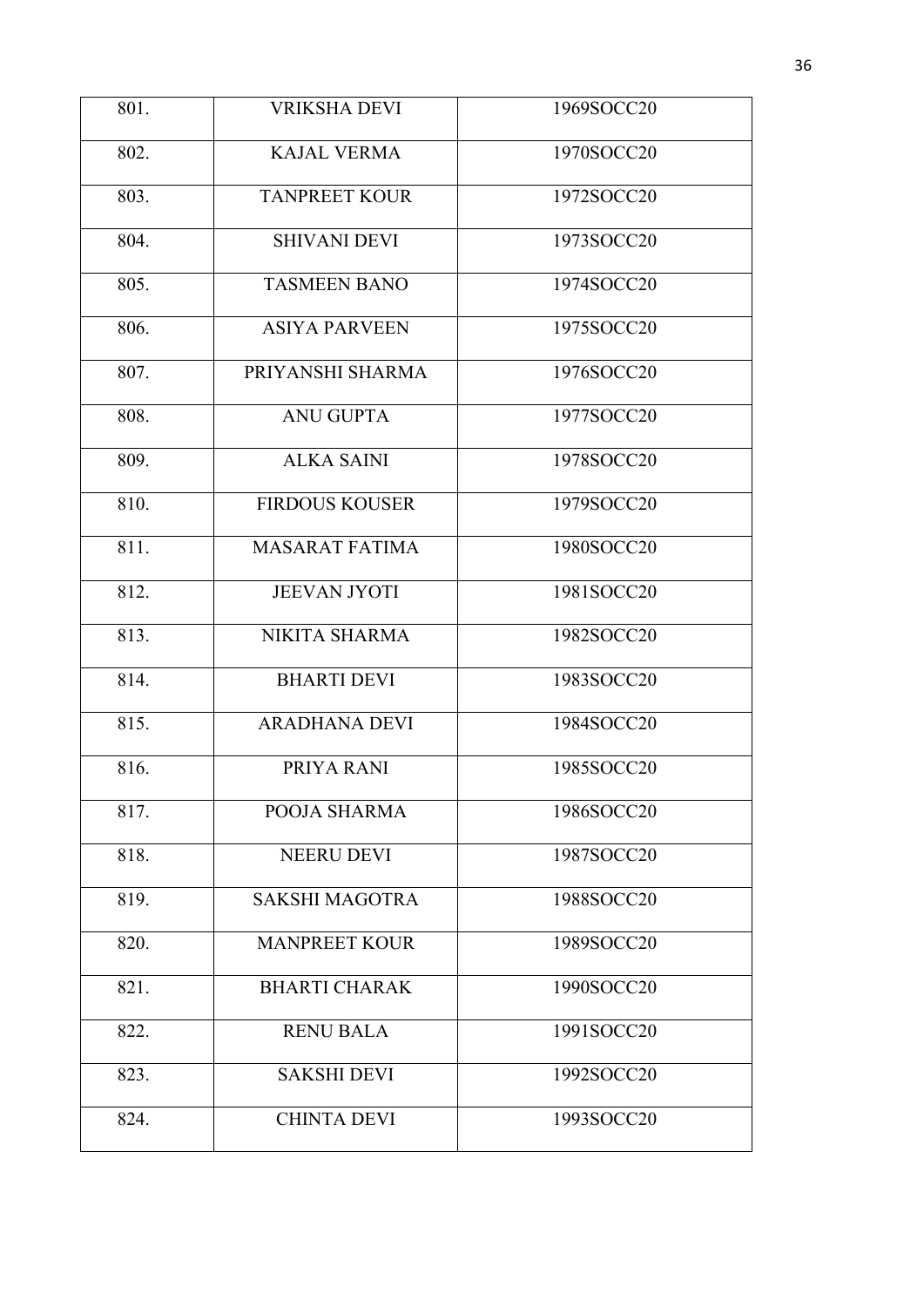| 825. | <b>SHALLU DEVI</b>       | 1994SOCC20 |
|------|--------------------------|------------|
| 826. | <b>MANJU BALA</b>        | 1996SOCC20 |
| 827. | <b>VISHALI DEVI</b>      | 1997SOCC20 |
| 828. | <b>ARTI DEVI</b>         | 1999SOCC20 |
| 829. | <b>MEGA SHARMA</b>       | 2000SOCC20 |
| 830. | <b>TANVI CHOUDHARY</b>   | 2001SOCC20 |
| 831. | <b>NAZIA BIBI</b>        | 2004SOCC20 |
| 832. | SAPARSHIKA SHARMA        | 2006SOCC20 |
| 833. | <b>MONIKA SHARMA</b>     | 2007SOCC20 |
| 834. | <b>GIRIJA DEVI</b>       | 2009SOCC20 |
| 835. | <b>SUNEHA GUPTA</b>      | 2010SOCC20 |
| 836. | <b>NISHA RANI</b>        | 2011SOCC20 |
| 837. | <b>RUCHI SHARMA</b>      | 2012SOCC20 |
| 838. | <b>KHEEMA SHARMA</b>     | 2013SOCC20 |
| 839. | <b>KOMAL SHARMA</b>      | 2014SOCC20 |
| 840. | <b>DIKSHA RANI</b>       | 2015SOCC20 |
| 841. | <b>SHABINA AKHTER</b>    | 2016SOCC20 |
| 842. | NAVRIDH KOUR             | 2017SOCC20 |
| 843. | <b>SHIKHA SHARMA</b>     | 2018SOCC20 |
| 844. | <b>UZMA BANOO</b>        | 2019SOCC20 |
| 845. | <b>SHEHNAZ BIBI</b>      | 2020SOCC20 |
| 846. | <b>NEHA WAZIR</b>        | 2021SOCC20 |
| 847. | <b>SHAZIA KOUSER</b>     | 2023SOCC20 |
| 848. | <b>JYOTI DEVI</b>        | 2024SOCC20 |
| 849. | <b>VAISHALI DEVI</b>     | 2025SOCC20 |
| 850. | <b>SUNITA DEVI</b>       | 2026SOCC20 |
| 851. | <b>ARCHANA SHARMA</b>    | 2027SOCC20 |
| 852. | <b>RANJU DEVI</b>        | 2028SOCC20 |
| 853. | <b>ARTI DEVI</b>         | 2029SOCC20 |
| 854. | <b>AIANA AKHTER</b>      | 2030SOCC20 |
| 855. | <b>BHARTI DEVI</b>       | 2031SOCC20 |
| 856. | <b>KAJAL HANSA</b>       | 2032SOCC20 |
| 857. | NISHA DEVI               | 2034SOCC20 |
| 858. | <b>ASHMIA VERMA</b>      | 2036SOCC20 |
| 859. | <b>JAGRITI JAMWAL</b>    | 2037SOCC20 |
| 860. | <b>REETU DEVI</b>        | 2038SOCC20 |
| 861. | <b>CHARU SHARMA</b>      | 2039SOCC20 |
| 862. | <b>NEHA SAGOCH</b>       | 2040SOCC20 |
| 863. | <b>NADIA BANOO MALIK</b> | 2041SOCC20 |
| 864. | <b>SAKSHI PANDITA</b>    | 2044SOCC20 |
| 865. | <b>NEHA BHARTI</b>       | 2045SOCC20 |
| 866. | <b>AFSHAN AFFREEN</b>    | 2046SOCC20 |
| 867. | <b>SUMIKSHA MANOTRA</b>  | 2047SOCC20 |
|      |                          |            |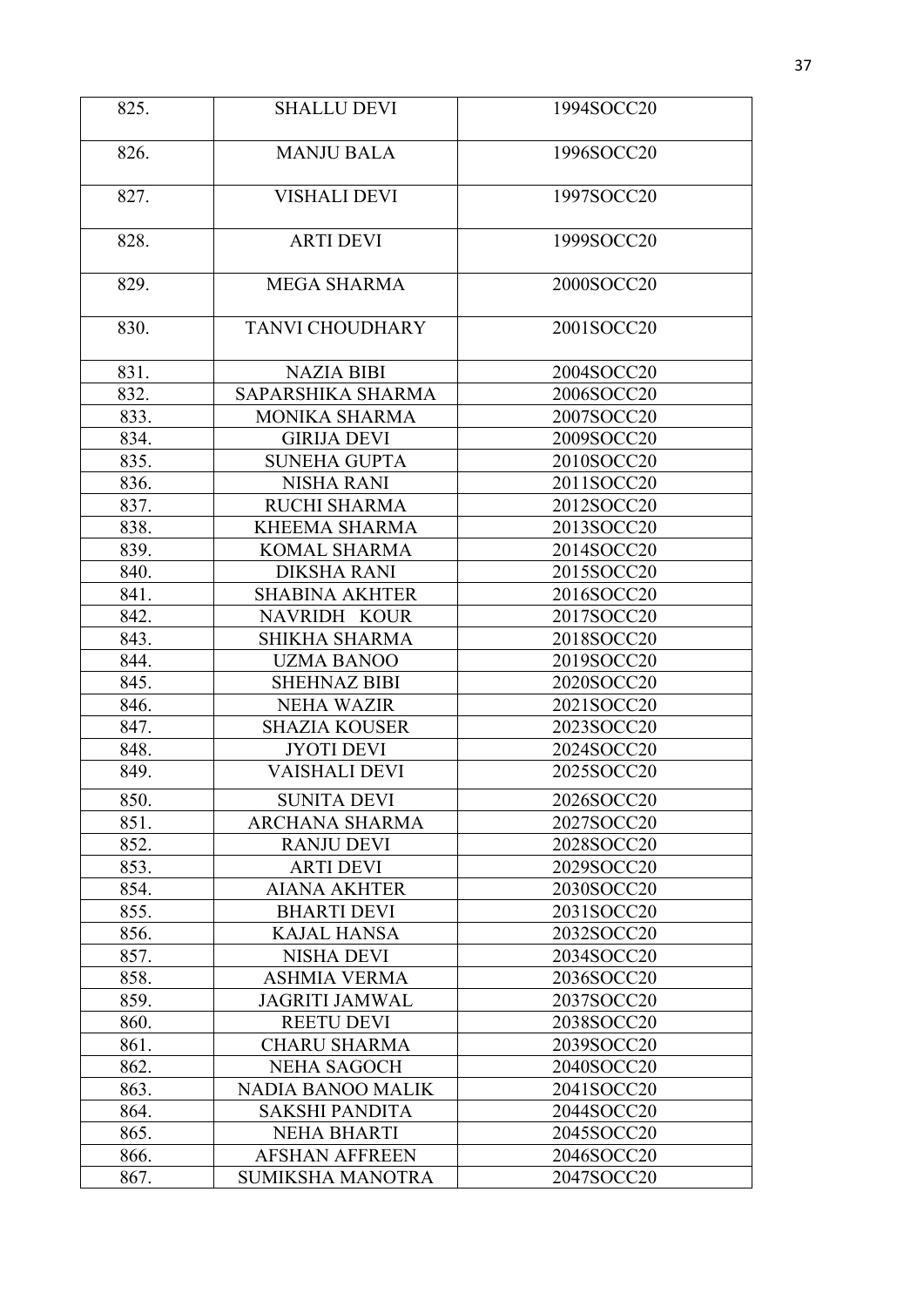|                              | 868.           | <b>SOSHEEN HANDOO</b>   |  | 2048SOCC20                                   |         |
|------------------------------|----------------|-------------------------|--|----------------------------------------------|---------|
|                              | 869.           | PRIYA DEVI              |  | 2050SOCC20                                   |         |
|                              | 870.           | DEEPKIA RAJPUT          |  | 2051SOCC20                                   |         |
|                              | 871.           | <b>AFREEN AKHTAR</b>    |  | 2052SOCC20                                   |         |
|                              | 872.           | PARIKSHA SHARMA         |  | 2053SOCC20                                   |         |
|                              | 873.           | <b>SHEETAL RANI</b>     |  | 2054SOCC20                                   |         |
|                              | 874.           | <b>PAWANDEEP KOUR</b>   |  | 2057SOCC20                                   |         |
|                              | 875.           | <b>SIMRAN KOUR</b>      |  | 2059SOCC20                                   |         |
|                              | 876.           | PRIYA SHARMA            |  | 2060SOCC20                                   |         |
|                              | 877.           | <b>SHIWALI VERMA</b>    |  | 2061SOCC20                                   |         |
|                              | 878.           | PREETI CHOUDHARY        |  | 2062SOCC20                                   |         |
|                              | 879.           | <b>SUMAN DEVI</b>       |  | 2063SOCC20                                   |         |
|                              | 880.           | <b>BINDU SHARMA</b>     |  | 2064SOCC20                                   |         |
| S.NO                         | <b>NAME OF</b> | <b>ENROLLMENT</b>       |  | Day: Thursday Date: 16/06/2022               |         |
|                              | <b>THE</b>     | <b>NUMBER</b>           |  | Time: 2:30pm to 4:30pm                       | PANEL-2 |
|                              | <b>STUDENT</b> |                         |  |                                              |         |
|                              |                |                         |  | <b>Venue: Committee Room, Ist Floor, DDE</b> |         |
|                              |                |                         |  | Course No: 201, 202, 203 and 204             |         |
|                              | 881.           | <b>SHALLU SHARMA</b>    |  | 2066SOCC20                                   |         |
|                              | 882.           | <b>ANAMIKA KUMARI</b>   |  | 2067SOCC20                                   |         |
|                              |                | <b>CHAGDHAL</b>         |  |                                              |         |
|                              | 883.           | <b>SHIVANI</b>          |  | 2068SOCC20                                   |         |
|                              | 884.           | <b>JYOTI BHAGAT</b>     |  | 2069SOCC20                                   |         |
|                              | 885.           | <b>VAISHVI BADYAL</b>   |  | 2071SOCC20                                   |         |
|                              | 886.           | <b>ANSHU DEVI</b>       |  | 2072SOCC20                                   |         |
|                              | 887.           | <b>SAQIB KHAN</b>       |  | 2074SOCC20                                   |         |
|                              | 888.           | <b>ASAD ALI KHAN</b>    |  | 2076SOCC20                                   |         |
|                              | 889.           | <b>SOURAV UTTAM</b>     |  | 2077SOCC20                                   |         |
|                              | 890.           | <b>ANIECE CHOUDHARY</b> |  | 2078SOCC20                                   |         |
|                              | 891.           | <b>SANTOSH KUMAR</b>    |  | 2081SOCC20                                   |         |
|                              | 892.           | <b>AMAN SHARMA</b>      |  | 2086SOCC20                                   |         |
|                              | 893.           | <b>ROMIT KUMAR</b>      |  | 2087SOCC20                                   |         |
|                              | 894.           | ZAHOOR ALAHI            |  | 2088SOCC20                                   |         |
|                              | 895.           | <b>VIVEK SHARMA</b>     |  | 2090SOCC20                                   |         |
|                              | 896.           | <b>RAVINDER SINGH</b>   |  | 2091SOCC20                                   |         |
|                              | 897.           | <b>AJAY KUMAR</b>       |  | 2093SOCC20                                   |         |
|                              | 898.           | <b>AMAN SHARMA</b>      |  | 2095SOCC20                                   |         |
|                              | 899.           | <b>AAMIL HUSSAIN</b>    |  | 2097SOCC20                                   |         |
|                              | 900.           | <b>RAJESH KUMAR</b>     |  | 2098SOCC20                                   |         |
|                              | 901.           | <b>AMANPREET SINGH</b>  |  | 2099SOCC20                                   |         |
|                              | 902.           | POPINDER SINGH          |  | 2102SOCC20                                   |         |
|                              | 903.           | <b>VIVEK SHARMA</b>     |  | 2103SOCC20                                   |         |
|                              | 904.           | <b>ROHAN KUMAR</b>      |  | 2104SOCC20                                   |         |
|                              | 905.           | <b>SUMIT KUMAR</b>      |  | 2105SOCC20                                   |         |
|                              | 906.           | <b>ROHIT KUMAR</b>      |  | 2106SOCC20                                   |         |
|                              | 907.           | <b>ABHISHEK SHARMA</b>  |  | 2108SOCC20                                   |         |
| 908.<br><b>IRFAN SAGHIR</b>  |                | 2109SOCC20              |  |                                              |         |
| 909.<br><b>SANDEEP SINGH</b> |                | 2110SOCC20              |  |                                              |         |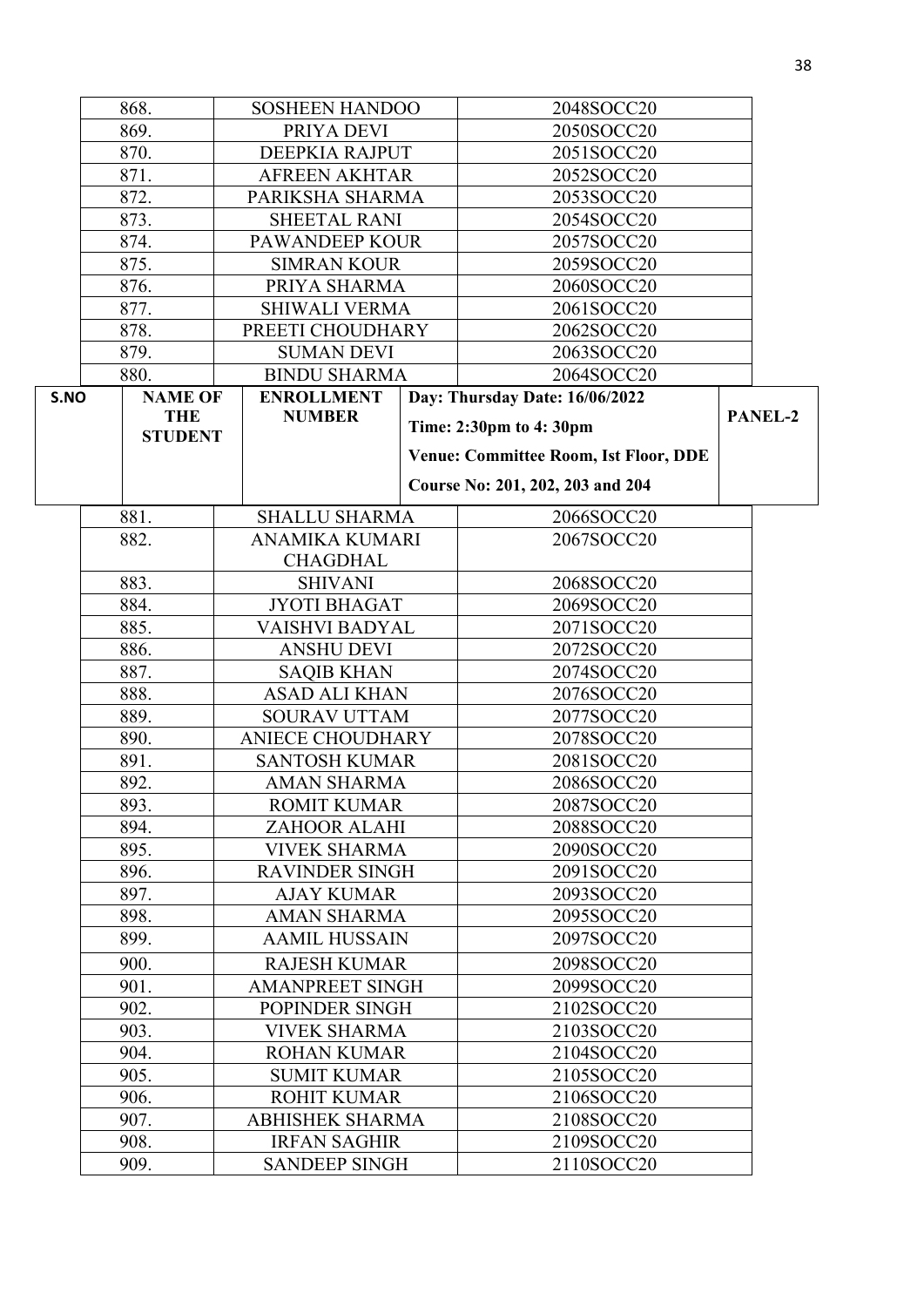| 910. | NIKHIL SHARMA             | 2111SOCC20 |
|------|---------------------------|------------|
| 911. | <b>SOURABH GUPTA</b>      | 2114SOCC20 |
| 912. | <b>SAJJAD HUSSAIN</b>     | 2116SOCC20 |
| 913. | <b>RISHAB GUPTA</b>       | 2118SOCC20 |
| 914. | <b>BURHAN MIR</b>         | 2121SOCC20 |
| 915. | <b>ATUL BANDRAL</b>       | 2122SOCC20 |
| 916. | <b>SHIVANISH PRASHER</b>  | 2123SOCC20 |
| 917. | <b>DIMPAL KUMAR</b>       | 2124SOCC20 |
| 918. | <b>RAJAT KALSI</b>        | 2125SOCC20 |
| 919. | <b>SAHIL SINGH CHARAK</b> | 2126SOCC20 |
| 920. | <b>KAMLESH KUMAR</b>      | 2127SOCC20 |
| 921. | <b>MANPREET KOUR</b>      | 2128SOCC20 |
| 922. | NEETU SHARMA              | 2129SOCC20 |
| 923. | NEETU SHARMA              | 2130SOCC20 |
| 924. | MUSKAN GUPTA              | 2131SOCC20 |
| 925. | <b>MOSIN YASEEN</b>       | 2132SOCC20 |
| 926. | <b>SUNAKSHI SHARMA</b>    | 2133SOCC20 |
| 927. | <b>MANISHA BHARTI</b>     | 2134SOCC20 |
| 928. | <b>MANISHA RANI</b>       | 2135SOCC20 |
| 929. | <b>SHAKSHI SAMBYAL</b>    | 2136SOCC20 |
| 930. | VAISHALI CHOUDHARY        | 2138SOCC20 |
| 931. | <b>SHEENA</b>             | 2140SOCC20 |
| 932. | <b>RASHIKA GUPTA</b>      | 2143SOCC20 |
| 933. | PRIYA SHARMA              | 2144SOCC20 |
| 934. | <b>MONIKA DAMATHIA</b>    | 2146SOCC20 |
| 935. | <b>KAJAL DEVI</b>         | 2147SOCC20 |
| 936. | <b>SIMRAN GUPTA</b>       | 2148SOCC20 |
| 937. | <b>RISHU SHARMA</b>       | 2149SOCC20 |
| 938. | ISHRAT FAROOQ             | 2151SOCC20 |
| 939. | <b>DIKSHA RAKWAL</b>      | 2152SOCC20 |
| 940. | <b>BABHITA DEVI</b>       | 2153SOCC20 |
| 941. | <b>TRIPTA DEVI</b>        | 2154SOCC20 |
| 942. | <b>ANJANA KUMARI</b>      | 2155SOCC20 |
| 943. | <b>TAMANA VERMA</b>       | 2157SOCC20 |
| 944. | <b>LALITA DEVI</b>        | 2158SOCC20 |
| 945. | PREETI DEVI               | 2159SOCC20 |
| 946. | POOJA KUMARI              | 2160SOCC20 |
| 947. | <b>RAGINI SHARMA</b>      | 2161SOCC20 |
| 948. | PREETI SHARMA             | 2162SOCC20 |
| 949. | PALVI CHOUDHARY           | 2163SOCC20 |
| 950. | <b>ALISHA THAPPA</b>      | 2164SOCC20 |
| 951. | <b>JYOTI SHARMA</b>       | 2165SOCC20 |
| 952. | <b>VISHALI DEVI</b>       | 2166SOCC20 |
| 953. | <b>VISHANT SHARMA</b>     | 2167SOCC20 |
| 954. | <b>ARJUN SHARMA</b>       | 2168SOCC20 |
| 955. | <b>NASSIR PARVEZ</b>      | 2169SOCC20 |
|      | <b>ROUNYAL</b>            |            |
| 956. | <b>RAYAZ AHMED</b>        | 2170SOCC20 |
| 957. | <b>SHAKEEL AHMED</b>      | 2171SOCC20 |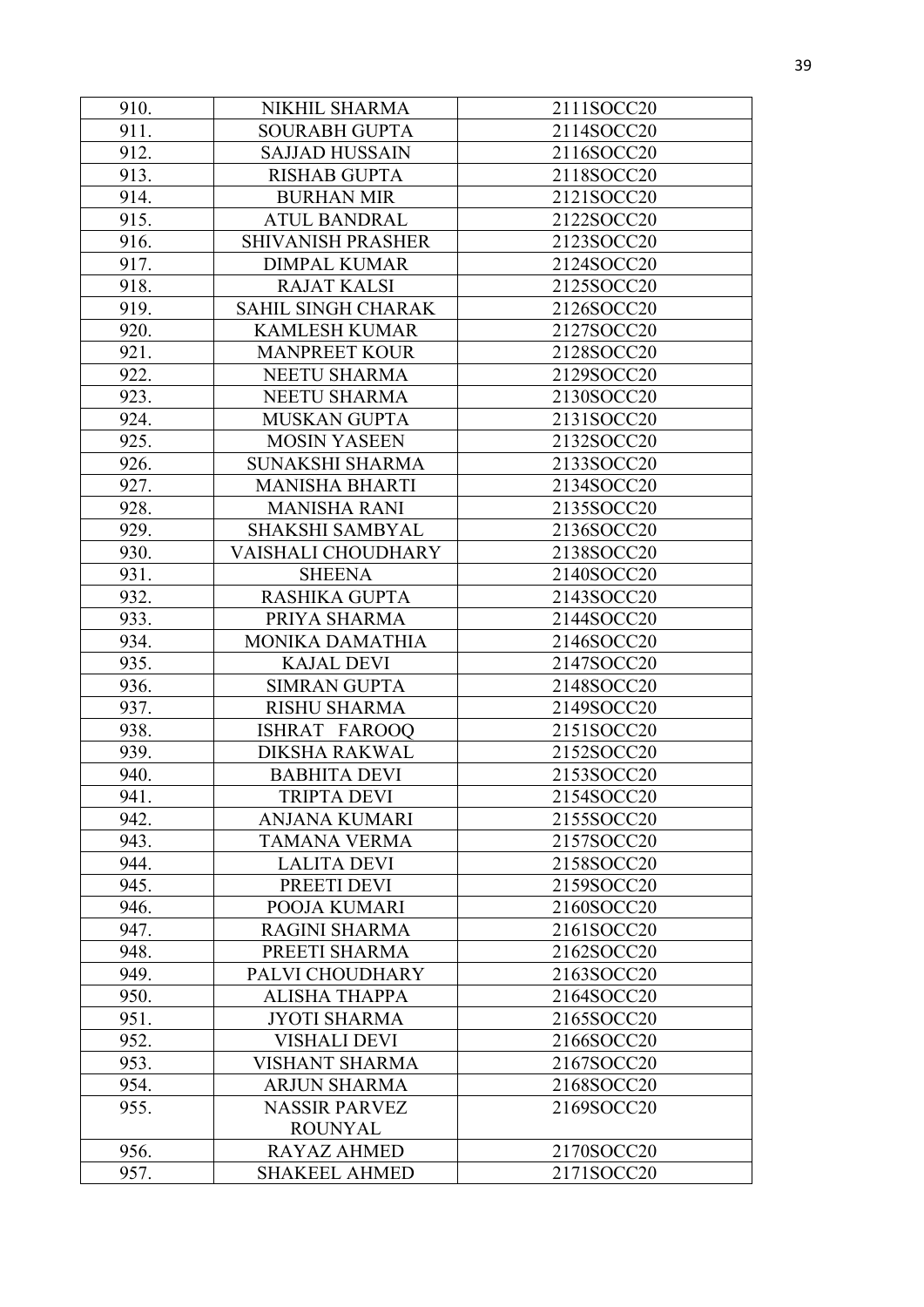| 958. | <b>AZHAR AMIN</b>     | 2172SOCC20 |
|------|-----------------------|------------|
| 959. | <b>AJAY DEV SINGH</b> | 2173SOCC20 |
| 960. | <b>MOHINDER SINGH</b> | 2174SOCC20 |
| 961. | SIDHANT SHARMA        | 2175SOCC20 |
| 962. | <b>ANU RADHA</b>      | 2176SOCC20 |
| 963. | <b>SHEFALI DEVI</b>   | 2178SOCC20 |
| 964. | PERNEETA DEVI         | 2179SOCC20 |
| 965. | <b>BANDHU RANI</b>    | 2182SOCC20 |
| 966. | <b>MADHU DEVI</b>     | 2183SOCC20 |
| 967. | <b>ZAREENA KOUSAR</b> | 2185SOCC20 |
| 968. | <b>ANU RADHA</b>      | 2186SOCC20 |
| 969. | <b>RIYA VERMA</b>     | 2187SOCC20 |
| 970. | <b>URVI JAIN</b>      | 2188SOCC20 |
| 971. | SHEETAL DEVI          | 2189SOCC20 |
| 972. |                       | 1207SOCC19 |
| 973. |                       | 1287SOCC19 |
| 974. |                       | 1338SOCC19 |
| 975. |                       | 1520SOCC19 |
| 976. |                       | 1696SOCC19 |
| 977. |                       | 1106SOCC19 |
| 978. |                       | 1085SOCC18 |

**NOTE:**

- **1. The Viva shall be taken on the prescribed date and timing. No Viva shall be taken after the prescribed schedule.**
- **2. The student should give Viva Voce according to his/her Panel.**
- **3. The students whose Enrolment numbers are not listed above but they have given the Online examination shall contact the Teacher Incharge of P.G Sociology on her Contact Number 9797493205.**
- **4. The Private students who have appeared in Online Mode shall come on the prescribed date and time given above.**
- **5. The student Regular/ Private shall bring his/her Examination Roll No. and Enrolment Card with Photo Identity proof. No Viva shall be taken without showing the Identity Proof.**
- **6. Students need to wear mask, carry sanitizer and water bottle with them.**

 **Sd/-** 

## **DIRECTOR**